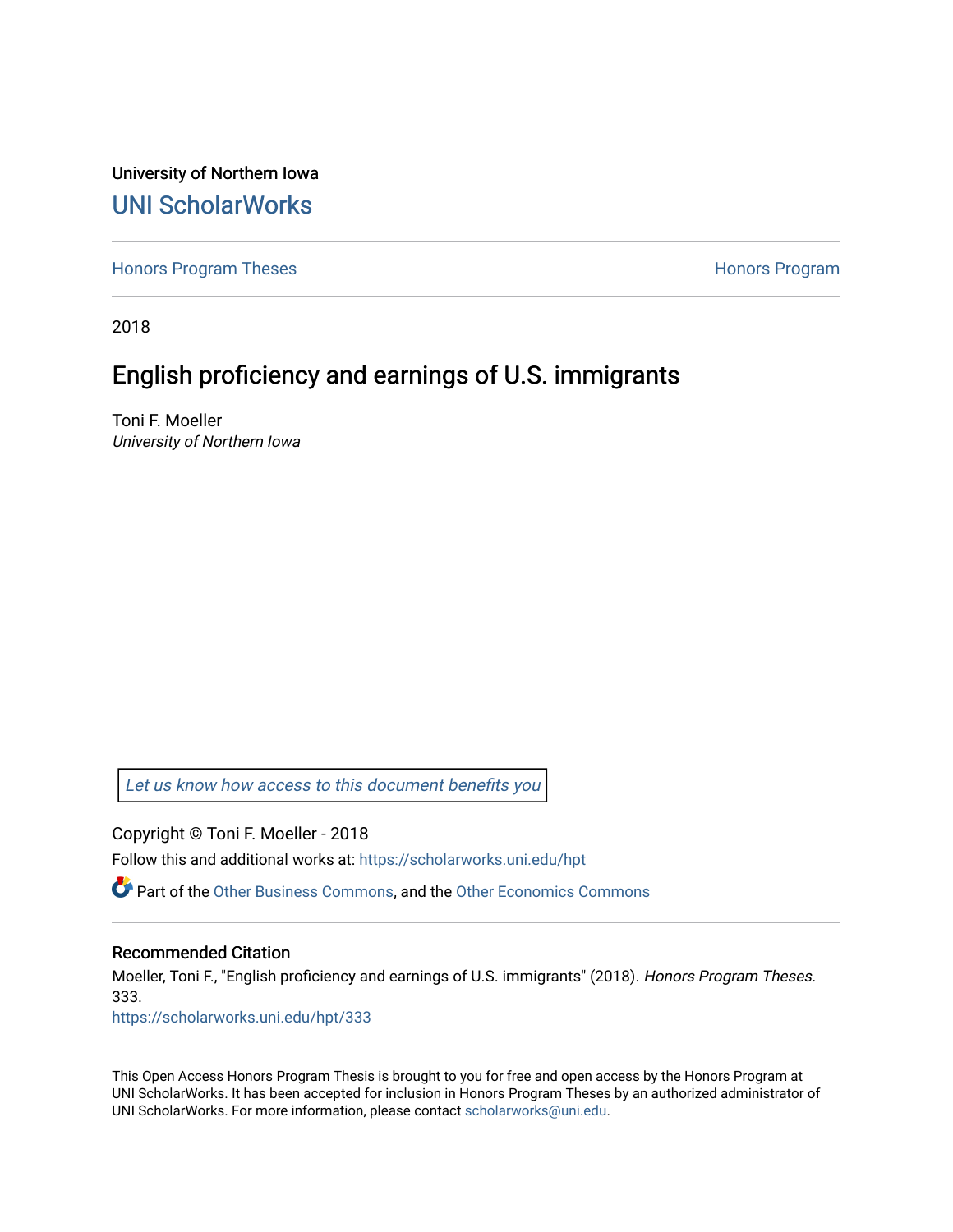# ENGLISH PROFICIENCY AND EARNINGS OF U.S. IMMIGRANTS

A Thesis Submitted

in Partial Fulfillment

of the Requirements for the Designation

University Honors

Toni F. Moeller

University of Northern Iowa

Advised by Dr. Shahina Amin,

Lawrence M. Jepson Professor of International Economics

May 2018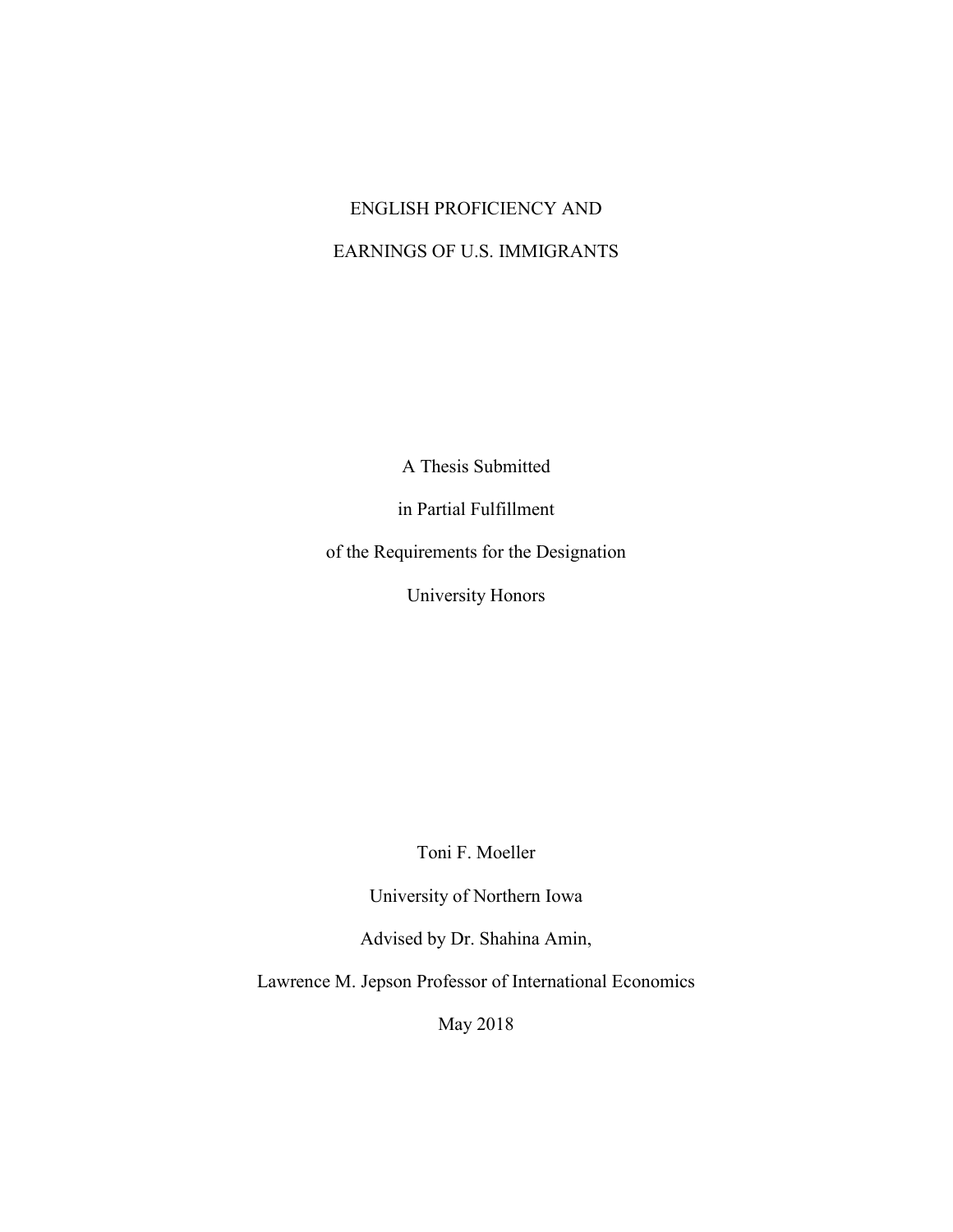This Study by: Toni Moeller

Entitled: English Proficiency and Earnings of U.S. Immigrants

has been approved as meeting the thesis or project requirement for the Designation University Honors with Distinction or University Honors

5/3/18 Dr. Shahina Amin, Lawrence M. Jepson Professor of International Economics, Honors Thesis Advisor, Department of Economics

\_\_\_\_\_\_\_\_ \_\_\_\_\_\_\_\_\_\_\_\_\_\_\_\_\_\_\_\_\_\_\_\_\_\_\_\_\_\_\_\_\_\_\_\_\_\_\_\_\_\_\_\_\_\_\_\_\_\_\_\_\_\_

Date Date Dr. Jessica Moon, Director, University Honors Program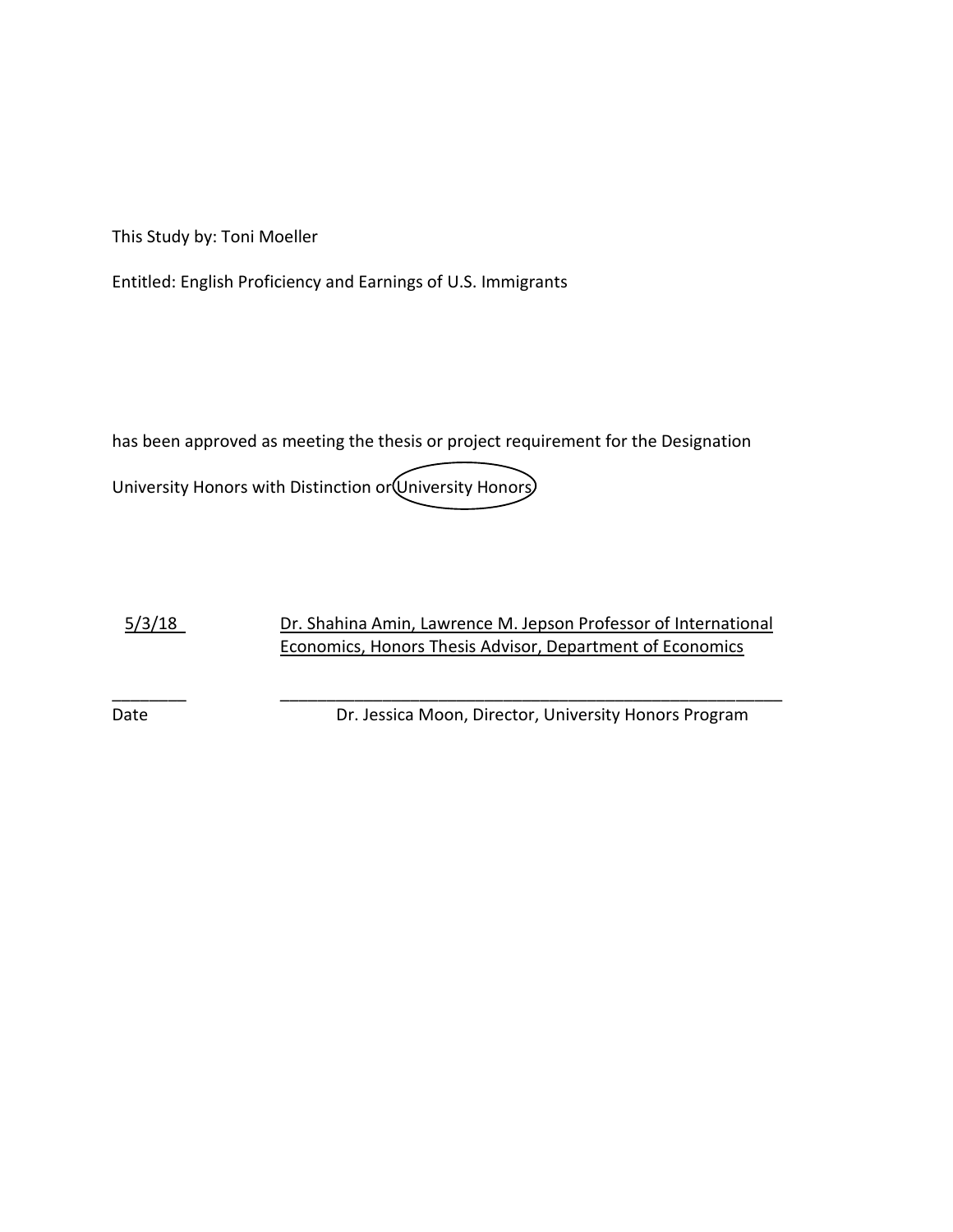#### Abstract

Every year thousands of immigrants come to the United States and look to join the labor force. Most of these immigrants have a first language that is not English. This study analyzes how wage income, business and farm income, and investment income are affected by English proficiency in 2004, 2009, and 2014. I use data from the American Community Survey and a log-linear econometric model to explore this relationship. I conclude that wage income and business and farm income had a positive relationship with English proficiency in 2004, 2009, and 2014 whereas investment income only had a significant positive relationship with English proficiency in 2004. The results should encourage immigrants to enroll in English courses to make higher earnings. It should also encourage the U.S. to provide accessible and affordable English programs to immigrants to help them better perform in the labor market.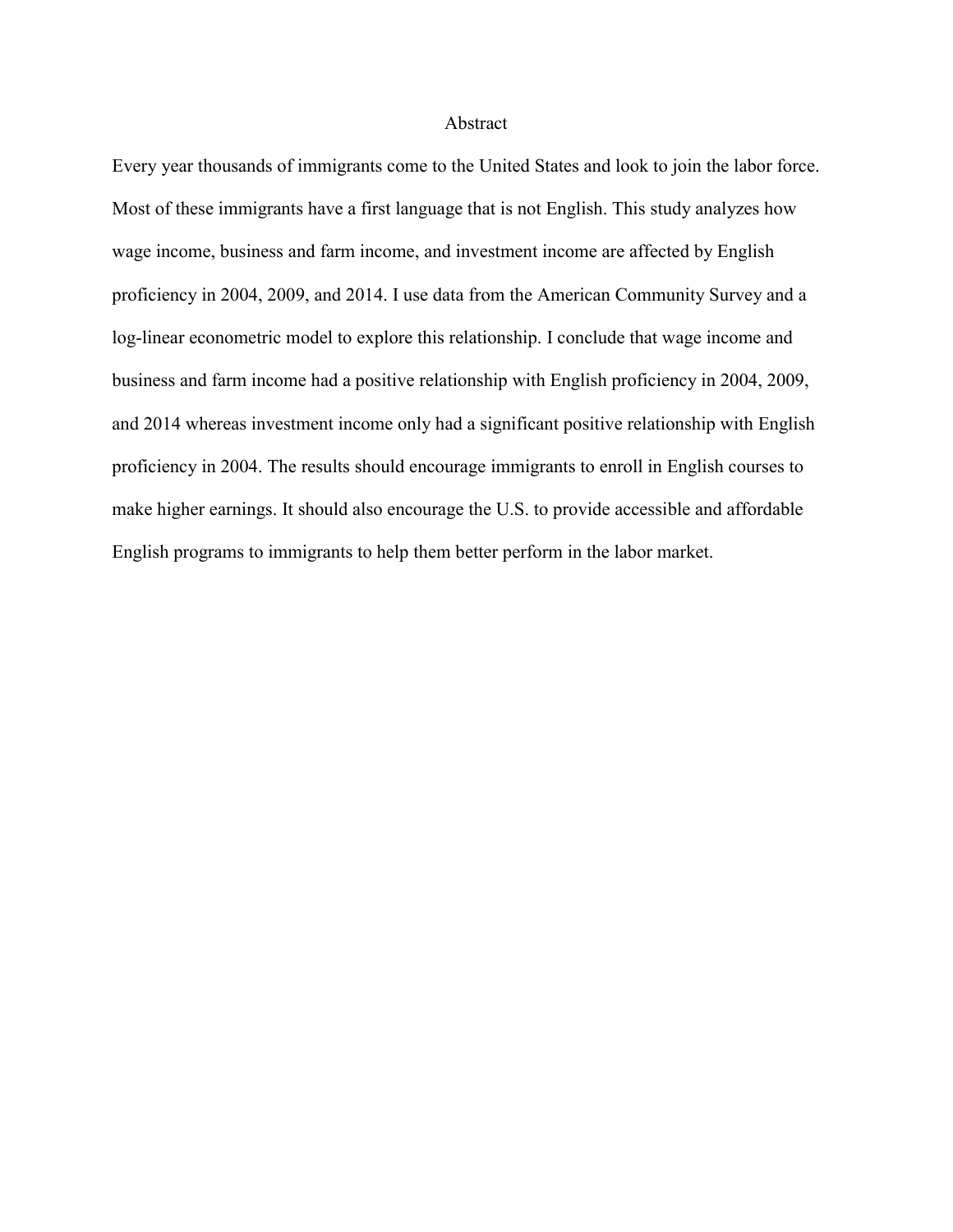#### **I. Introduction**

Every year immigrants come to the United States and join the work force. In 2004, approximately 957,883 immigrants legally obtained permanent residency in the U.S. This number increased in 2009 to about 1.131 million immigrants. The number dropped to about 1.017 million immigrants in 2014, but continued to stay a high number (U.S. Department 2016). With a high number of immigrants in the U.S., they are clearly an important part of the U.S. economy. However, most immigrants have a first language that is not English (Toppelberg and Collins 2010). This may affect their performance in the labor market and their effects on the U.S. economy. Analyzing English proficiency's effects on earnings is an important and interesting issue for me because it has the potential to raise awareness about the importance of being proficient in English. If immigrants understand the importance of it, they may decide to improve their English and be in a better financial position making their transition to the U.S. easier.

Although English is not the official language of the U.S., it is still widely accepted and commonly used. Prior studies (Carnevale et al. 2001, Chiswick and Miller 2002, Schreck 2009, Jongsung 2011, Zhen 2015) on English proficiency and earnings look at proficiency's effects on wage income only. This study is unique in that it analyzes the effects of English proficiency on immigrants' wage income, business and farm income, and investment income instead of only wage income. I focus on the years 2004, 2009, and 2014 and use the term "immigrant" to refer to a foreign-born person residing in the U.S. This definition includes people born abroad to U.S. citizens. Gathering data from the American Community Survey, I use a log-linear Ordinary Least Squares econometric model to approximate the effects on income from English proficiency.

I find results similar to previous literature in that there is a positive relationship for English proficiency and wage income. Compared to speaking very good English, an immigrant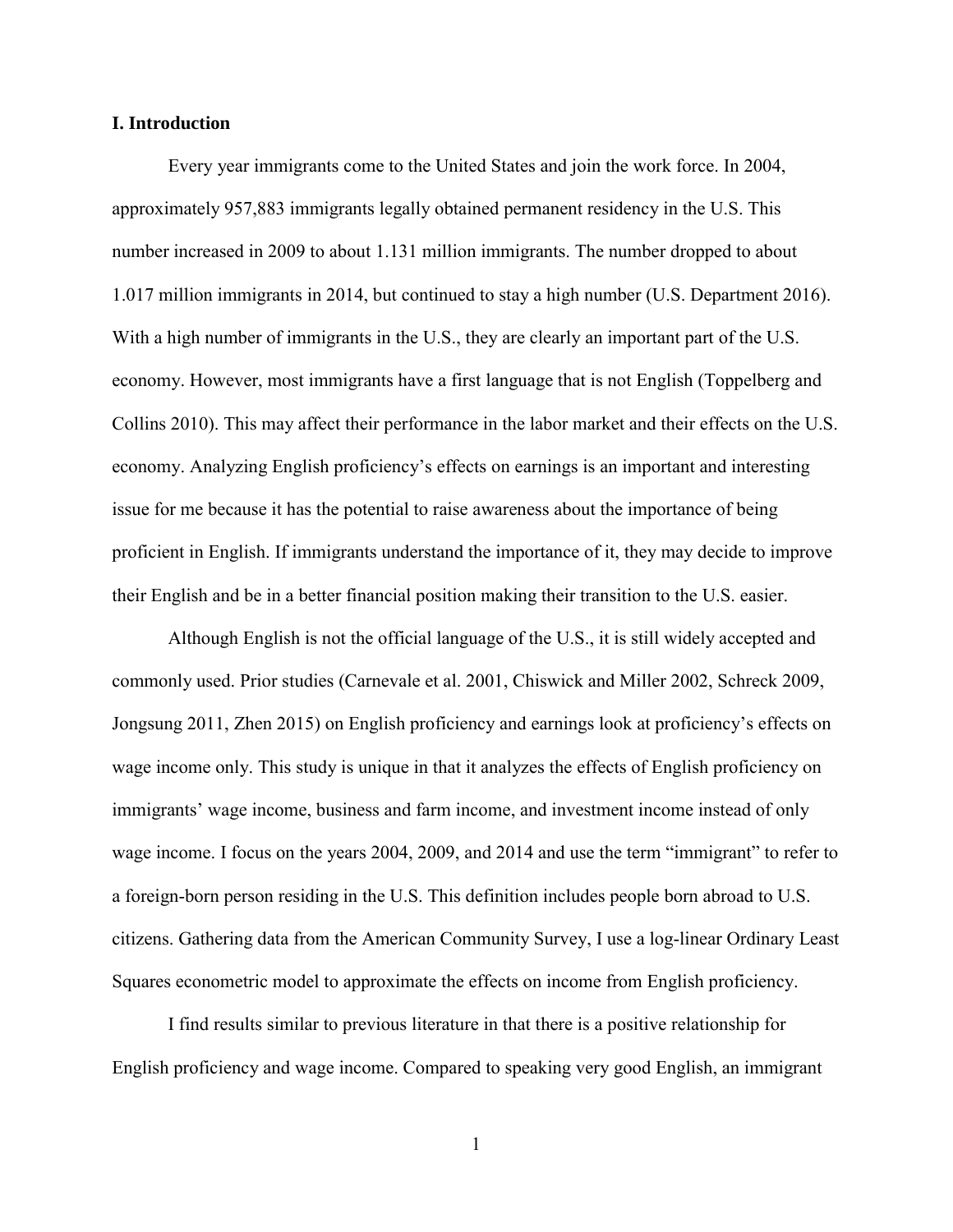speaking good, bad, or no English in 2004, 2009, and 2014 had significantly lower wage income. Speaking bad or no English compared to very good English significantly lowered business and farm income for 2004, 2009, and 2014. Finally, speaking bad English compared to very good English significantly lowered investment income in 2004. English proficiency did not significantly affect investment income in 2009 and 2014. Based off these results, U.S. immigrants should be encouraged to enroll in English classes and the U.S. government should make an effort to provide easily accessible and affordable English programs so that immigrants can better perform in the labor market and can better help the U.S. economy.

#### **II. Literature Review**

Recent literature on this topic finds that English proficiency increases the earnings of U.S. immigrants (Carnevale et al. 2001, Chiswick and Miller 2002, Schreck 2009, Jongsung 2011, Zhen 2015). Carnevale *et al.* (2001) take into account four dimensions of the English language on earnings. These dimensions are understanding, speaking, reading, and writing. They get their data from the National Adult Literacy Survey. The survey uses bilingual interviewers and instruments to collect responses which the Census does not. The responses that interviewees can give for their English abilities are "very well," "well," "not well," and "not at all." The sample that Carnevale *et al.* uses is male foreign-born adults, ages 18 to 64. In order to be included, the male must have worked 12 months prior to the interview and reported his usual weekly wage or salary.

Carnevale *et al.* (2001) use ordinary least squares to estimate the regression. They find that when looking at the results of English speaking and not taking into account the effects of understanding, reading, and writing English, "immigrants who speak English 'not at all' are paid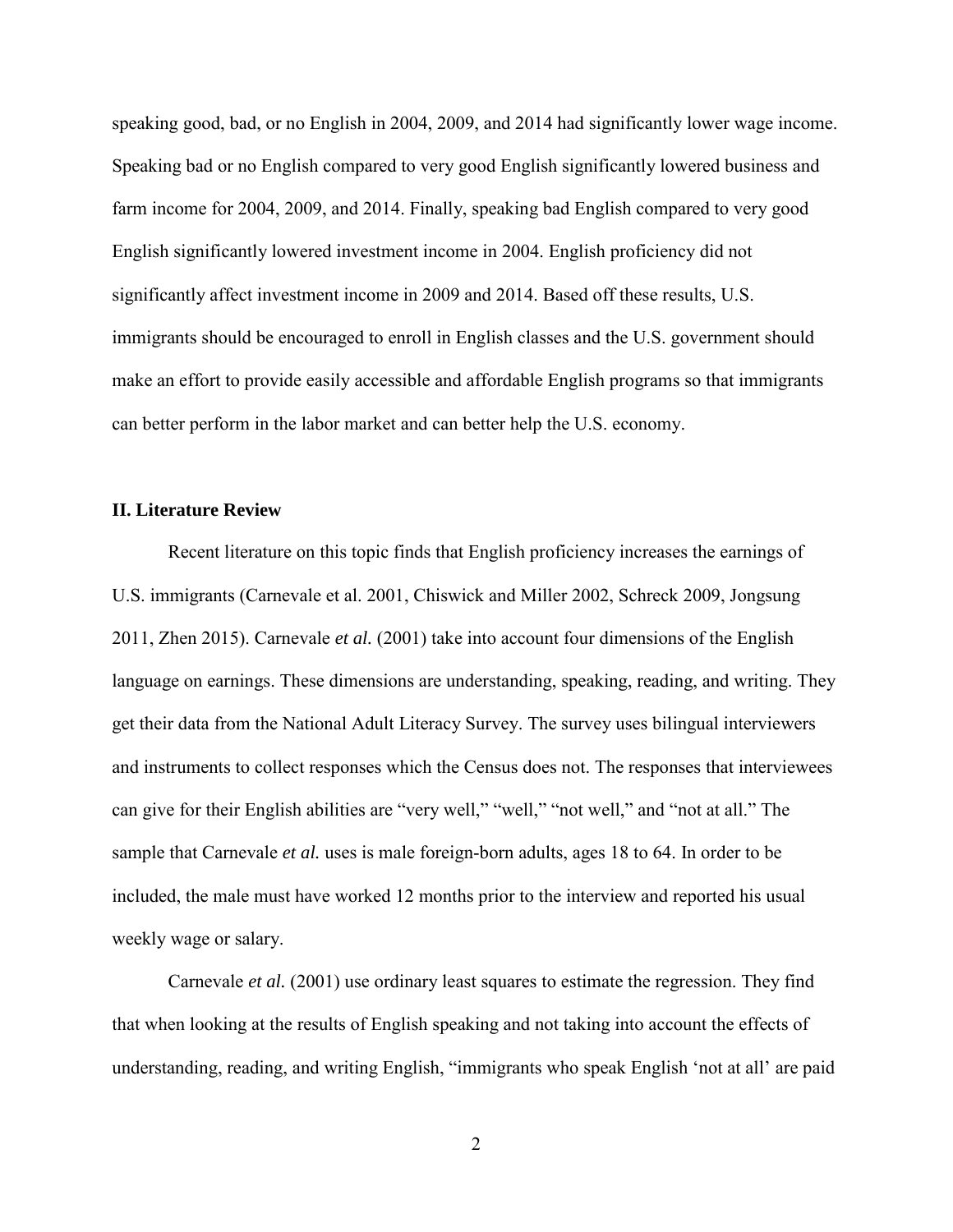about 30-percent less than comparable immigrants who speak English 'very well'" ( 161). When all four dimensions of English are considered, there is a significant negative wage effect of not understanding spoken English. In additional research, Carnevale *et al.* find the four language dimensions tend to be complementary, but understanding English is a basic skill.

Chiswick and Miller (2002) determine the effects that English language skills, living in a linguistic concentration area, and the stage of the business cycle upon entry into the U.S. labor market have on immigrants' earnings. They get their data from the 1990 Census of Population, Public Use Microdata Sample (PUMS). The data "are for the 5 percent sample of the foreignborn men from non-English speaking countries" (36). The United Kingdom, Ireland, Canada, Australia, and New Zealand are considered English speaking countries. The men in the sample are ages 25 to 64 and had positive earnings in 1989.

Chiswick and Miller (2002) find it difficult for workers to earn a high wage from formal education unless they can speak English. Immigrants fluent in English have a higher earnings growth from additional years of pre-immigration experience than immigrants who are not fluent in English. This makes sense because pre-immigration experience is more valuable when it can be transferred to the new country. *Ceteris paribus*, fluency in English is associated with 14 percent higher earnings for immigrants.

Next, Chiswick and Miller (2002) find that living in an area where the immigrant's native language is not spoken, fluency in English raises earnings by 19 percent. Living in an area where 20 percent of the population speaks the immigrant's native language raises earnings by only one percent. Finally, they find that the unemployment rate in the labor market upon entry affects an immigrant's earnings. Initial weekly earnings are estimated to be 14.5 percent lower if the U.S. unemployment rate is eight percent rather than three percent when the immigrant enters the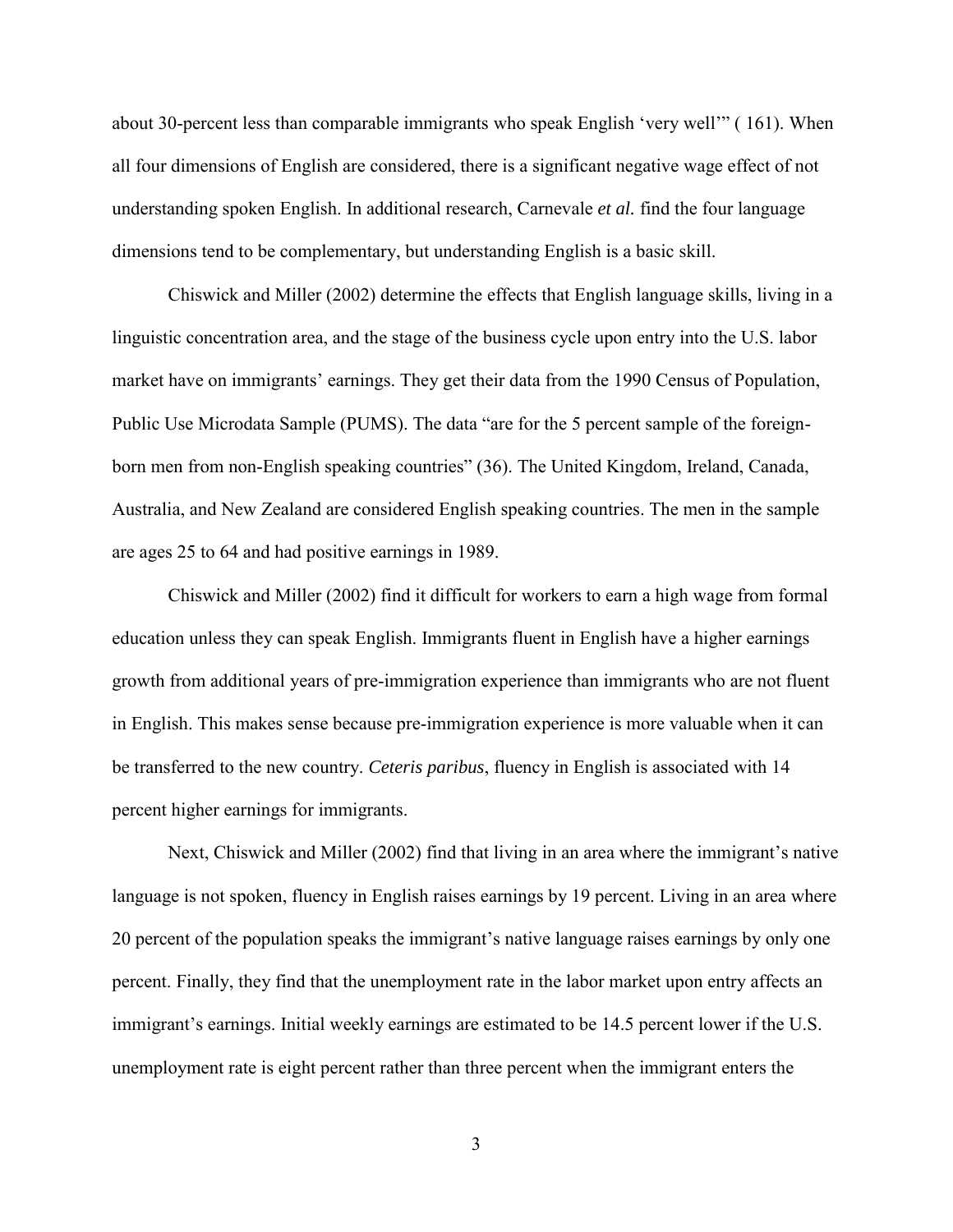workforce. The effect of the unemployment rate upon entry diminishes as the immigrant lives in the U.S. for a longer period of time. At a mean employment rate of 5.1 percent, the effect of the initial rate disappears after 18 years.

Schreck (2009) bases his study off Chiswick and Miller's 2002 study. He analyzes the effects of English proficiency on the earnings of U.S. immigrants. The data come from the 2008 American Community Survey (ACS), and the sample used is U.S. immigrants ages 20 to 65 that participated in the survey and provided data for all the categories of interest. Schreck uses the same income definition that Zhen uses in her study. He defines income as the "respondent's total pre-tax wage and salary income for 2007" (Schreck 7).

Survey respondents can choose four levels of English proficiency, and Schreck (2009) combines those four levels of proficiency into two variables. "Speaking only English" and "speaking English very well" were combined into one variable (good English); "speaking English well" and "speaking English, but not well" were combined into another variable (some English). Schreck's results show that the coefficients for English proficiency are significant and important in determining immigrants' earnings. The variable for speaking good English has a higher estimated coefficient than the variable for speaking some English. Schreck's results are similar to Chiswick and Miller's (2002) as they both show a positive relationship between English fluency and immigrants' earnings.

Jongsung's (2011) study's results support Carnevale *et al.*'s (2001) findings that there is a positive relationship between English proficiency and earnings. Unlike Carnevale *et al.*, Jongsung (2011) focuses on male Mexican and Chinese immigrants. Jongsung's data set is composed of male immigrants born in Mexico and China and residing in the U.S. The sample is further restricted to being non-students and full-time workers between the ages of 25 and 64 that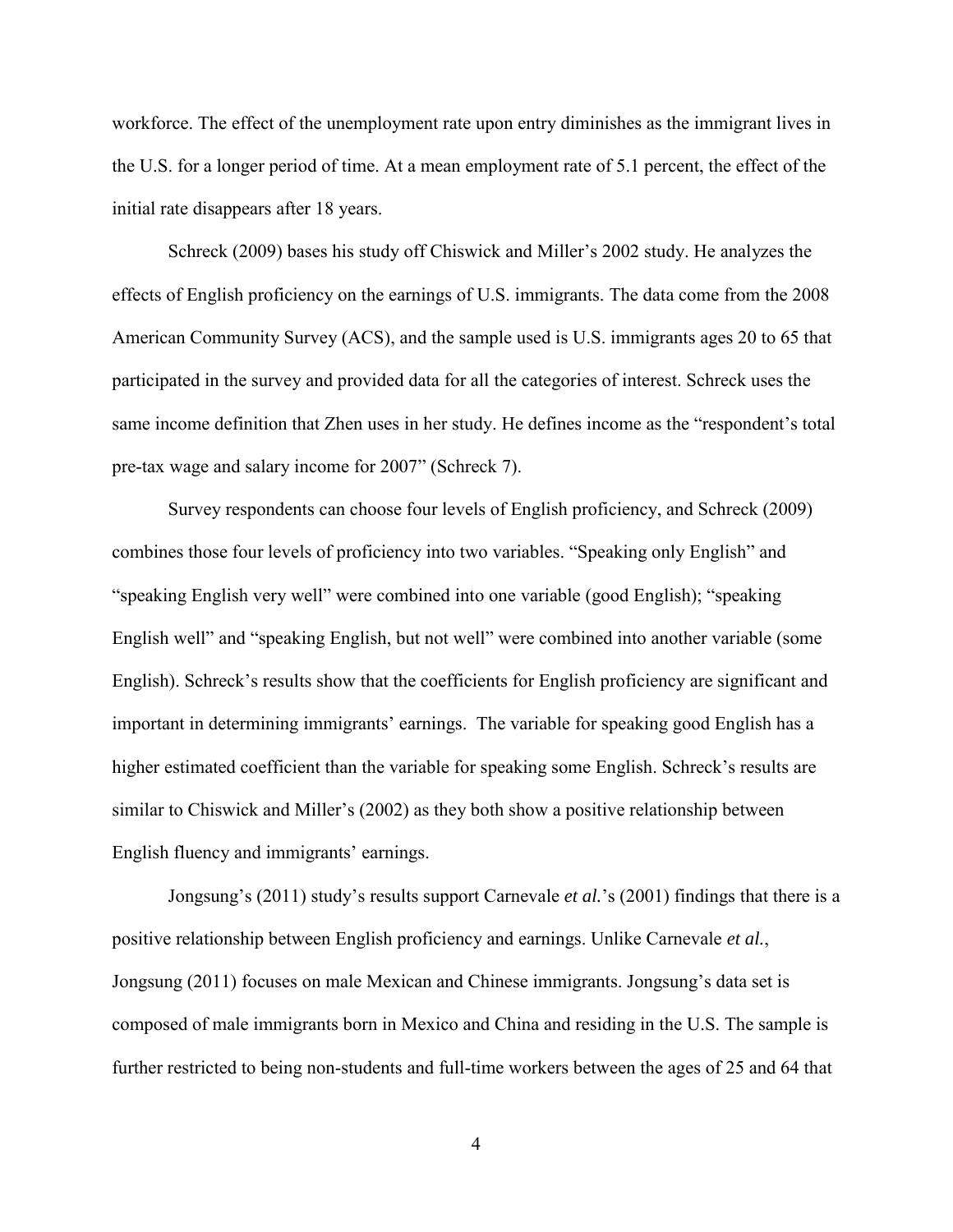are *not* in the top or bottom one percent of the earnings distribution (19). Jongsung gets her data from the 1990 Census Public Use Microdata Sample (PUMS).

The findings show that English language proficiency has a positive effect on Chinese and Mexican male immigrants' earnings. The earnings immigrants lose by not being proficient in English are substantial. As Jongsung predicted, earnings for workers with a high school education are more negatively affected than earnings of workers with a college education. This is true for all levels of English proficiency that were used as variables. The levels of proficiency are the following: well, not well, and not at all. Earnings of workers with a high school education are also more negatively affected than earnings of workers with an education lower than high school.

Zhen (2015) finds similar results to Carnevale *et al.* (2001) and Jongsung (2011). Zhen compares the effects of English proficiency on earnings of foreign-born U.S. immigrants from 1980 to 2000. The population is restricted to immigrants ages 25 to 60 with positive earnings in 1979, 1989, and 1999. The data used is from the Integrated Public Use Micro-data Series (IPUMS) USA. The data comes from the 5 percent Public Use Sample of the 1980, 1990, and 2000 U.S. Census of Population and Housing.

Zhen (2015) finds that English proficiency has a positive effect on earnings for foreignborn immigrants from 1980-2000. The "importance declined from 1980 to 1990, and then slightly rebounded from 1990 to 2000" (346). Zhen suggests that the change in importance may be due to changes in minority-language enclaves; however, she does not go into further research about this possible explanation.

My study is similar to Carnevale *et al.*'s (2001) because we both use four levels of English ability for our English proficiency variables. The four levels we use are the following: very good, good, bad, and not at all. Also, we both include speaking only English and speaking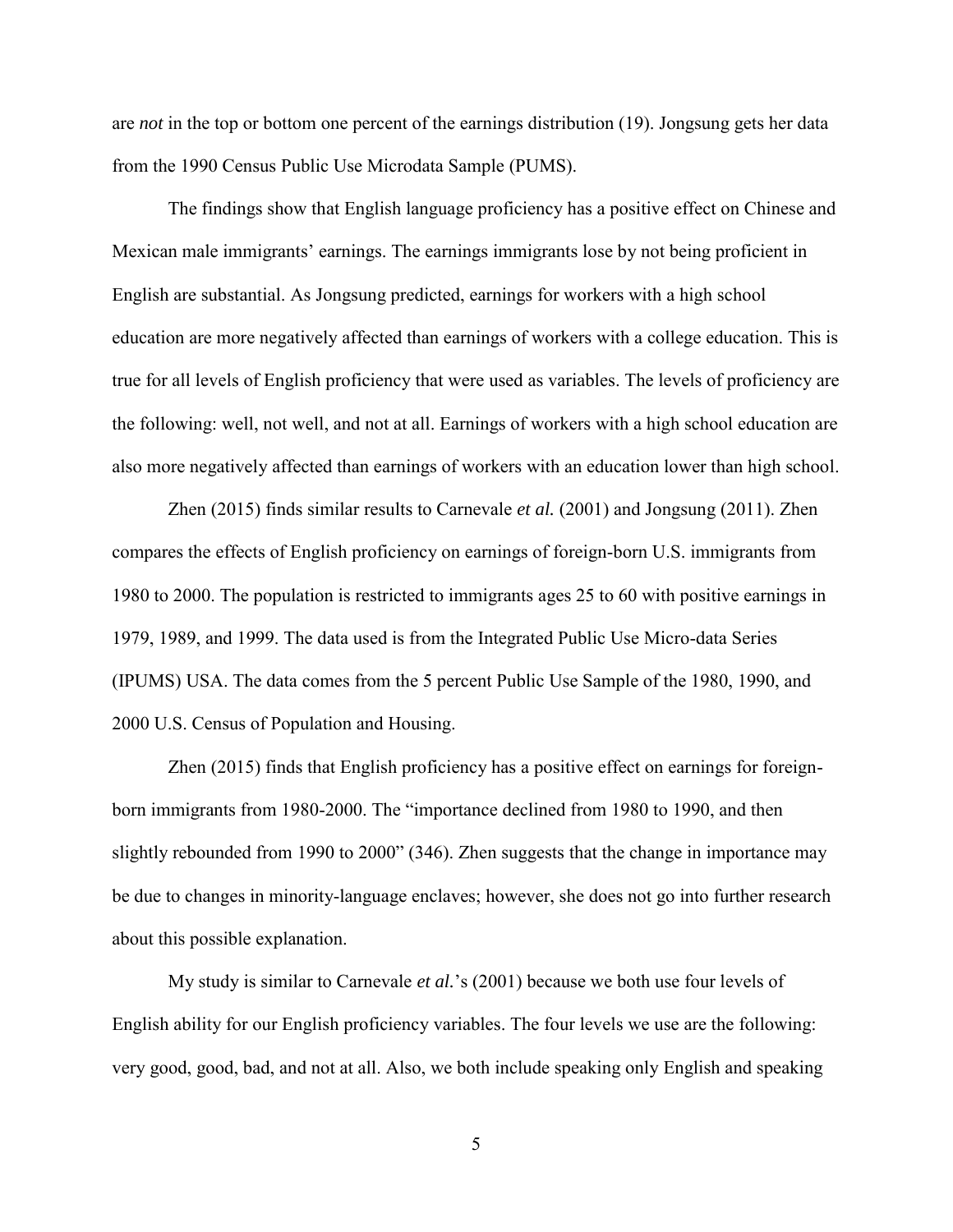very good English in the very good English category. My study is also similar to Schreck's (2009) because we both use data from the ACS, and it is like Zhen's because we get the data from IPUMS USA. However, my study is different from previous literature because I analyze the effects on wage income, business and farm income, and investment income. Previous literature only analyzes the effects on wage income. By looking at more types of income, my results can be applied to more people and can be beneficial to more people.

#### **III. Data**

The data for this study came from American Community Surveys (ACS) for the years 2004, 2009, and 2014. The ACS is an annual survey sent out by the Census Bureau. It goes to over 3.5 million households across the U.S. and provides the government with social, economic, housing, and demographic information. I got the ACS data from the Integrated Public Use Micro-data Series (IPUMS) USA. IPUMS USA collects census data and organizes it so it is easy for researchers to use.

The three years used are 2004, 2009, and 2014 (Ruggles et al. 2017). First, 2009 was chosen because the Great Recession had set in and the economy experienced negative effects from it in 2009. According to the Bureau of Labor Statistics, the Great Recession lasted from December 2007 to June 2009 (Barello). I chose 2009 rather than 2008 because the greatest decline in consumer-related employment was during 2009. Also, non-agricultural wage and salary employment was lower in 2009 than 2008 (Barello). The year 2014 was chosen because overall employment reached prerecession levels in that year. Finally, 2004 was chosen because it was before the Great Recession occurred, and it creates a 5 year time difference between the three years of data.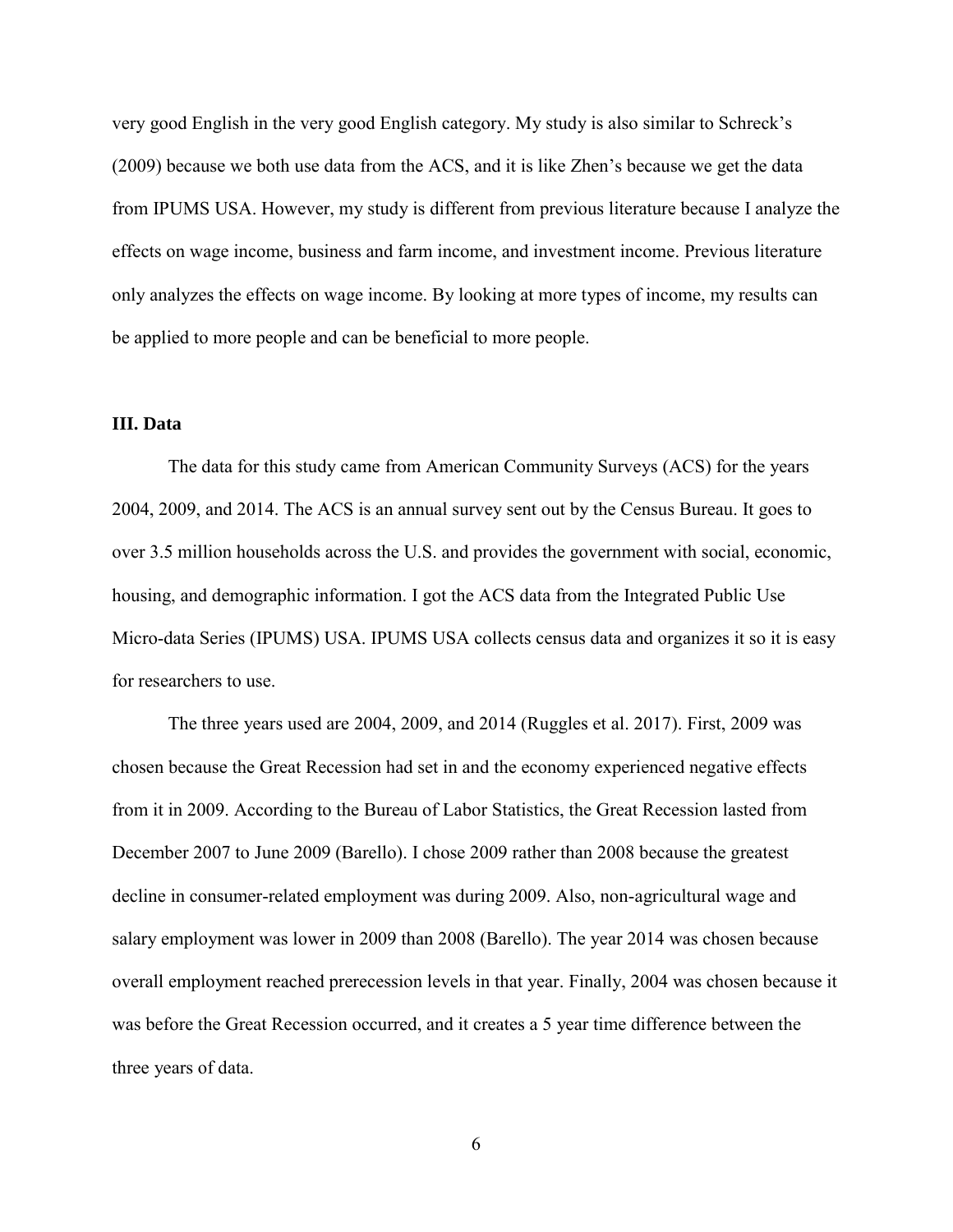The data were cleaned and any survey respondents that said they were born in the U.S. were excluded from the sample. Forty-two observations were also excluded because their age was less than the number of years they had been in the U.S. After cleaning the data set, the sample consists of 538,101 immigrants ages 25 to 65. I chose this age group because it is when people are in their prime working years. The number of observations for 2004, 2009, and 2014 were the following: 74,673; 224,473; and 238,955. Summary statistics are in Table 1 on page 35.

#### **IV. Model**

This model is a modified version of Chiswick and Miller's 2002 study. Like Chiswick and Miller, I used Jacob Mincer's human capital earnings model with educational attainment and age variables to account for number of years of schooling and labor market experience (Mincer 1974). My study is similar to Chiswick and Miller's because we both used variables for years of schooling, years in the U.S., English proficiency, birth place, and citizenship. I modify their model by having variables for age, age squared, race, current school attendance, and sex. Chiswick and Miller used a variable for potential time in the workforce whereas I used an age variable. I added a race variable because whites tend to make more than minority races. Schreck (2009) found that currently attended school significantly affected wage earnings so I included a current school attendance variable. Finally, I used a sex variable because my sample consists of both men and women.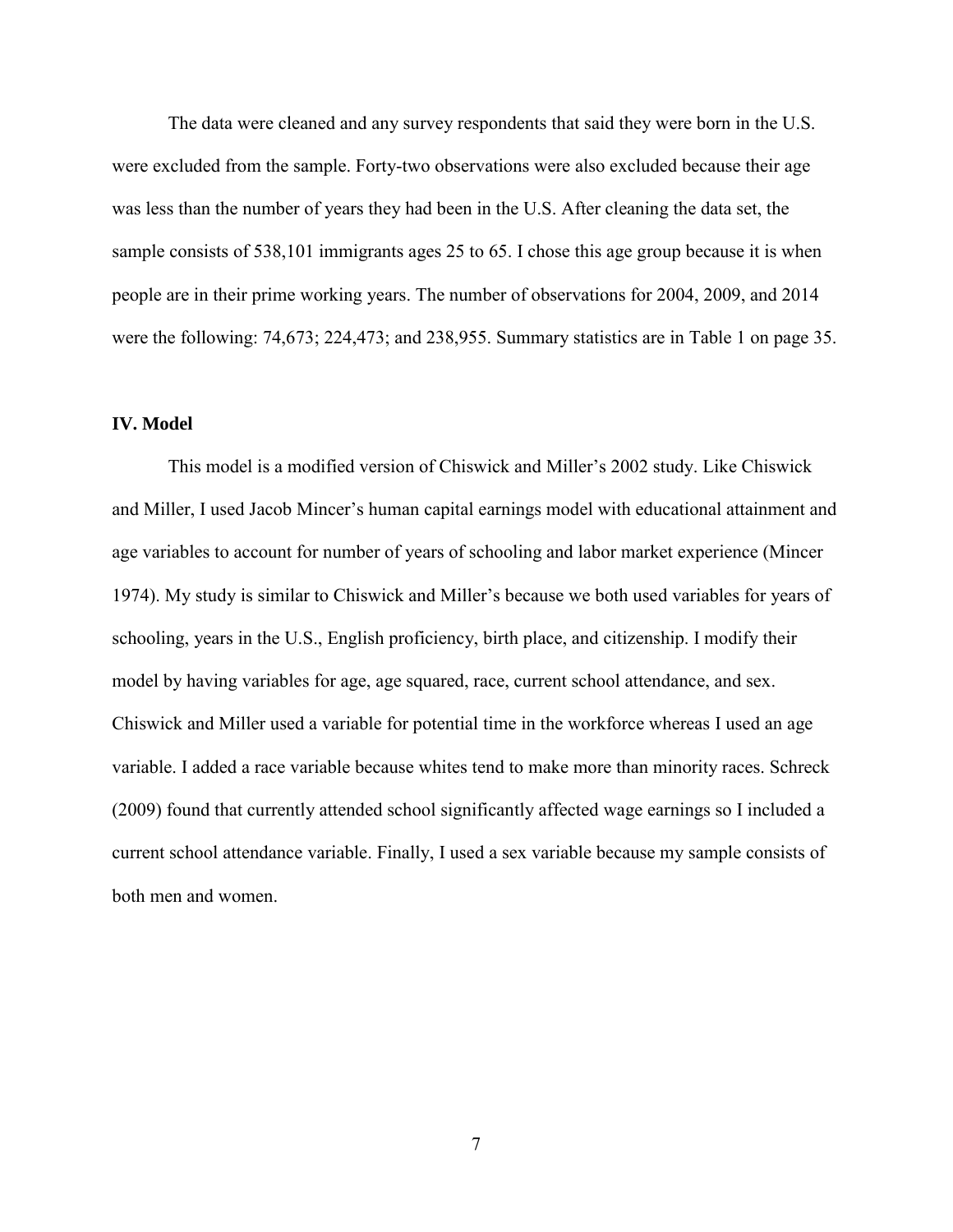The econometric model used in this study is the following:

$$
LOGINCX = Constant + \beta_1 GDENG + \beta_2 BDENG + \beta_3 NOENG + \beta_4 FEM + \beta_5 AGE
$$
  
+  $\beta_6 A GESQ + \beta_7 N OSCHOOL + \beta_8 GRDSCDRPOUT + \beta_9 HSDRPOUT$   
+  $\beta_{10} HSDPLM + \beta_{11} SMCOLLEGE + \beta_{12} AADGR + \beta_{13} MSTRDGR$   
+  $\beta_{14} DOCTDGR + \beta_{15} SCHOOL + \beta_{16} MARST + \beta_{17} NCHILD$   
+  $\beta_{18} NCHILDU five + \beta_{19} YRSUSA + \beta_{20} USTERR + \beta_{21} EURP$   
+  $\beta_{22} MIDEAST + \beta_{23} ASIA + \beta_{24} PCFC + \beta_{25} AFRICA + \beta_{26} MEXICO$   
+  $\beta_{27} CNTRLSTHAM + \beta_{28} CARIBATL + \beta_{29} NEAST + \beta_{30} SOUTH + \beta_{31} WEST$   
+  $\beta_{32} BLACK + \beta_{33} ASIAN + \beta_{34} OTHER + \beta_{35} CITIZEN + \varepsilon$ 

#### *Dependent Variables*

The dependent variable for this model was the log of income. There were three different models that the 2004, 2009, and 2014 data was applied to. The income components of the three separate dependent variables were the following: wage and salary income (INCWAGE); business and farm income (INCBUSFM); and interest, dividend, and rental income (INCINVST). Notation and descriptions of the different dependent variables are in Table 2 on page 39. Wage and salary income was used because a large percent of immigrants are likely employees rather than employers. Business and farm income was in the model because employers and farmers may not have to be very proficient in English. They can hire employees to communicate with customers rather than them having to do that which would lower the earnings benefits from being proficient in English. Finally, interest, dividend, and rental income was included for a similar reason that business and farm income was included. Immigrants can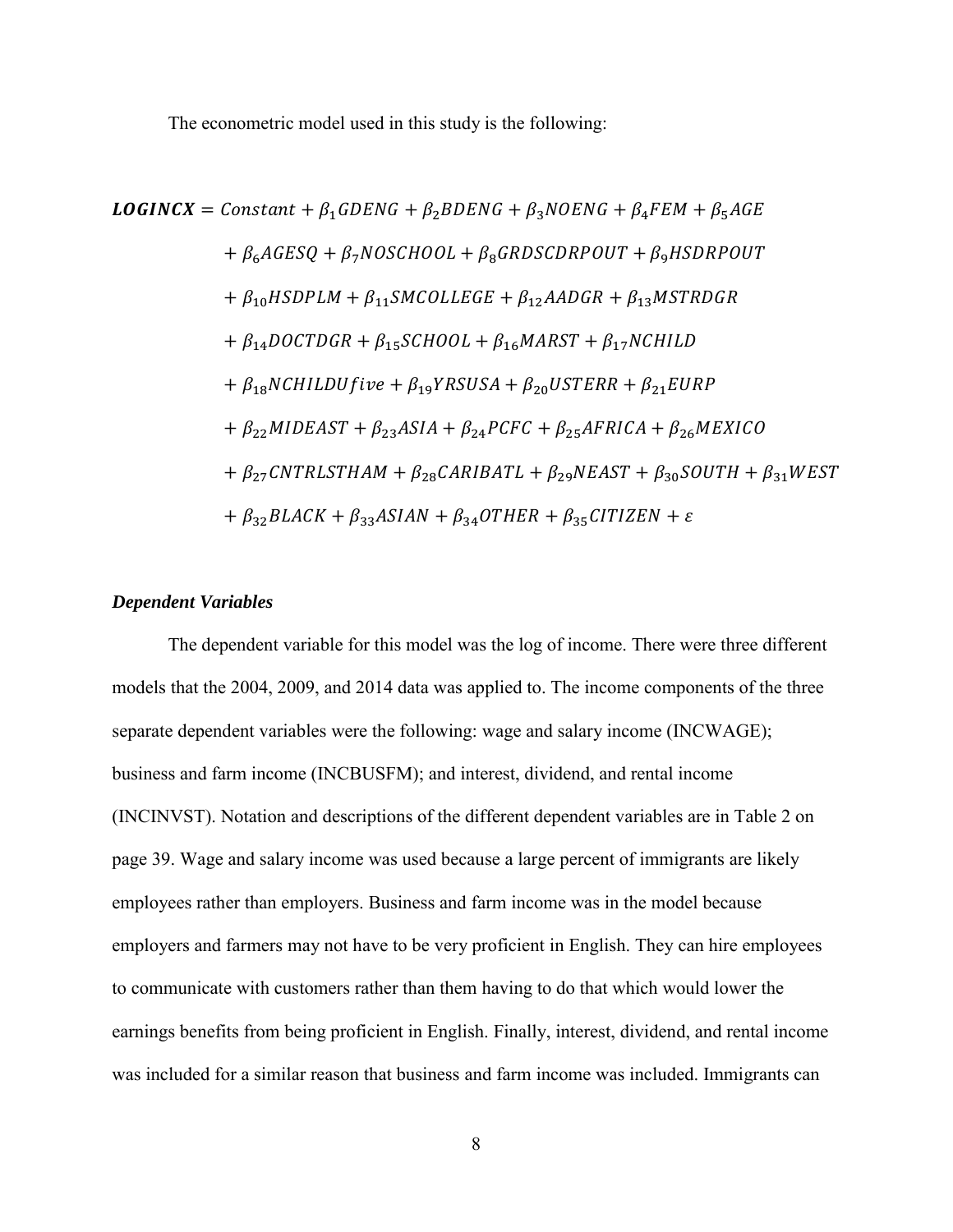barely know English and still earn interest from a bank or rental property. If they are earning money from a trust or estate, little communication is required once the trust is created.

#### *Independent Variables*

The independent variables and their notation, description, and expected coefficient sign are in Table 2 on page 39. The key variable in the study is English proficiency. Survey participants were asked if they speak a language other than English at home. If they answer yes, they were then asked how well they speak English. The ACS has four responses for English speaking ability for respondents that speak a language other than English at home. They are the following: very well, well, not well, and not at all. Speaks English well (GDENG), not well (BDENG), and not at all (NOENG) are all independent variables in the model. Speaks English very well (VRGDENG) is composed of those that said they speak only English, and those that said they speak English very well. Very good English was the omitted variable for English proficiency in the regression model.

The dummy female variable (FEM) was included as a variable because males and females have different earnings. If the respondent was a female, she received a 1 to account for that. Age (AGE) and age squared (AGESQ) were both included because an increase in age increases one's experience in the labor market. Since data were unavailable for the number of years of experience in the labor market, age was used to compensate for that. Age squared accounted for the diminishing returns that come once a worker reaches a certain age.

Higher education is associated with higher earnings. I accounted for this by using multiple dummy variables. Respondents selected the highest level of education they have received, and I grouped the responses into nine categories: no school, grade school dropout, high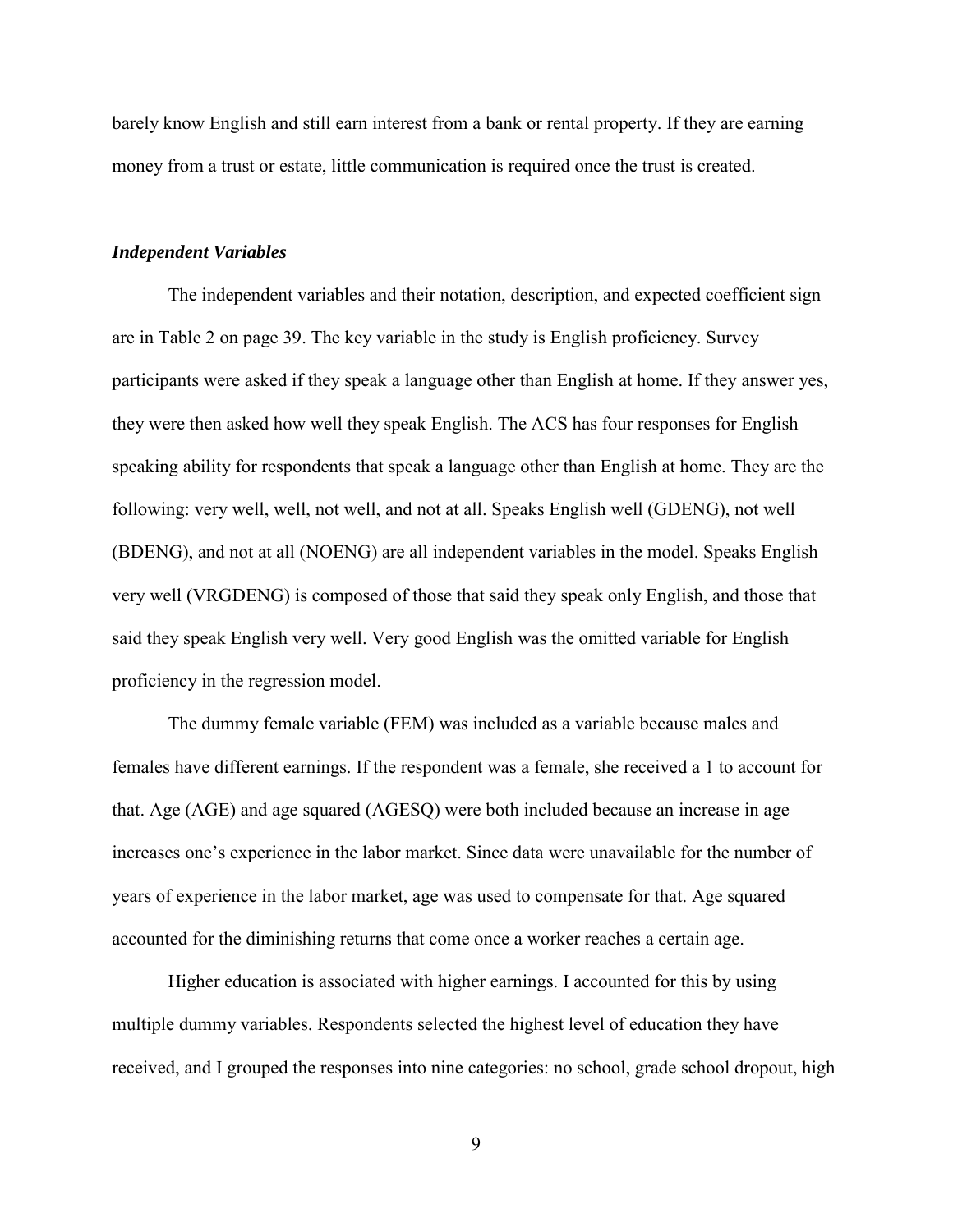school dropout, high school diploma or GED, some college, associate's degree, bachelor's degree, master's or professional degree (e.g. MD, DDS, JD), and doctoral degree. I decided to use nine detailed groups because I thought there may be significantly different coefficients for grade school dropouts and high school dropouts. I also thought that different levels of college education may have significantly different effects on income. Bachelor's degree (BCHDGR) was the omitted educational attainment variable in the regression and all others are dummy variables where the participants received a 1 for the variable that pertains to their highest level of education received.

No school (NOSCHOOL) means the respondent did not answer the question or did not have any formal education. Grade school dropout (GSDRPOUT) means the respondent dropped out of school when in nursery school through eighth grade and high school dropout (HSDRPOUT) means the respondent dropped out when in grades nine through 12. High school diploma or GED (HSDPLM) means the respondent received a high school diploma, GED, or the equivalent. Some college (SMCOLLEGE) means the respondent attended college for less than one year or for more than one year but did not receive a college degree. Associate's degree (AADGR) means the respondent received an associate's degree. Master's degree or professional degree (MSTRDGR) means the respondent received a master's degree or a professional degree beyond a bachelor's degree. Finally, doctoral degree (DOCTDGR) means the respondent received a doctoral degree.

Schreck (2009) included a variable for currently attending school because he believed being enrolled in school takes time away from work. I accounted for current school attendance as well because Schreck found that it significantly lowered earnings, because it has the highest absolute estimated coefficient in his model, and because his theory that attending school takes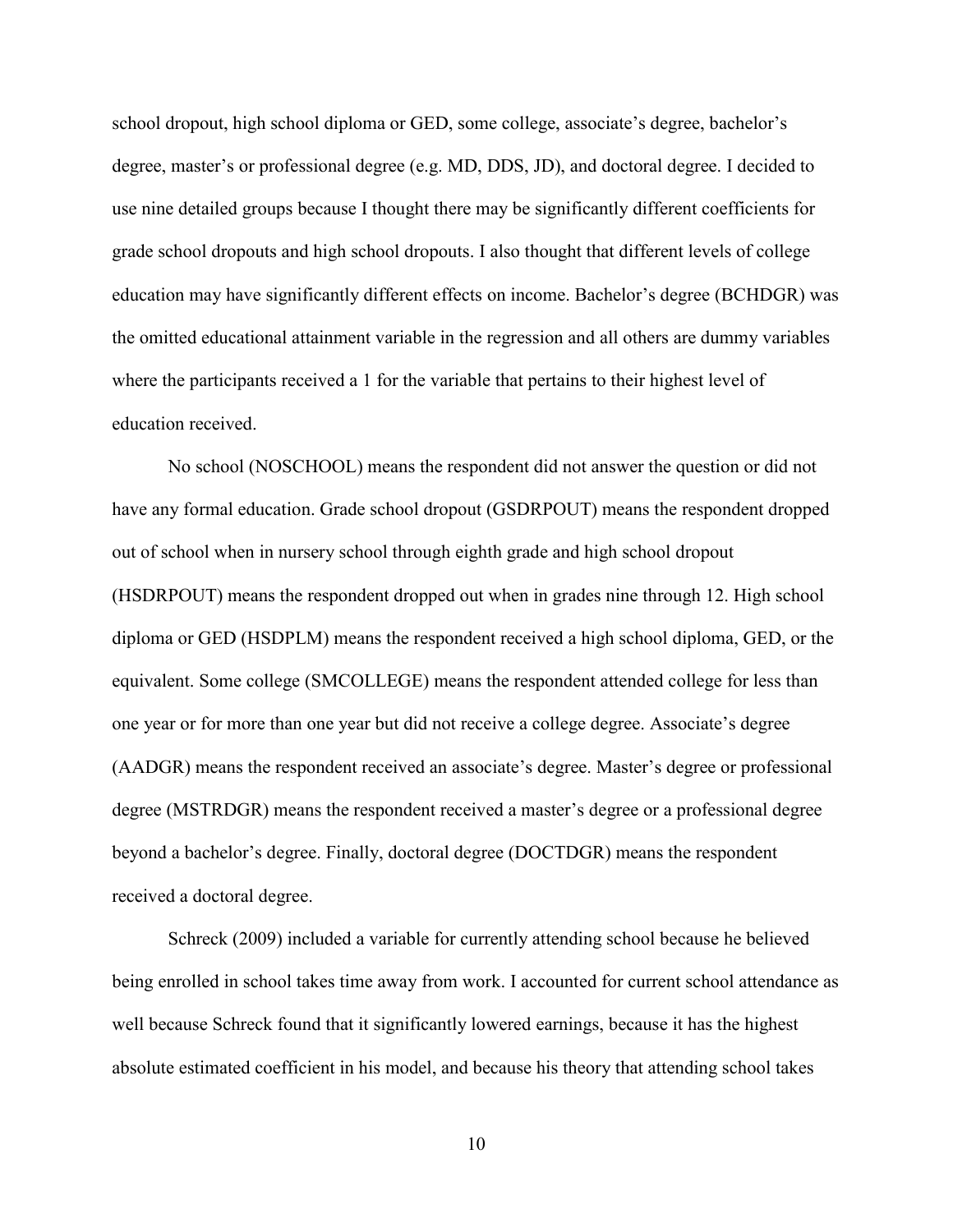time away from work makes sense. I use a dummy variable (SCHOOL) for current school attendance. Respondents get a 1 if they attended school in the past three months. The schooling must lead to a high school diploma or college degree for it to be considered "school."

Marital status (MARST) was included as a dummy variable because being married is associated with higher earnings (Korenman and Neumark 1991). Respondents got a 1 if they were married regardless of if the spouse was present or absent. They got a 0 if they were separated, divorced, widowed, single, or never married. The number of children living in the household (NCHILD) and number of children under five years old living in the household (NCHILDU5) were both included as discrete variables because studies have shown that wages are lower for women with children than for women without children (Budig and England 2001). Step, biological, and adopted children are considered to be the respondent's children. I included both number of children living at home and number of children under five years old living at home because I predicted younger children have greater negative wage effects than children in their teens.

Years in the U.S. (YRSUSA) was used as a discrete variable because the longer people live in a country, the more accustomed they become to the culture which may affect earnings. IPUMS calculates years in the U.S. based off the respondent's year of immigration. Due to a misreport of ages, 42 observations were deleted because their age was 65 but years in the U.S. was greater than that.

Place of birth was included as multiple dummy variables because it is easier for immigrants from countries with similar cultures to the U.S. to immigrant and adapt to life than it is for immigrants from cultures that are very different than the U.S. Like years in the U.S., this may affect immigrant earnings. I grouped places of birth into ten regions: Canada (CNDA), U.S.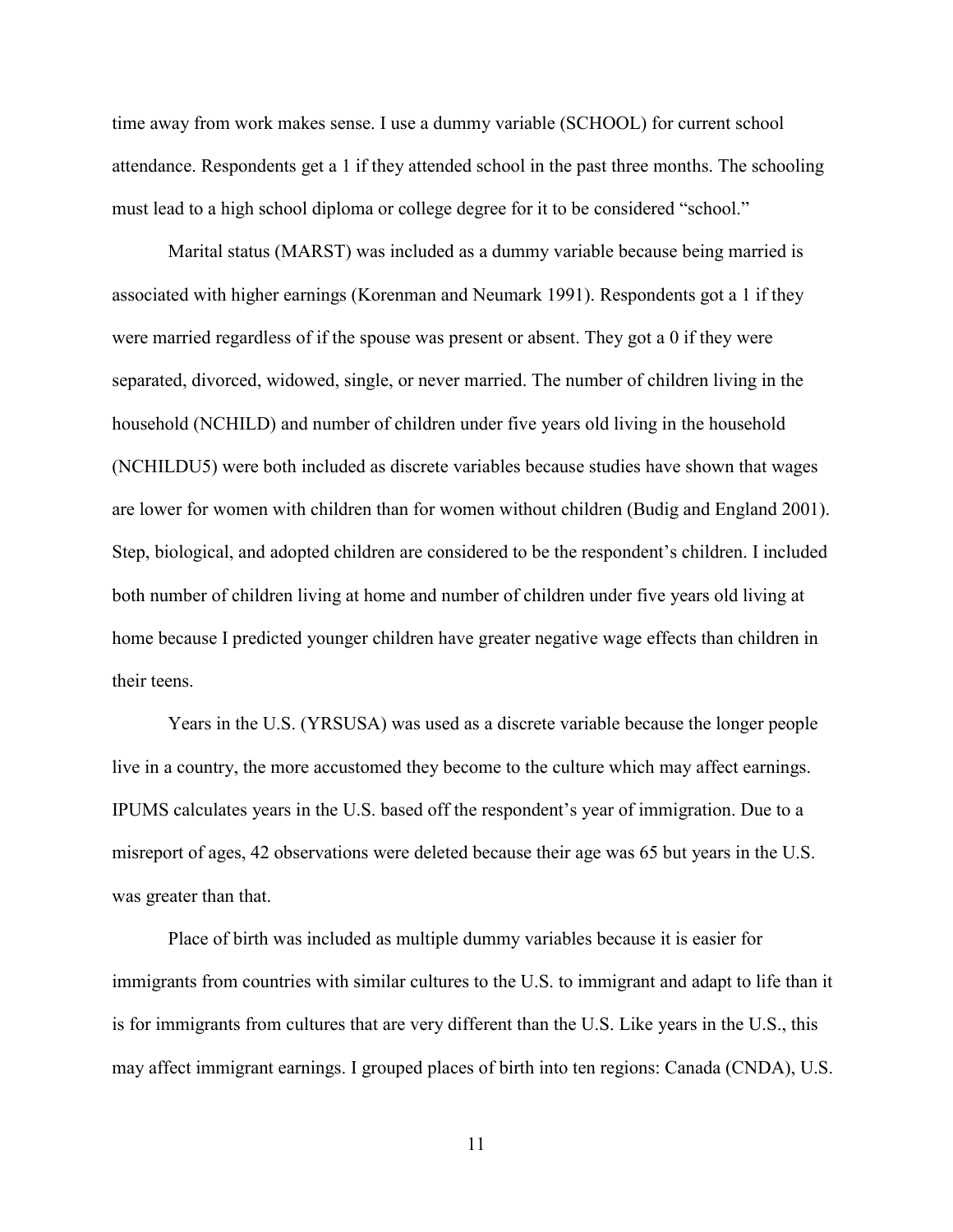territories (USTERR); Europe (EURP), the Middle East (MDEAST); Asia (ASIA); Australia, New Zealand, and Pacific Islands (PCFC); Africa (AFRICA); Mexico (MEXICO); Central and South America (CNTRLSTHAM); and Caribbean and Atlantic Islands (CARIBATL). Canada was used as the omitted birth region variable because of its close proximity to the U.S. The other nine variables were dummy variables where respondents received a 1 for their region of birthplace.

I used multiple dummy variables again to account for where respondents live in the U.S. by using dummy variables for the different regions. I predicted that housing location in the U.S. affects income because different regions may have different costs of living that is reflected through income. There were four census regions: Northeast, Midwest, South, West, and Midwest. The respondents received a 1 for the region variable that their housing unit was in. The Midwest was used as the omitted census region variable. The Northeast region (NEAST) included Connecticut, Maine, Massachusetts, New Hampshire, Rhode Island, Vermont, New Jersey, New York, and Pennsylvania. The Midwest region (MDWEST) included Illinois, Indiana, Michigan, Ohio, Wisconsin, Iowa, Kansas, Minnesota, Missouri, Nebraska, North Dakota, and South Dakota. The South region (SOUTH) included Delaware, District of Columbia, Florida, Georgia, Maryland, North Carolina, South Carolina, Virginia, West Virginia, Alabama, Kentucky, Mississippi, Tennessee, Arkansas, Louisiana, Oklahoma/Indian Territory, and Texas. Finally, the West region (WEST) included Arizona, Colorado, Idaho, Montana, Nevada, New Mexico, Utah, Wyoming, Alaska, California, Hawaii, Oregon, and Washington.

I used dummy variables for race because place of birth and race can differ and both may affect earnings. I divided race into four groups: White, Black, Asian, and Other. White (WHITE) was the omitted race variable. Black (BLACK) included Black, African American, and Negro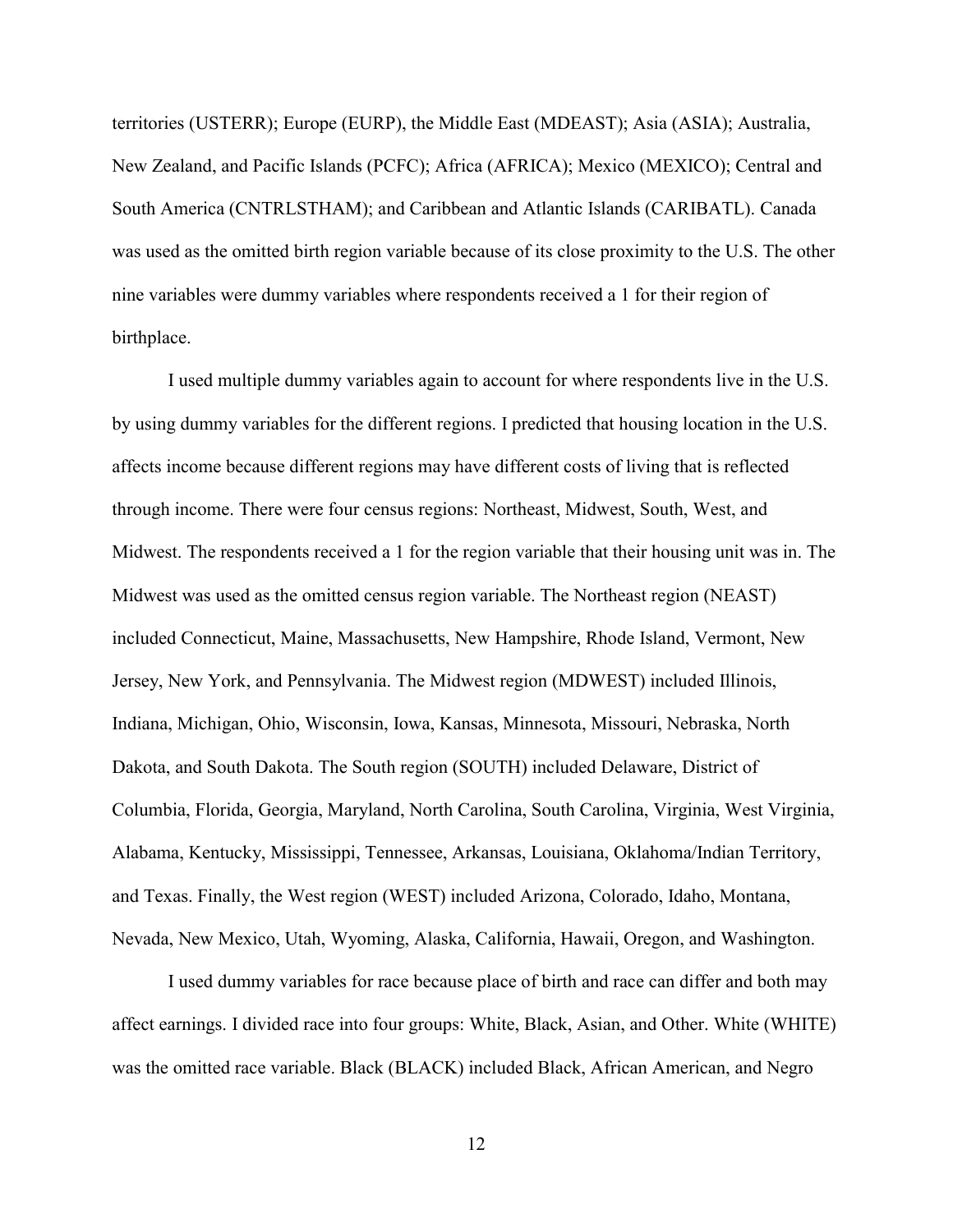respondents. Asian (ASIAN) included Chinese, Japanese, Other Asian, and Pacific Islanders. Other (OTHER) includes American Indians, Alaska natives, other races, two or more major races, and blank responses. Respondents received a 1 for the variable of their race. Finally, U.S. citizenship (CITIZEN) was a dummy variable because this can affect employment opportunities. Chiswick and Miller (2002) found that fluent English speakers receive greater benefits when they are U.S. citizens. Respondents received a 1 if they are a U.S. citizen.

For 2004 and 2014, approximately 56 percent of the sample speaks very good English, 22 percent speaks good English, 16 percent speaks bad English and six percent speaks no English. These percentages are very similar for 2009 and 2014. For 2009, approximately 54 percent of the sample speaks very good English, 22 percent speaks good English, 17 percent speaks bad English, and seven percent speaks no English.

For 2004, 2009, and 2014, 47 percent of the sample are females and the average age of respondents is 43 for 2004, 44 for 2009, and 45 for 2014. The means for the educational attainment variables were very similar for all three years. Approximately two percent of the sample has no schooling, 11 percent dropped out of grade school, ten percent dropped out of high school, and 21 percent received a high school diploma, GED, or the equivalent. Approximately 15 percent of the sample attended some college but have no degree, seven percent have an associate's degree, 19 percent have a bachelor's degree, 12 percent have a master's degree, and three percent have a doctoral degree.

Approximately six percent of the sample is currently attending school for all three years. The percent of married people in the sample decreased over the three years. Approximately 70 percent of the sample is married for 2004, 69 percent for 2009, and 66 percent for 2014. Number of children in the household and number of children under five years old in the household have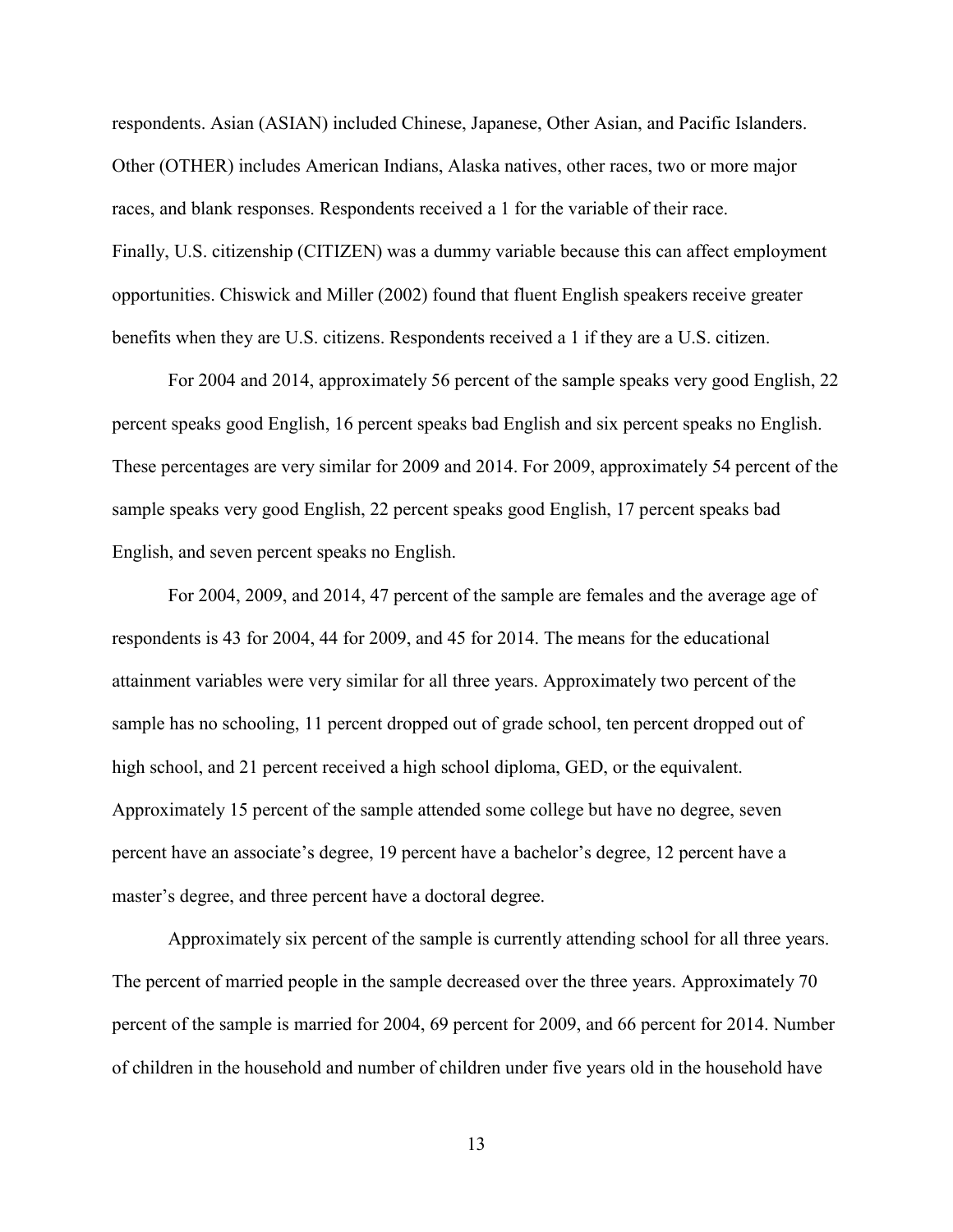both decreased from 2004 to 2014. For 2004, number of children in the household is 1.173 for each person in the sample. That number decreased to 1.129 in 2014. Number of children in the household under five years old decreased from 0.221 in 2004 to 0.179 in 2014. Average years in the U.S. increased by almost one year from 2004 to 2009 and from 2009 to 2014. In 2004, it was approximately 20.6 years, in 2009 approximately 21.5 years, and approximately 22.9 years in 2014.

For housing unit's region in the U.S., the average percent in each region did not change much from year to year. Approximately 23 percent has a housing unit in the Northeast, ten percent in the Midwest, 31 percent in the South, and 36 percent in the West. The average percent of the population in each birth region also did not change much from year to year. Approximately three percent of the sample were born in Canada, four percent were born in a U.S. territory, 14 percent in Europe, two percent in the Middle East, 28 percent in Asia, one percent in the Pacific region, four percent in Africa, 23 percent in Mexico, 13 percent in Central and South America, and eight percent in the Caribbean and Atlantic Islands.

The percent of each race in the sample has stayed almost the same for 2004, 2009, and 2014. Forty-eight percent of the sample is White, eight percent is Black, 26 percent is Asian, and 18 percent is classified as Other race. Finally, the percent of the sample that are U.S. citizens has stayed is approximately 56 percent for 2004 and 2009 and approximately 58 percent for 2014.

#### **V. Results and Discussion**

The regression results are given by year and are in Tables 3A, 3B, and 3C on pages 41, 44, and 47. I used robust standard errors and the results were weighted.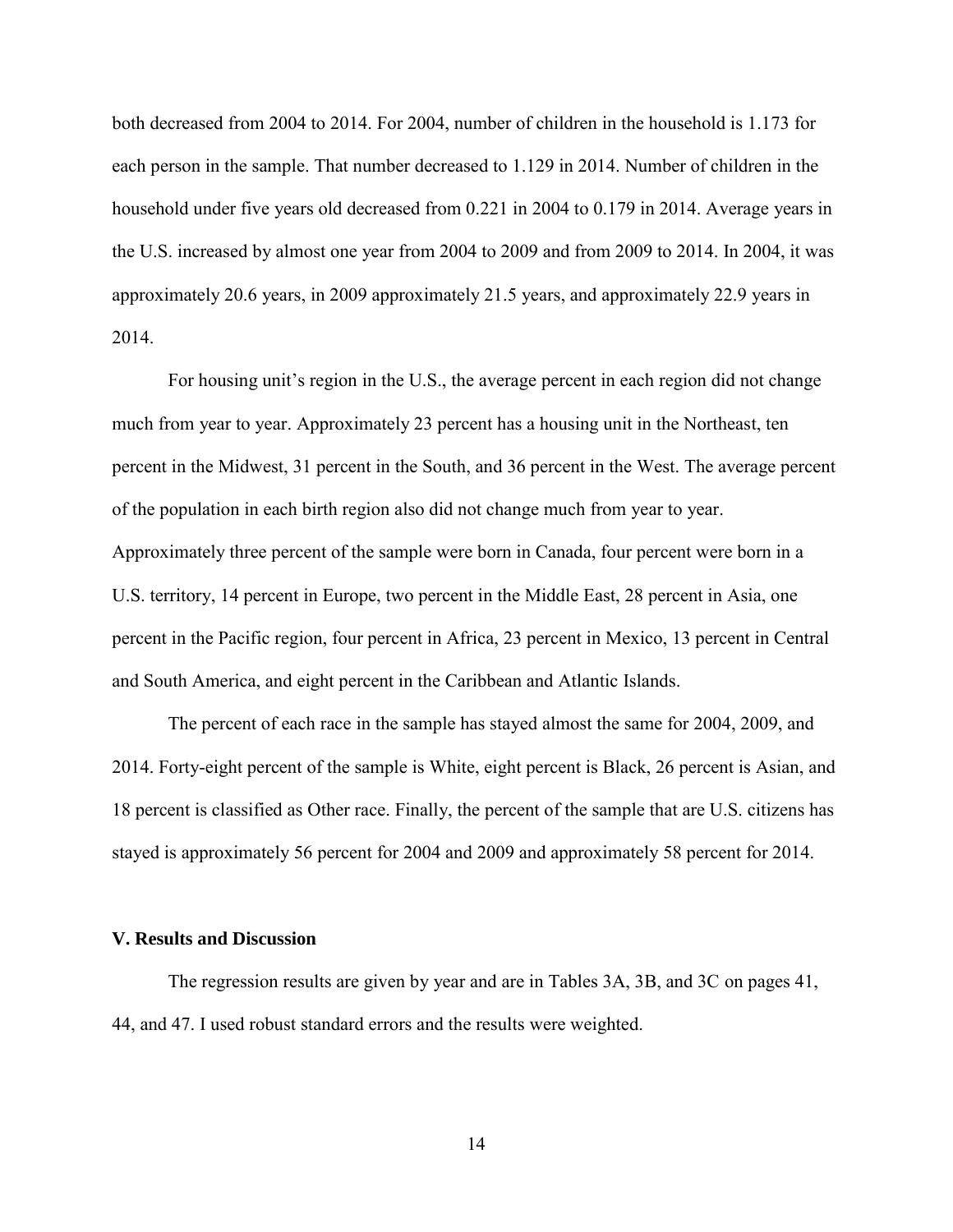#### *English Proficiency Variables*

Compared to speaking very good English, immigrants that speak good, bad, and no English earned significantly less wages at the one percent level. Speaking good English compared to very good English lowered wages by 14.9 percent. As expected, speaking bad English compared to very good English lowered wages by more than speaking good English. Speaking bad English compared to very good English lowered wages by 28.2 percent. Wage income was even lower when speaking no English. Speaking no English compared to very good English lowered wage income by 41.2 percent in 2004. For business and farm income, immigrants that speak good, bad, and no English earned less income than immigrants speaking very good English. Speaking good English lowered wages by six percent, but this result was insignificant. Immigrants speaking bad English and no English earned 16 and 57.7 percent less business and farm income than immigrants speaking very good English. Business and farm income was significant at the ten percent level for speaking bad and no English. For investment income in 2004, speaking good, bad, and no English lowered income. However, speaking bad English was the only statistically significant English proficiency variable, and it was significant at the ten percent level. Speaking bad English compared to very good English lowered wages by 26.9 percent. Speaking good English compared to very good English insignificantly lowered business and farm income by 1.9 percent, and speaking no English insignificantly lowered business and farm income by 52 percent compared to speaking very good English.

A possible explanation for the difference in significance between the three sources of income is that speaking good English for business and farm income and for investment income is enough for immigrants to communicate with their employees, brokers, lawyers, etcetera, and those people will do most of the communicating with English speaking clients. I hypothesize that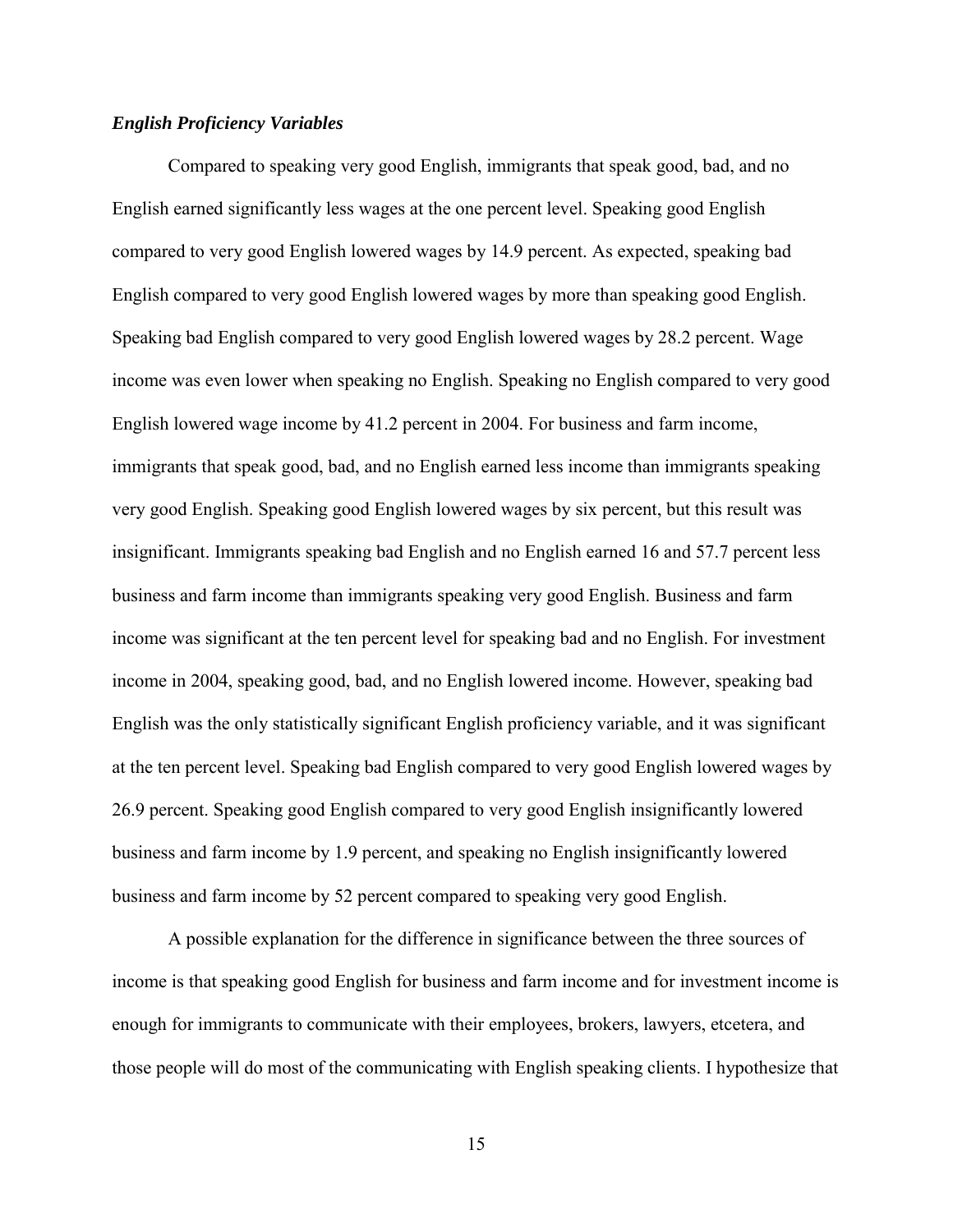the opposite is true for immigrants earning wages and salaries. I think they are the ones that communicate with clients, thus there is a significant difference between speaking good English and very good English.

For 2009, speaking good, bad and no English lowered wage income by more than in 2004. In 2009, speaking good English compared to very good English lowered wage income by 17.4. Speaking bad English compared to very good English lowered wage income by 31.5 percent in 2009 compared to 28.2 percent in 2004. Speaking no English compared to very good English lowered wages by 41.5 percent when compared to speaking very good English. These results were all statistically significant at the one percent level. For business and farm income, speaking good English raised income by 1.4 percent. This, however, was not significant at the one, five, or ten percent levels. Speaking bad English and no English were significant at the one percent level. They also negatively affected business and farm income more in 2009 than in 2004. Speaking bad English lowered wages by 14.3 percent and speaking no English lowered business and farm income by 30 percent when compared to speaking very good English. For investment income, English proficiency in 2009 was not statistically significant. In 2004, only speaking bad English was significant. In 2009, speaking good English insignificantly lowered income by 6.9 percent compared to speaking very good English. Speaking bad and no English insignificantly raised investment income by 2.9 and 18.1 percent.

For 2014, English proficiency for wage income was again significant at the one percent level for all levels of proficiency. Speaking good English lowered wage income by 17.8 percent compared to speaking very good English. This effect was only 0.4 percentage points greater than in 2009. Speaking bad English compared to very good English lowered wage income by 29.4 percent which is less than in 2009 and more than in 2004. Finally, negative wage effects for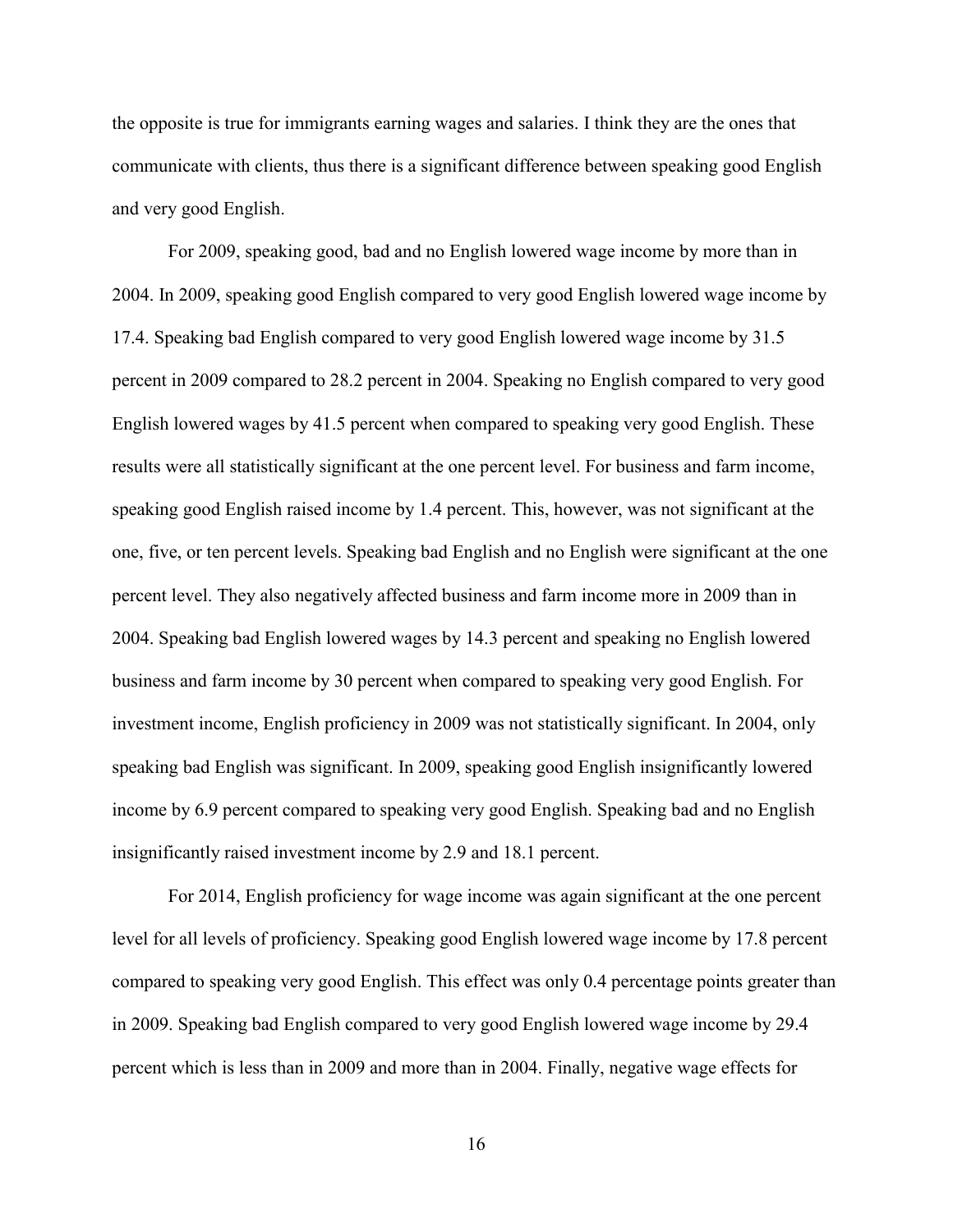speaking no English compared to very good English declined from 41 percent in 2004 and 2009 to 38 percent in 2014. Like in 2004 and 2009, business and farm income was only significant for speaking bad and no English. Compared to speaking very good English, speaking bad English lowered business and farm income by 9.1 percent at the five percent level. The negative effects from speaking bad English instead of very good English decreased from 2004 to 2014. Speaking no English compared to very good English lowered business and farm income by 31.5 percent at the one percent level. This effect was much less than in 2004 when business and farm income was 57.7 percent lower when speaking no English compared to very good English. Like in 2009, the English proficiency variables were not statistically significant for investment income. Speaking good, bad, and no English compared to very good English insignificantly lowered investment income by nine, 1.3, and 1.8 percent.

For the English proficiency variables that were statistically significant, the coefficients were all negative which was what I expected since speaking English at a lower level than very well should lower an immigrant's income. I also expected that the negative income effects from English proficiency would be greatest for those speaking no English and smallest for those speaking good English. The results supported this expectation.

#### *Female Variable*

For all nine regressions, being a female significantly lowered income at the one percent level. The year and type of income most affected was business and farm income in 2004. Compared to being male, female immigrants earned 62.1 percent less income. The year and type of income least affected by being a female was in 2009 when female immigrants earned 20.3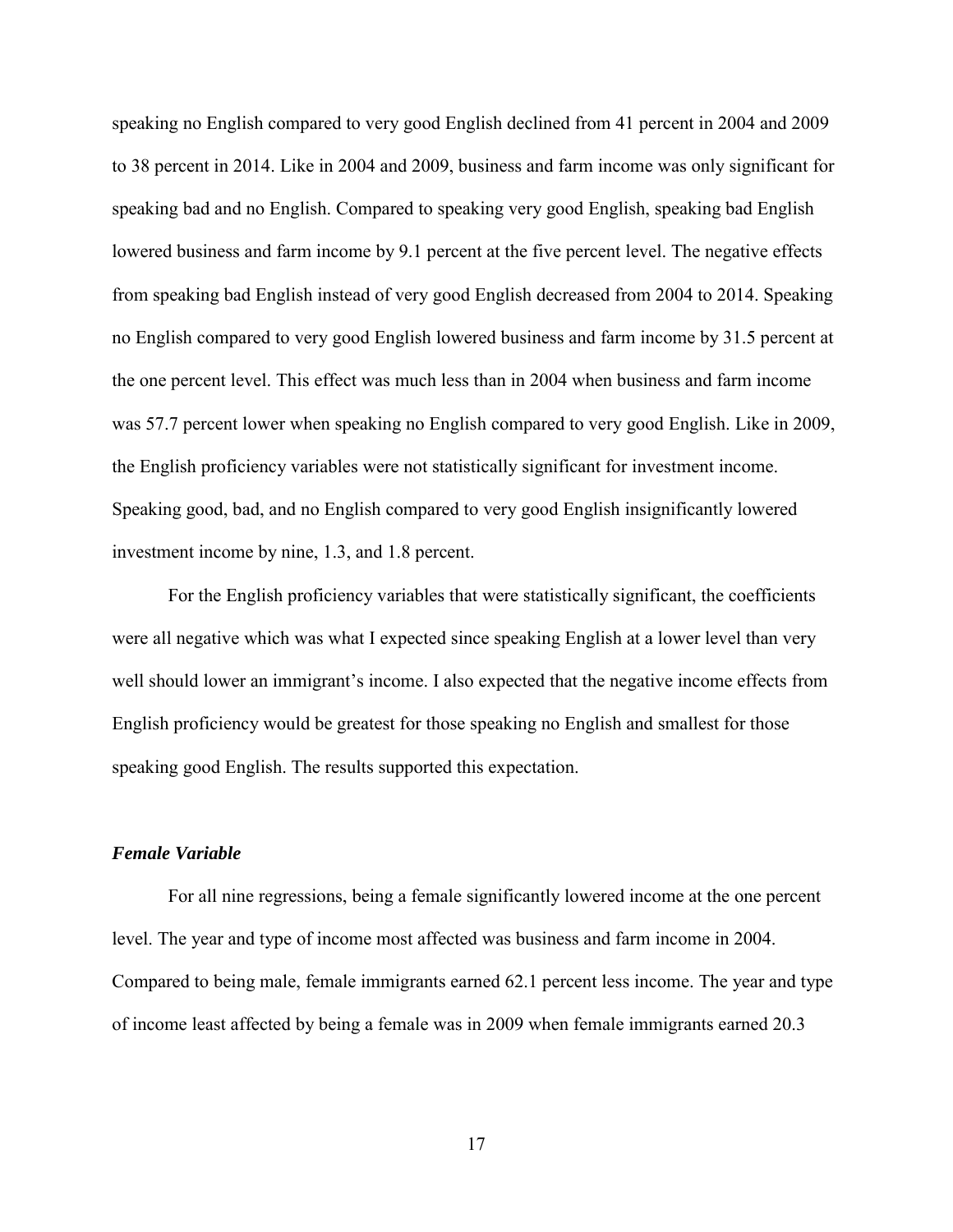percent less investment income than male immigrants. The negative income effects were as expected due to the wage gap between males and female (Oaxaca 1973).

#### *Age and Age Squared Variables*

All age coefficients were positive as expected. As a worker's age rises, income should rise as well. For all regressions except for 2004 business and farm income where age was not significant, the age coefficients were significant at the one percent level. Income was affected the most in 2014 when age raised investment income by 10.8 percent. Of the coefficients that were significant, income was affected the least in 2004 when age increased business and farm income by 4.4 percent. The coefficients for age squared were either zero or negative as expected. Other than business and farm income and investment income in 2004, age squared was significant at the one percent level. Age squared lowered income the most by 0.1 percent for wage income in 2004, 2009 and 2014, and for investment income in 2014.

#### *Highest Educational Level Attained Variables*

The coefficients for highest educational level attained were as expected for wage income. The omitted variable was Bachelor's Degree, and the coefficients were negative for education levels below this and positive for education levels above it. All educational attainment variables were significant at the one percent level for wage income for all three years. Educational attainment was not as significant for business and farm income and investment income as it was for wage income. The coefficients also did not have the expected signs like wage income did.

In 2004, no schooling was the most affected education variable for wage income. Immigrants earned 60 percent less in wage income when they had no schooling compared to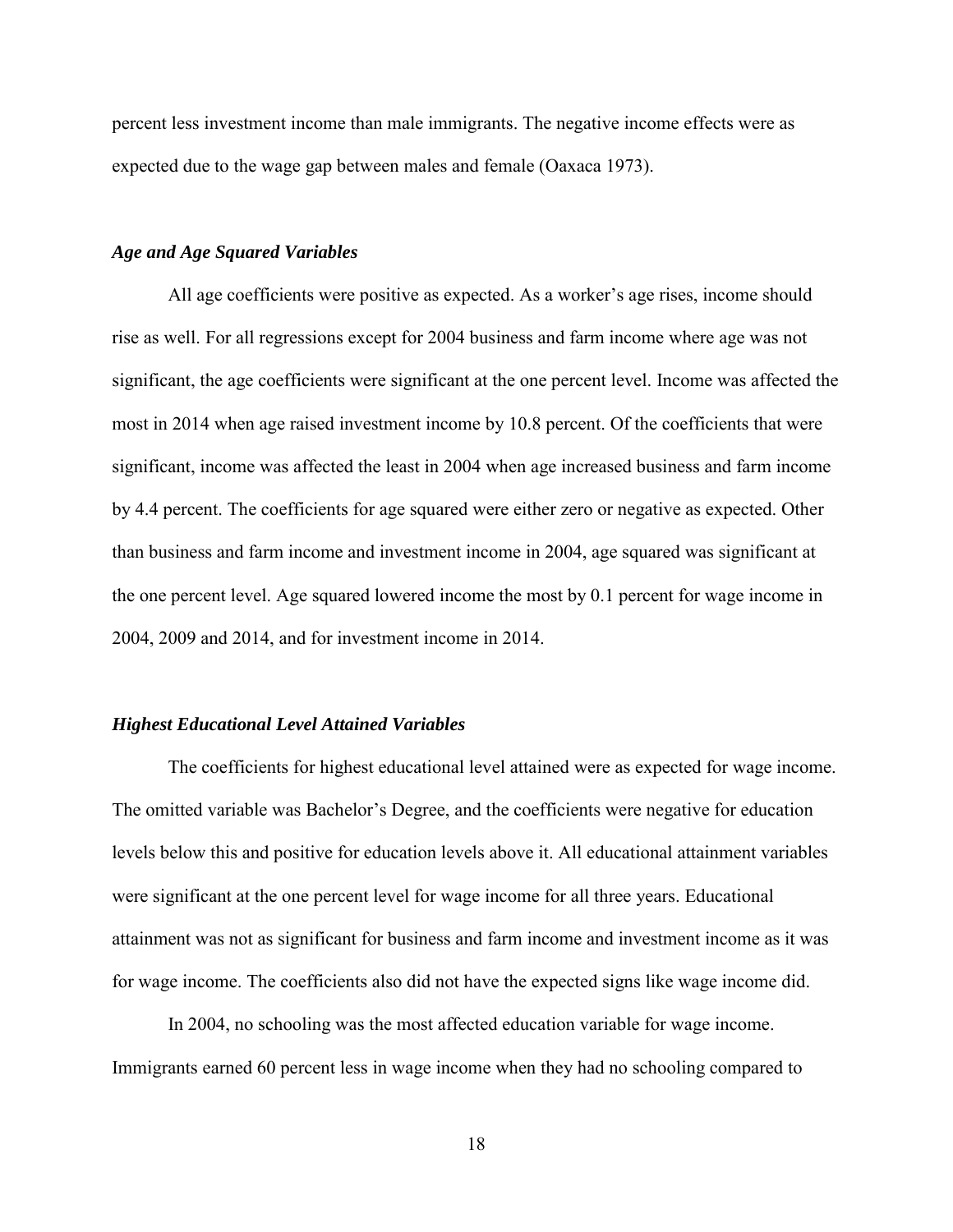when they had a bachelor's degree. Having a doctoral degree had the greatest positive effects on wage income by raising income 41.9 percent. For business and farm income, educational attainment was only significant for having a master's Degree. If an immigrant had a master's degree, business and farm income was 29.2 percent more than having a bachelor's degree at the one percent level. For investment income, having only a high school diploma versus a bachelor's degree reduced wages by 17 percent at the ten percent level and for an immigrant with a master's degree, investment income was 29.1 percent higher at the five percent level.

In 2009, the expected trend of coefficient signs continued for wage income. No schooling affected wage income the most. This also happened in 2004. Having no schooling compared to a bachelor's degree lowered wages by 62.5 percent. Having a doctoral degree, again, had the greatest positive effects on wage income and raised income by 52.2 percent. For business and farm income, educational attainment was significant for being a grade school dropout, having only a high school diploma, and having a master's degree. Compared to having a bachelor's degree, being a grade school dropout lowered income 8.9 percent, whereas having a high school diploma raised wages by 7.1 percent at the ten percent level. Finally, having a master's degree rather than a bachelor's degree raised business and farm income by 27.3 percent at the one percent level. Investment income in 2009 was significant at the one percent level for all education levels except for having no schooling and having a doctoral degree. Surprisingly, the coefficients for grade school dropout and high school dropout were positive. They increased investment income by 34.5 and 28.5 percent. Having only a high school diploma lowered investment income the most by 21.8 percent

Finally, in 2014, no schooling had the greatest negative effects on wage income by reducing income by 67.1 percent at the one percent level when compared to having a bachelor's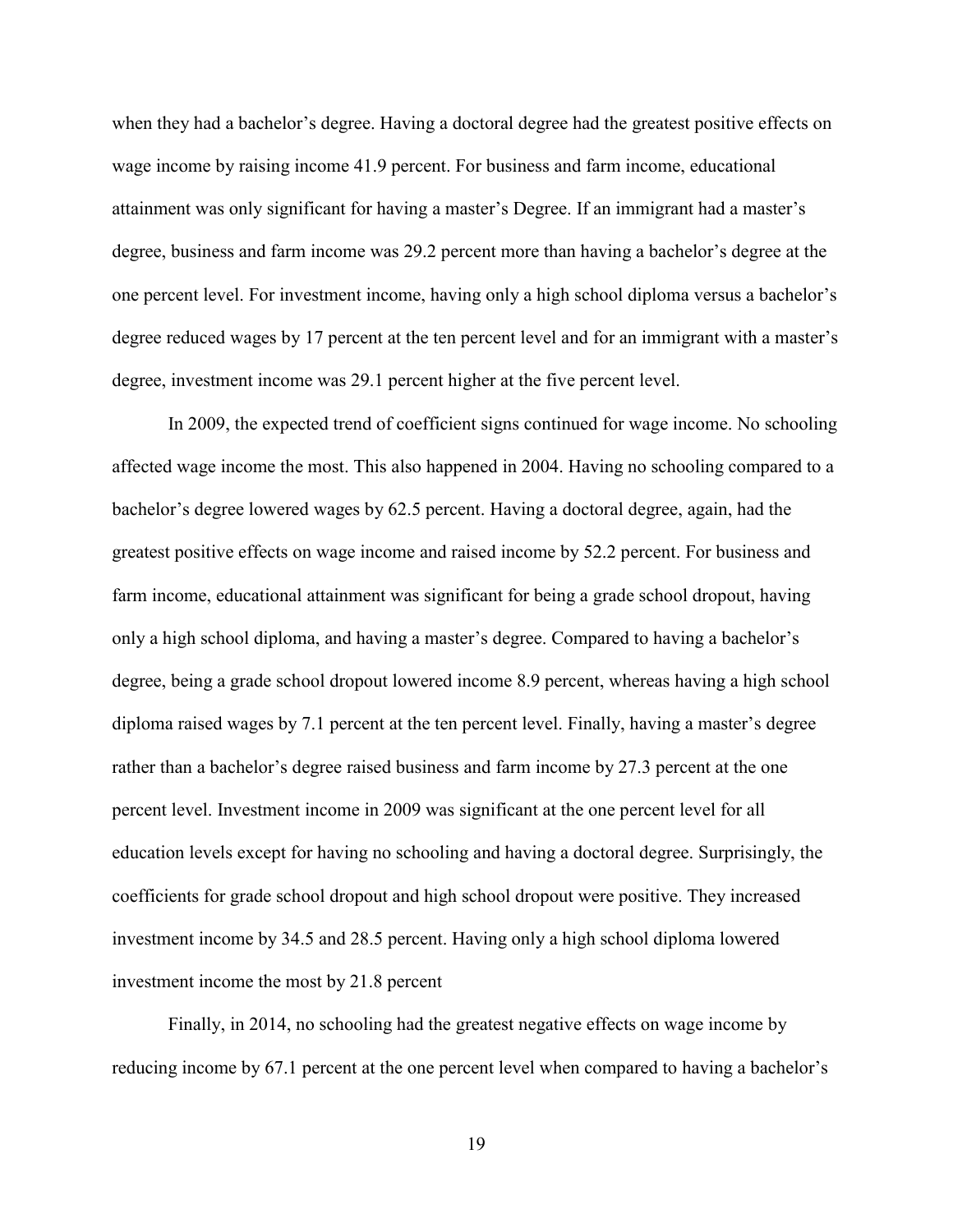degree. The negative effects from having no schooling compared to a bachelor's degree increased from 2004 to 2014. This shows that, in terms of wage income, the importance from having some schooling increased over the ten year span. The greatest positive effects were again for having a doctoral degree. Having a doctoral degree compared to a bachelor's degree raised wages by 47.3 percent at the one percent level. Business and farm income was no longer significant for having a master's degree. Having only a high school diploma was the only significant educational level attained. Having only a high school diploma raised business and farm income by 9.8 percent at the five percent level compared to having a bachelor's degree. For investment income, educational attainment was significant for having no schooling, being a grade school dropout, being a high school dropout, having an associate's degree, and having a master's degree. Surprisingly, having no schooling and being a grade school and high school dropout compared to having a bachelor's degree raised investment income by 28 and 24.9 percent at the ten percent level and raised income by 47 percent at the one percent level. As expected, having an associate's degree lowered income and having a master's degree raised income compared to having a bachelor's degree. Investment income was 21 percent lower at the five percent level and 22.4 percent higher at the one percent level for having an associate's degree and master's degree.

Perhaps the reason that business and farm income increased significantly when an immigrant had only a high school diploma compared to a bachelor's degree was because they had more years of experience in the labor market. Survey participants could have dedicated more time to their businesses or farms at a younger age by not going to college. This could have made their income higher than someone's that went to college. The reason that investment income was significantly higher for grade school and high school dropouts compared to immigrants with a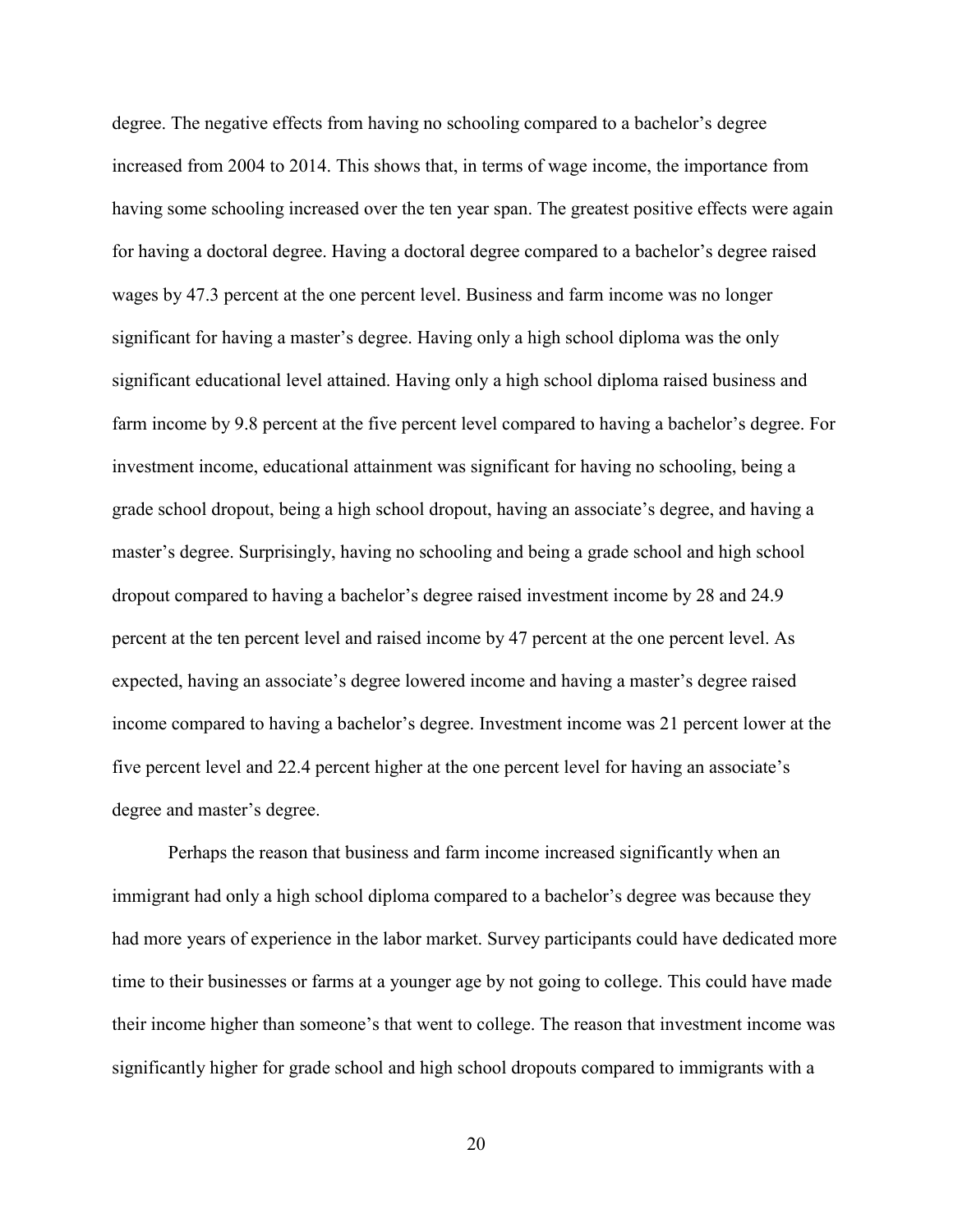bachelor's degree is possibly because school dropouts grew up around investment or because they inherited enough from others that they could drop out of school and make enough money from dividends, interest, and/or estates so they didn't need to continue their education for financial reasons.

#### *School Attendance*

Currently attending school compared to not significantly lowered wage and business and farm income for all three years. For 2004, attending school lowered income the greatest for business and farm income. In 2004, business and farm income was lower by 62.1 percent at the one percent level when attending school compared to when not. In 2009, attending school lowered business and farm income by 38.9 percent at the one percent level. Finally, in 2014 business and farm income was lowered the most by 43.7 percent at the one percent level when compared to not attending school. Surprisingly, attending school was only significant for investment income in 2014 when it raised income by 20.6 percent at the ten percent level.

Wage income and business and farm income have results that I expected. I assumed attending school takes away work time from immigrants. Investment income was likely not significant in 2004 and 2009 because immigrants are required to physically attend "work" less for investment income than the other two types of income.

#### *Marital Status*

In 2004, marital status was significant at the one percent level only for wage income. Being married compared to not being married significantly increased wage income by 4.6 percent. For 2009, it was significant at the one percent for all three types of income. Income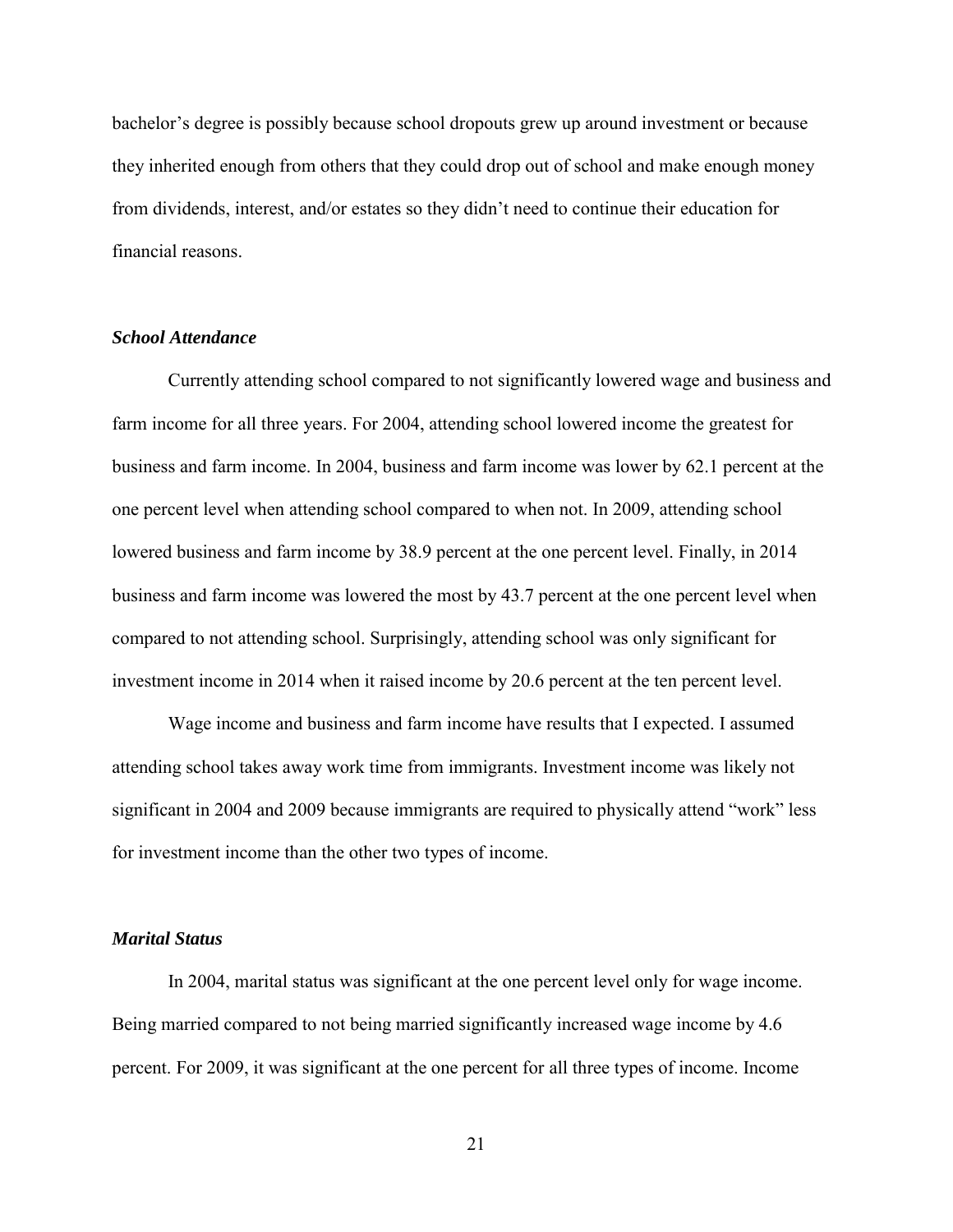increased by 5.8 and 8 percent for wage and business and farm income. For investment income, being married lowered wages by 13.4 percent. In 2014, marital status was significant at the one percent level for wage income only. Being married raised wages by 8.5 percent compared to not being married. Higher wage income and business and farm income for married immigrants versus unmarried immigrants can most likely be attributed to the male marital wage premium.

# *Number of Children in the Household and Number of Children under 5 Years Old in the Household*

For each additional child in the household, investment income significantly increased by 9.3 percent at the one percent level in 2004. Income effects were insignificant for wage income and business and farm income in 2004. In 2009, number of own children in the household was significant for all three types of income. An additional child in the household significantly increased wage income by 0.4 percent at the ten percent level. Business and farm income significantly increased by 2.6 percent at the five percent level for each additional child in the household, and investment income was raised significantly by 8.5 percent at the one percent level. Finally, in 2014, number of children in the household was significant for business and farm income and for investment income at the one percent level. Business and farm income increased by 3.9 percent and investment income increased by 17 percent for each additional child in the household.

Number of children under 5 years old in the household was significant at the one percent level for wage income in 2004. Wage income was 2.7 percent higher for each additional child. Children under 5-years-old living in the household was not significant for any of the three types of income in 2009. In 2014, each additional child under 5 significantly raised wage income by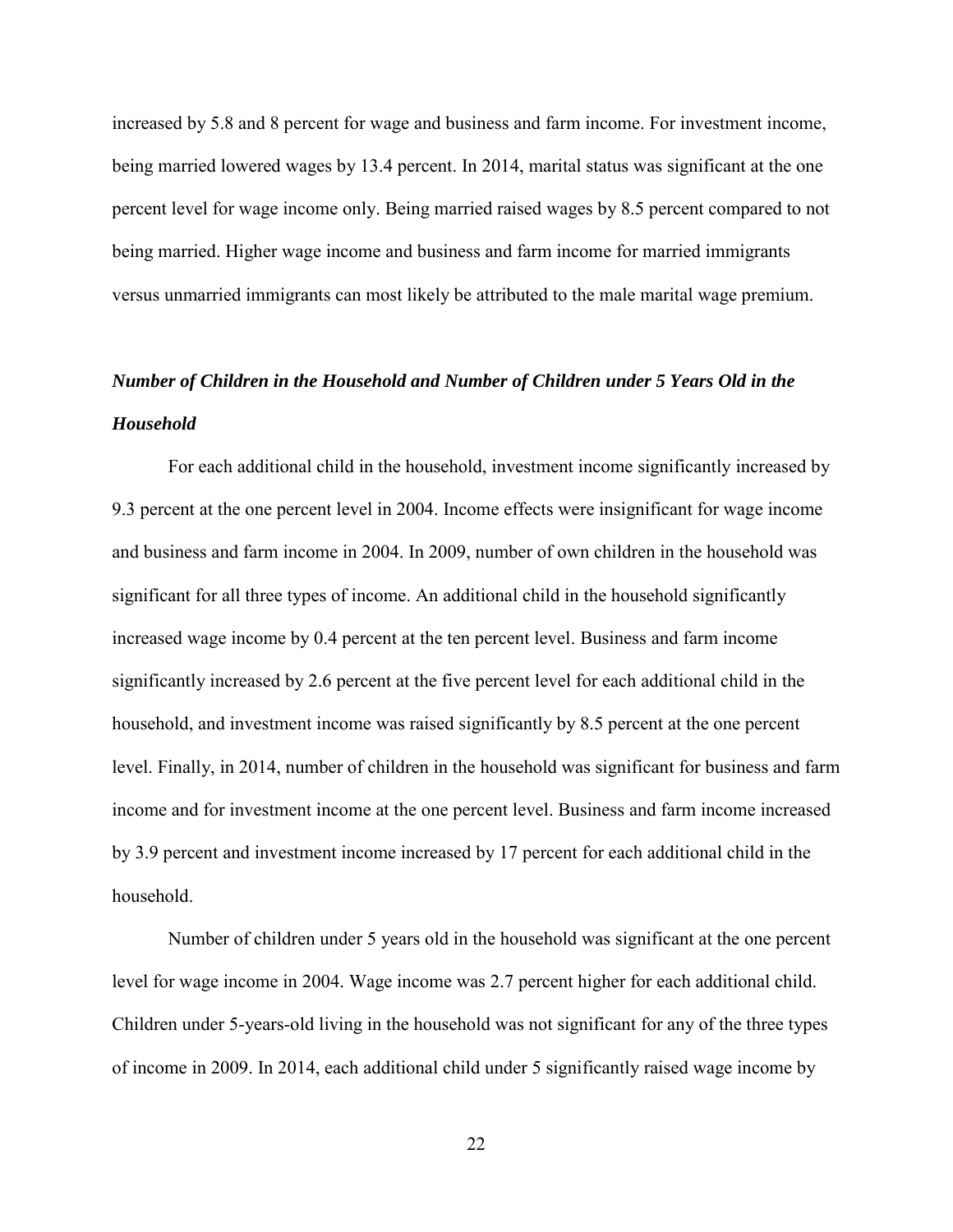3.1 percent at the one percent level and significantly raised investment income by 9.9 percent at the ten percent level.

The coefficient results for number of children in the household and number of children under 5 years old in the household really surprised me. I assumed that both of the variables would have significant negative coefficients because workers would have more sick days, take more time off, and be less focused on work when they had more children at home, especially when the children were under 5 years old. It is possible that having kids encourages workers to be more productive and responsible because they have a family to provide for. This increase in productivity could make income higher.

#### *Years in the U.S.*

Years in the U.S. significantly raised wage income and investment income in 2004. For each year in the U.S., wage income increased by 0.7 percent at the one percent level and investment income also rose by 0.7 percent but at the five percent level. For 2009, wage income increased by 0.6 percent at the one percent level for each year in the U.S. and business and farm income rose by 0.2 percent at the ten percent significance level. Wage income in 2014 was again significantly higher at the one percent level. Like in 2004, wage income increased significantly by 0.7 percent. Business and farm income rose by 0.4 percent at the 5 percent significance level for each year in the U.S.

I was surprised that the wage income effects and business and farm income effects from years in the U.S. were so low. I assumed the longer an immigrant had been in the U.S., then the more culturally-adapted they would be and the higher their wage and business and farm income would be. Although these two types of income significantly rose in 2009 and 2014 and wage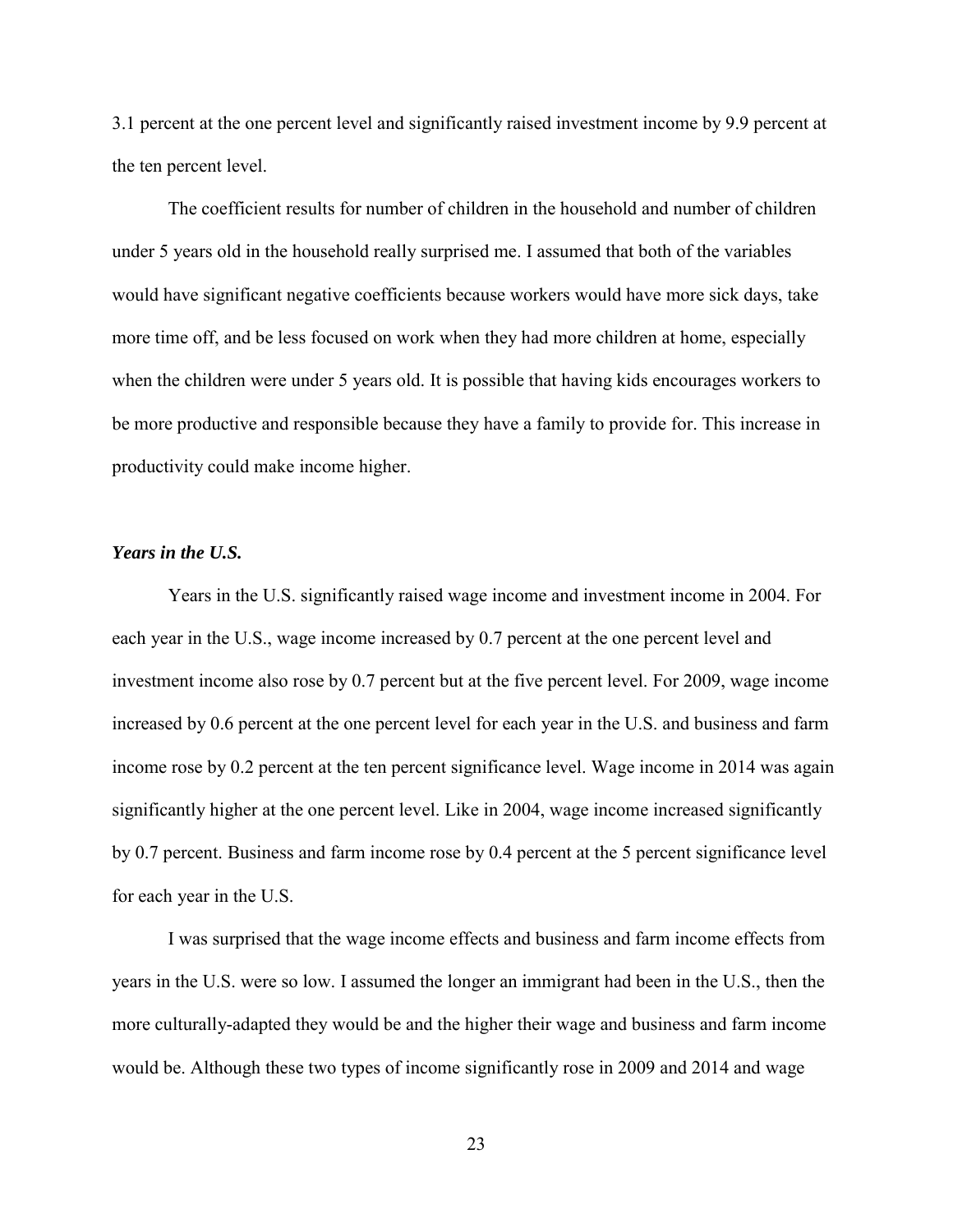income was significantly higher in 2004, I thought they would rise by greater amounts. It is possible that cultural adaptation simply does not have large effects on wage and business and farm income. It could also be because years in the U.S. increases income at a decreasing rate (Chiswick 1978). This lower effect for immigrants who have been in the U.S. for a longer period of time may lower the coefficient for years in the U.S.

#### *Census Region*

Having a housing unit in the Northeast compared to the Midwest increased wage income by 8.3 percent, business and farm income by 33.9 percent, and investment income by 36.6 percent at the one percent level in 2004. Having a housing unit in the South compared to the Midwest was significant only for business and farm income. Being in the South significantly increased business and farm income by 22.9 percent at the five percent level. Having a housing unit in the West compared to the Midwest significantly increased wage income, business and farm income, and investment income by 3.1, 32, and 37 percent at the one percent level. The region that affected wage income and business income the most in 2004 was the Northeast. However, the region that affected investment income the most was the West.

In 2009, wage income was significantly higher at the one percent level when immigrants had a housing unit in the Northeast and West compared to the Midwest. It was higher by 13.6 percent in the Northeast and 5.7 percent higher in the West. Business and farm income was significantly higher at the one percent level for all three regions compared to the Midwest. When being in the Northeast, South, and West, business and farm income was 20.1, 14, and 23.6 percent higher than being in the Midwest. Investment income was significantly higher by 39.6 percent in the Northeast, 15.3 percent in the South, and 45.2 percent in the West compared to the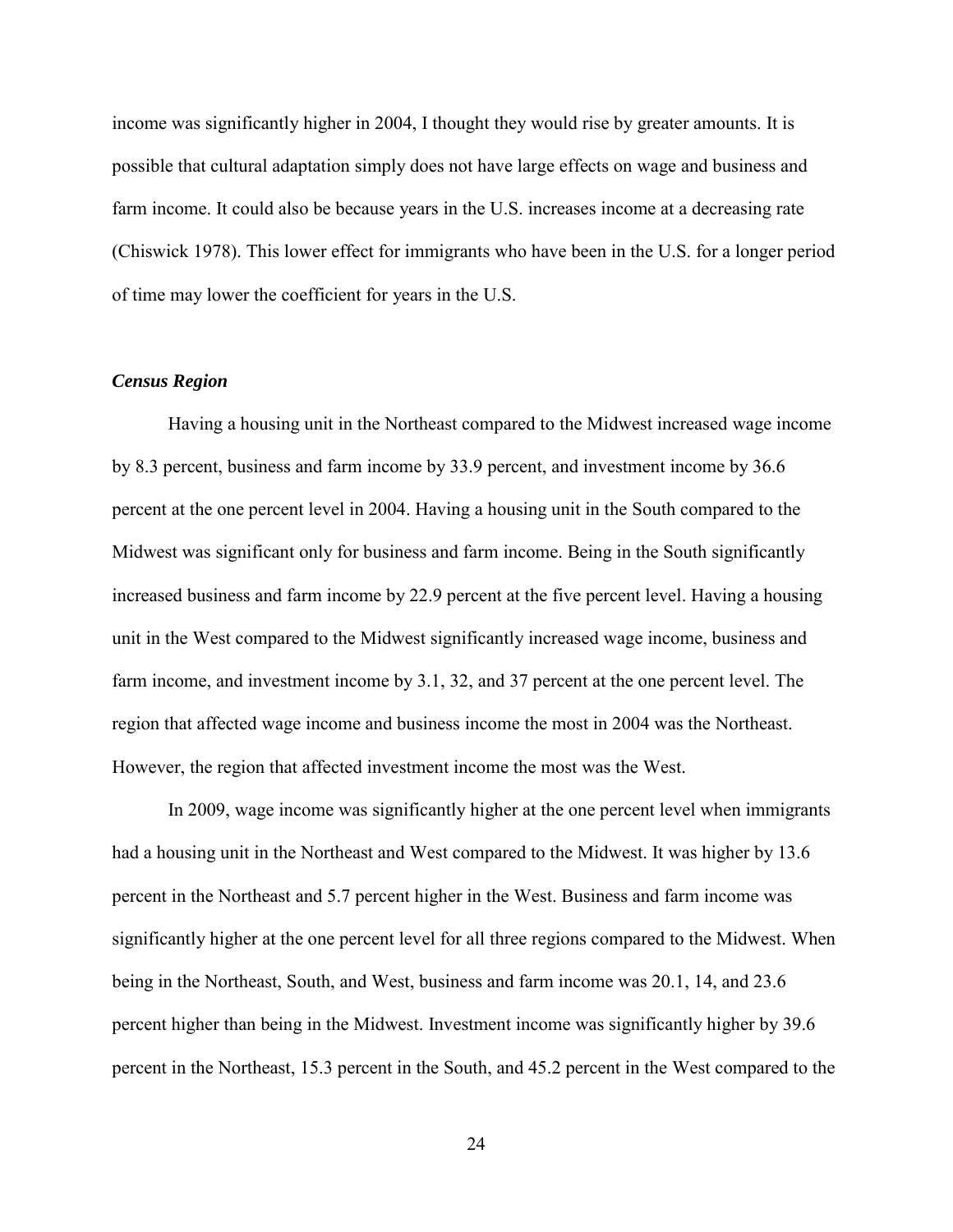Midwest at the one percent level. Like 2004, the Northeast was the region that affected wage income the most. In 2009, the West affected business and farm income and investment income more than the other regions.

In 2014, the Northeast was once again the region that affected wage income and business and farm income the most compared to the Midwest. Having a housing unit in the Northeast, South, and West increased wage income by 12.4, 3.3, and 5.8 percent at the one percent level compared to having a housing unit in the Midwest. Business and farm income for the same three regions was 24.5, 19.3, and 21.5 percent higher at the one percent level than in the Midwest. Finally, investment income was significantly higher in the Northeast and West regions but not in the South. By having a housing unit in the Northeast, investment income was 27 percent higher at the one percent level compared to having a housing unit in the Midwest. Investment income was 39.1 percent higher at the one percent level by having a housing unit in the West than in the Midwest. For 2004, 2009, and 2014, investment income increased the most for having a housing unit in the West rather in one of the other regions.

I was surprised that the results showed investment income was increased the greatest by having a housing unit in the West. I assumed that this would be true for the Northeast region because that is where New York is and a lot of investment activity takes place. Silicon Valley in California may have an effect on this with new companies starting up and investors in the West investing in them and turning around and making high dividends.

#### *Birth Region*

For 2004 wage income, all birth region variables were significant except for being born in Europe and being born in the Pacific region. All significant variables had negative coefficients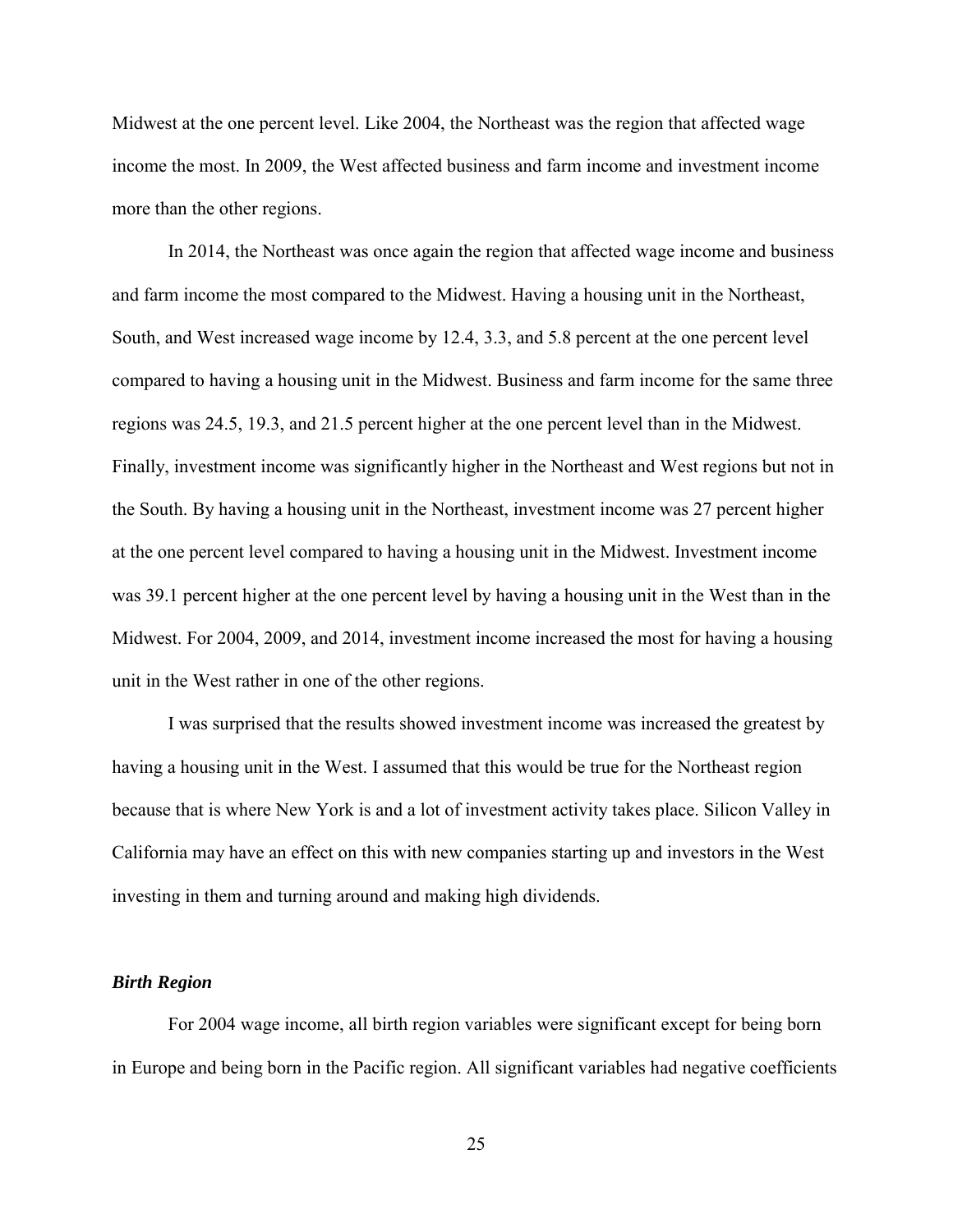which was expected because the omitted birth region variable was Canada. The birth region that affected wage income the most in 2004 was U.S. territories and the region that affected wage income the least was Central and South America. Being born in a U.S. territory compared to Canada lowered wage income by 20.6 percent and being born in Central and South America lowered wage income by 9.3 percent. For business and farm income, birth region was only significant for being born in the Middle East. Compared to being born in Canada, being born in the Middle East increased business and farm income by 44.7 percent at the five percent level. For investment income in 2004, being born in a U.S. territory, the Middle East, and the Pacific region was significant. Being born in a U.S. territory lowered investment income by 62.2 percent at the one percent level compared to being born in Canada. Being born in the Middle East or the Pacific region actually significantly raised investment income by 41.9 percent and 58.3 percent at the five percent level. These are the only two birth regions for 2004 that significantly raised income.

Birth region effects for wage income in 2009 were similar to the effects in 2004 but in 2009, being born in Europe was significant. Being born in the Pacific region compared to Canada was the only birth region variable that was insignificant for wage income. Like 2004, being born in a U.S. territory had the greatest negative effects on wage income. In 2009, wage income was 29 percent lower for immigrants born in a U.S. territory compared to immigrants born in Canada. For 2009, being born in Europe had the lowest effect on wage income by lowering wages 7.5 percent. For business and farm income, the effects of being born in a region other than Canada were again only significant for being born in the Middle East. Being born in the Middle East compared to Canada increased business and farm income by 21.9 percent at the ten percent level in 2009, and it increased it by 44.7 percent at the five percent level in 2004. For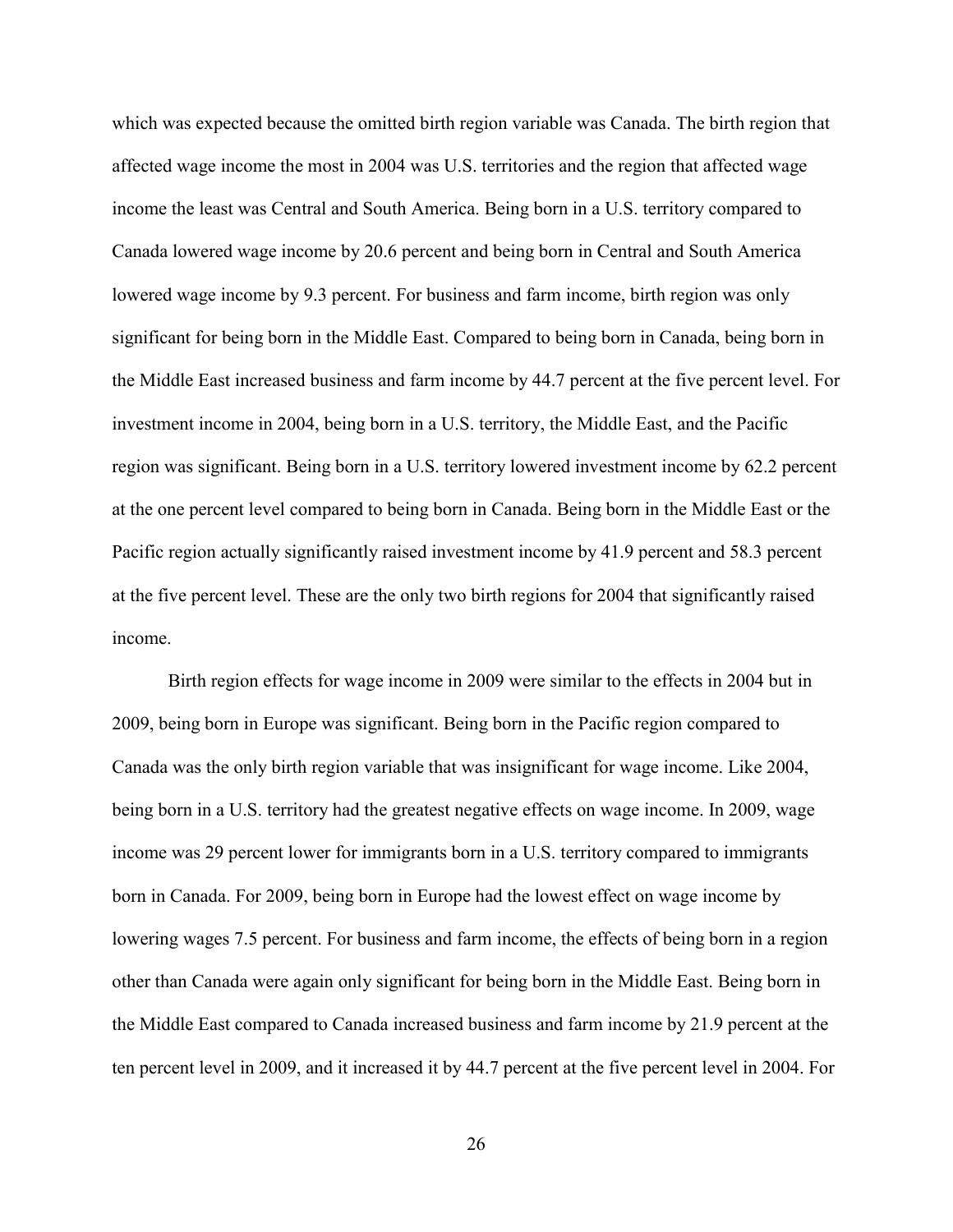investment income, being born in a U.S. territory, the Middle East, and a Caribbean or Atlantic Island was significant at the one percent level. Investment income was significantly lower by 36.1 percent when born in a U.S. territory compared to being born in Canada. The other significant birth regions increased investment income. Being born in the Middle East increased investment income by 32.9 percent compared to being born in Canada and being born on a Caribbean or Atlantic Island increased investment income by 31.4 percent.

In 2014, wage income was again significant for all birth regions. Unlike in 2004 and 2009, being born in the Pacific Region was significant in 2014. Like the prior two years, the significant coefficients were all negative and being born in a U.S. territory had the greatest effects. Being born in a U.S. territory compared to Canada lowered wage income by 32.5 percent. Being born in the Pacific region had the smallest wage effects a lowered wages by 8.2 percent compared to being born in Canada. Business and farm income was significant at the ten percent level for immigrants born in a U.S. territory and in the Middle East. In the previous two years, business and farm income was only significantly affected by being born in the Middle East. Compared to being born in Canada, business and farm income was significantly lower by 25.1 percent when born in a U.S. territory and was significantly higher by 22.8 percent when born in the Middle East. The Middle East was the only birth region that was statistically significant for business and farm income for 2004, 2009, and 2014. Investment income was significantly lower when born in a U.S. territory, Europe, and Asia compared to being born in Canada. It was significantly higher being born in the Middle East. The greatest negative investment income effects were when born in a U.S. territory. Being born in a U.S. territory lowered investment income by 54.1 percent when compared to being born in Canada. For 2004,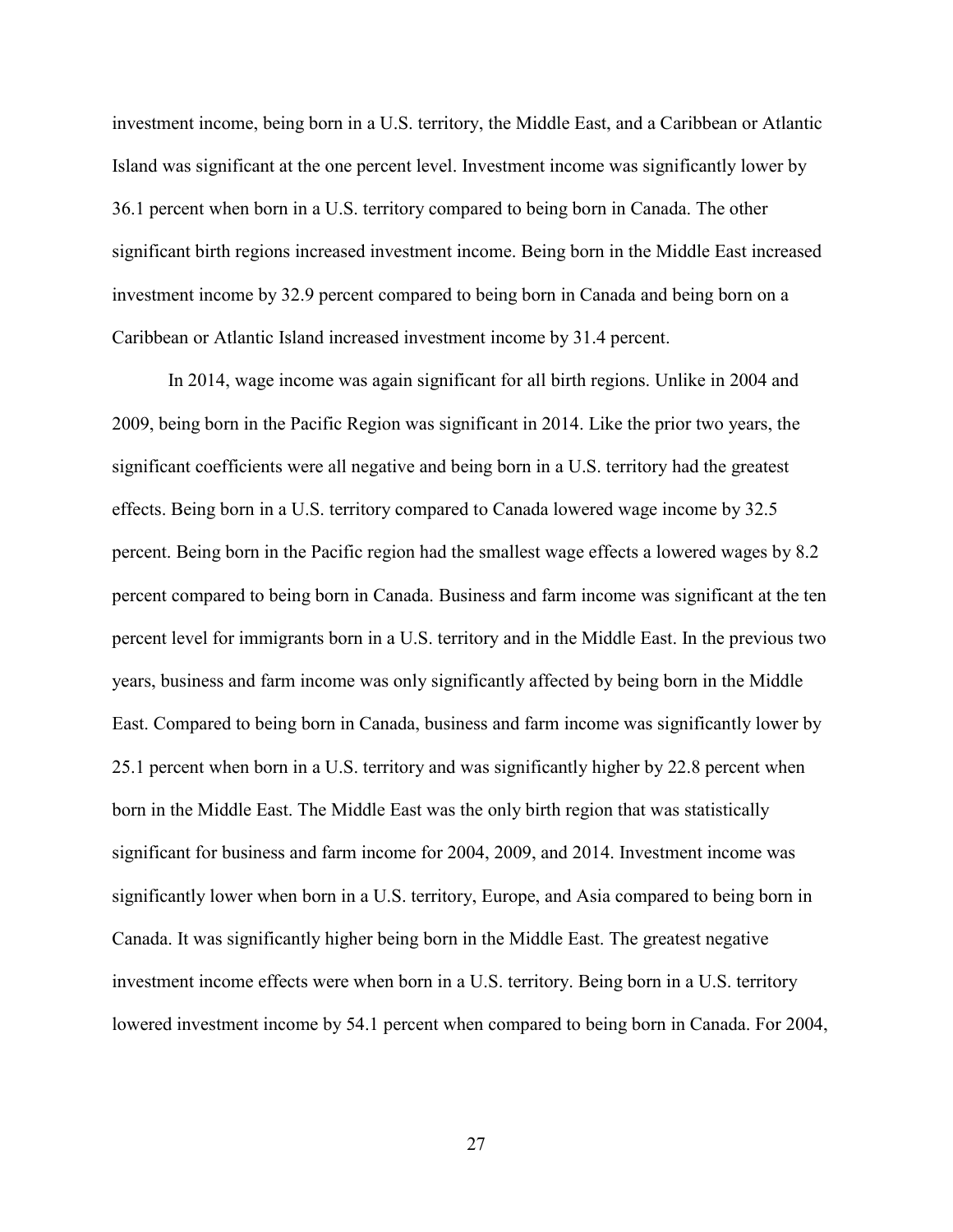2009, and 2014, being born in the Middle East significantly increased income and being born in a U.S. territory significantly lowered investment income compared to being born in Canada.

The coefficients for birth region for wage income were as I expected. For all three years, the coefficients were negative. I predicted they would be negative when compared to being born in Canada because this region is the most like the U.S., so cultural adaptation should be easiest for immigrants from those regions thus making all the birth region coefficients negative. However, I did not predict that the Pacific region would be insignificant for wage income for any year. I was surprised that being born in Asia significantly lowered business and farm income in 2004. I assumed that being born in Asia would significantly raise business and farm income since the variable for being born in Asia includes immigrants born in the Indian subcontinent. It is possible that Asian immigrants are less accustomed than Canadian immigrants for farming crops grown in the U.S. This could lead to Canadian immigrants having higher farm income than Asian immigrants.

#### *Race*

Being Asian or Other race compared to being White significantly affected wage income at the five percent level for 2004. Being Asian significantly increased wage income by 5.5 percent and being classified as Other race significantly lowered wage income by 2.8 percent. For business and farm income, race was not significant. Finally, being Black or Asian compared to being White significantly lowered investment income in 2004. Being Black compared to White lowered investment income by 38.6 percent at the five percent level and being Asian significantly lowered investment income by 38.8 percent at the one percent level.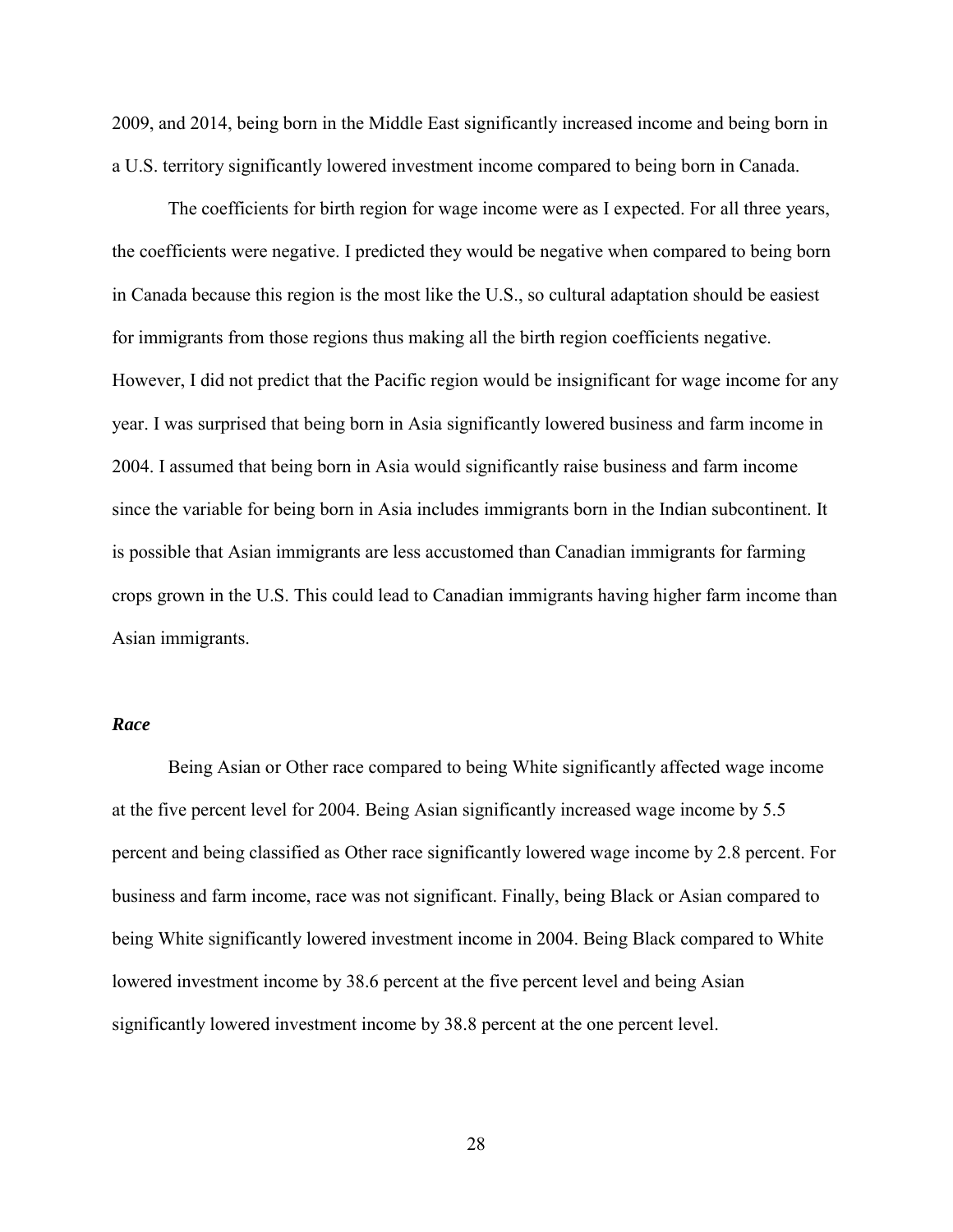For 2009 wage income, being Black compared to White did not significantly affect wage income. Being an Asian immigrant compared to being White significantly lowered wage income by 7.6 percent at the ten percent level and being classified as Other race significantly lowered wage income by 1.6 percent at the five percent level when compared to being a White immigrant. For 2009 business and farm income, being Black significantly lowered wages by 13.6 percent compared to being White. Like 2004, being Black or Asian significantly lowered investment income. Being Black compared to White significantly lowered investment income by 64.2 percent and being Asian significantly lowered investment income by 36.6 percent.

Unlike in 2004 and 2009, wage income in 2014 was significantly lower for Black immigrants compared to White immigrants. Wage income was again affected for Asian immigrants and immigrants classified as Other race. Being Black compared to White significantly lowered wages by 2.8 percent and being classified as Other race compared to White significantly lowered wages by 3.3 percent. Being Asian once again significantly increased wage income. In 2014, it increased by 8.5 percent at the one percent level compared to being White. The effects of being Asian on business and farm income for 2014 are no longer significant and the effects of being classified as Other race were significant. Being a Black immigrant compared to a White immigrant significantly lowered income by 25.5 percent at the one percent level and being classified as Other race significantly lowered business and farm income by 9.6 percent at the one percent level. For investment income, being Black, being Asian and being classified as Other race significantly lowered income. Being Black compared to White significantly lowered income by 33.6 percent at the five percent level. Being Asian compared to White significantly lowered investment income by 18.5 percent and being classified as Other race significantly lowered investment income by 16.1 percent, both at the one percent level.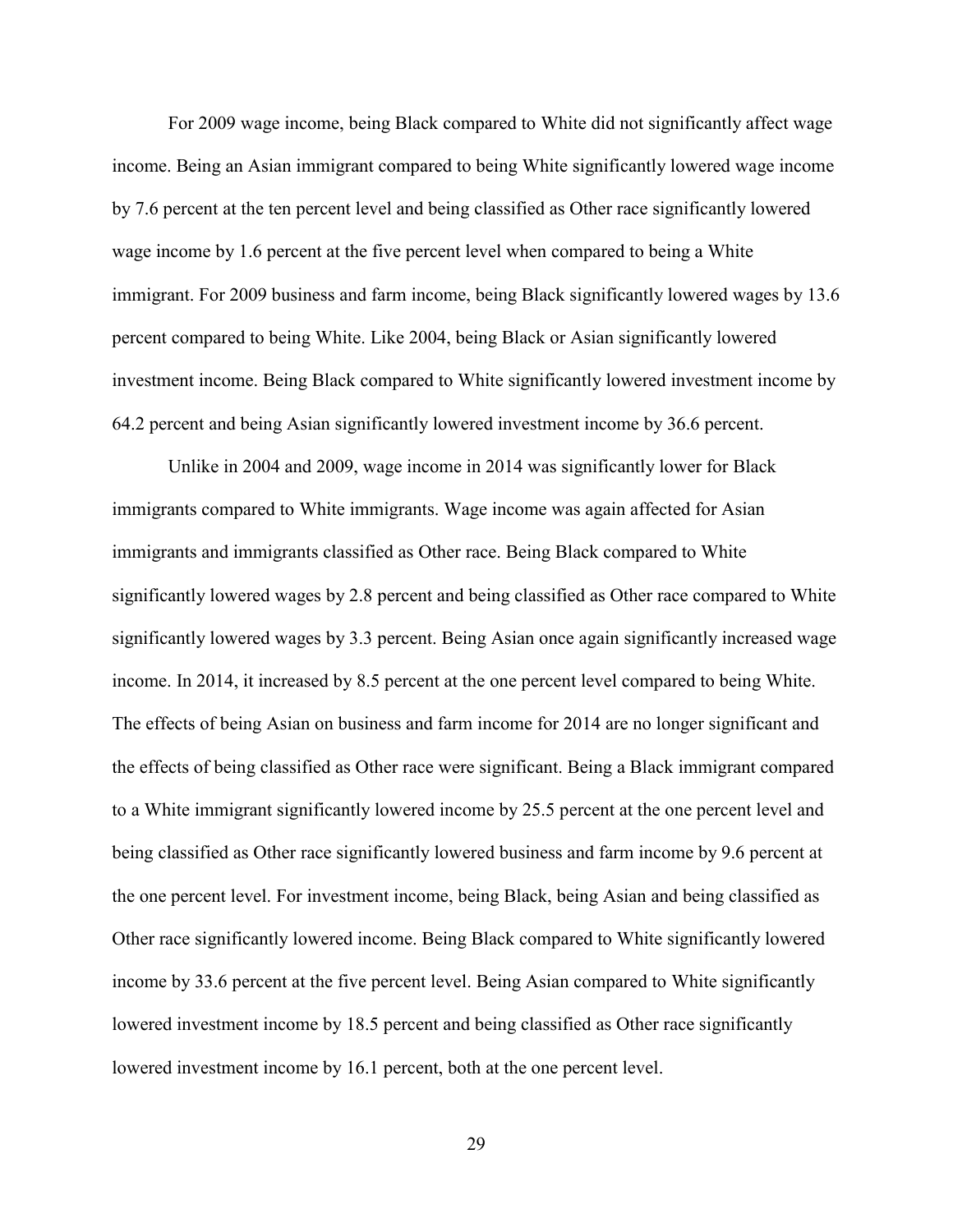I incorrectly assumed that all three types of income would be significantly lower for all race variables because they were being compared to being White. I assumed racial inequality and discrimination would lead to White immigrants receiving higher income for all types for all three years. It is possible that the reason Asian immigrants receive higher wage income than White immigrants is because Asian immigrants, on average, have a higher level of education than the average for people residing in the U.S. For example, half of Asian adults older than 25 had a bachelor's degree or higher in 2014 compared to 29 percent of the immigrant population and 30 percent of adults born in the U.S. (Zong 2016). It is possible that race was not significant in 2004 for business and farm income because immigrant employers are less likely to discriminate against their own race.

#### *Citizenship*

For 2004, U.S. citizenship significantly increased wage income and investment income at the one percent level. Wage income was significantly higher by 11.8 percent and investment income was significantly higher by 23 percent for being a U.S. citizen compared to not. Citizenship was not statistically significant for business and farm income in 2004. For 2009, U.S. citizenship was significant for all three types of income at the one percent level. It increased investment income the most by 22.5 percent and business and farm income the least by 8.4 percent. For 2014, being a U.S. citizen again significantly increased all three types of income at the one percent level. Being a citizen compared to not increased wage income by 11.9 percent, business and farm income by 4.1 percent, and investment income by 24.3 percent. I expected U.S. citizenship to significantly increase the three types of income for all three years. I assumed this was important to employers and investment brokers.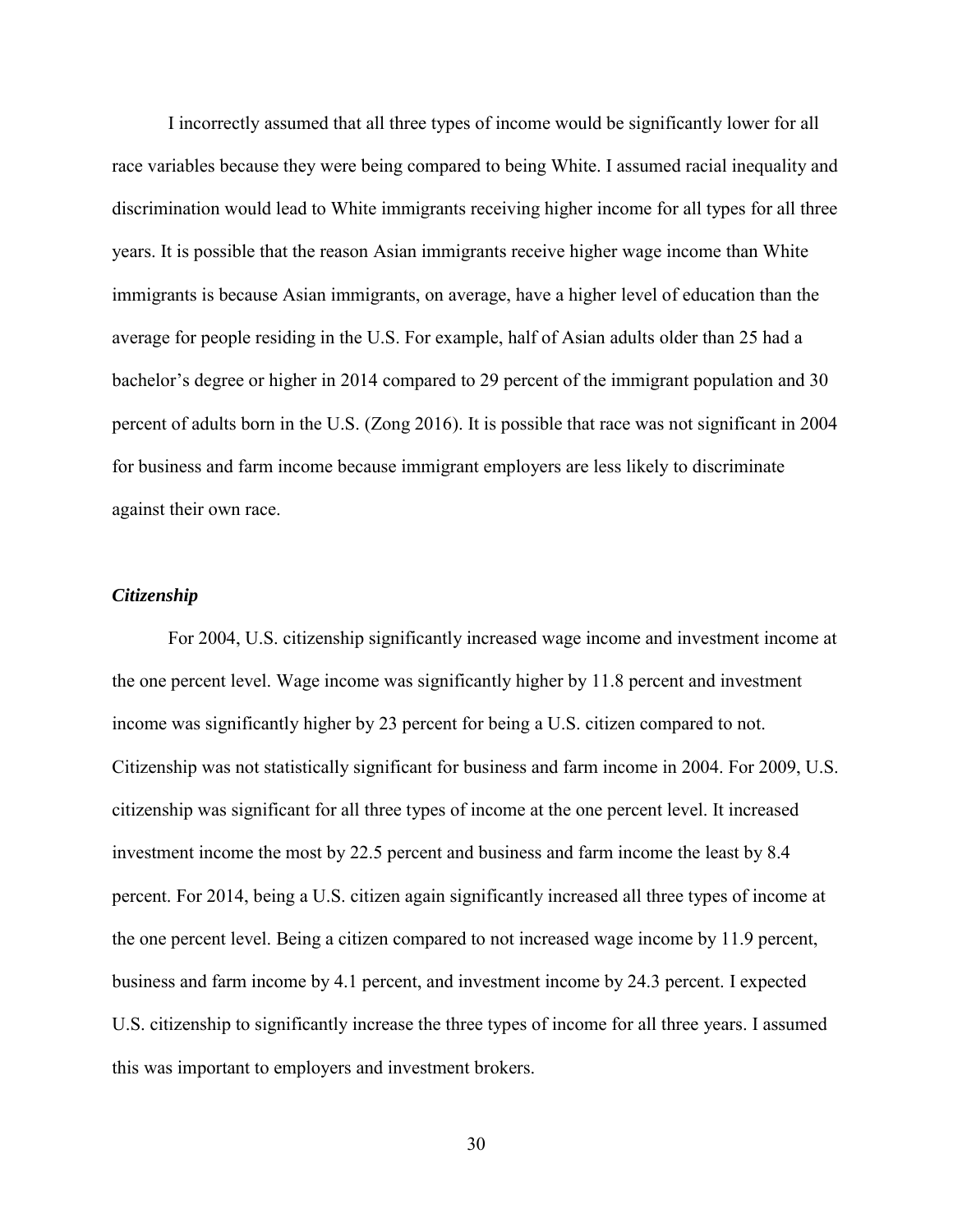#### **VI. Conclusion**

In conclusion, previous literature focusing on English proficiency and earnings found a positive relationship between English proficiency and U.S. immigrant earnings (Carnevale et al. 2001, Chiswick and Miller 2002, Schreck 2009, Jongsung 2011, Zhen 2015). My study is different than previous literature because I look at English proficiency's effects on wage, business and farm, and investment income. Previous literature focuses on only wage income. I used data from the American Community Survey for the years 2004, 2009, and 2014 to run a log-linear Ordinary Least Squares econometric model on English proficiency and its effects on immigrants' income. I looked at the effects on immigrants' income from speaking good, bad, and no English compared to speaking very good English.

The results in this study were similar to the findings in the previous literature. Speaking good, bad, or no English in 2004, 2009, and 2014 significantly lowered wage income when compared to speaking very good English. Speaking bad or no English compared to very good English significantly lowered business and farm income for 2004, 2009, and 2014. Finally, speaking bad English compared to very good English only significantly lowered investment income in 2004 and English proficiency did not significantly affect investment income in 2009 and 2014.

Based off these results, U.S. immigrants should be encouraged to enroll in English classes and the U.S. should make an effort to provide easily accessible and affordable English programs so that immigrants can better perform in the labor market and can better help the U.S. economy.

Future studies could take into account an immigrant's occupation as this affects wage income. Future studies could also take into account the country where immigrants get their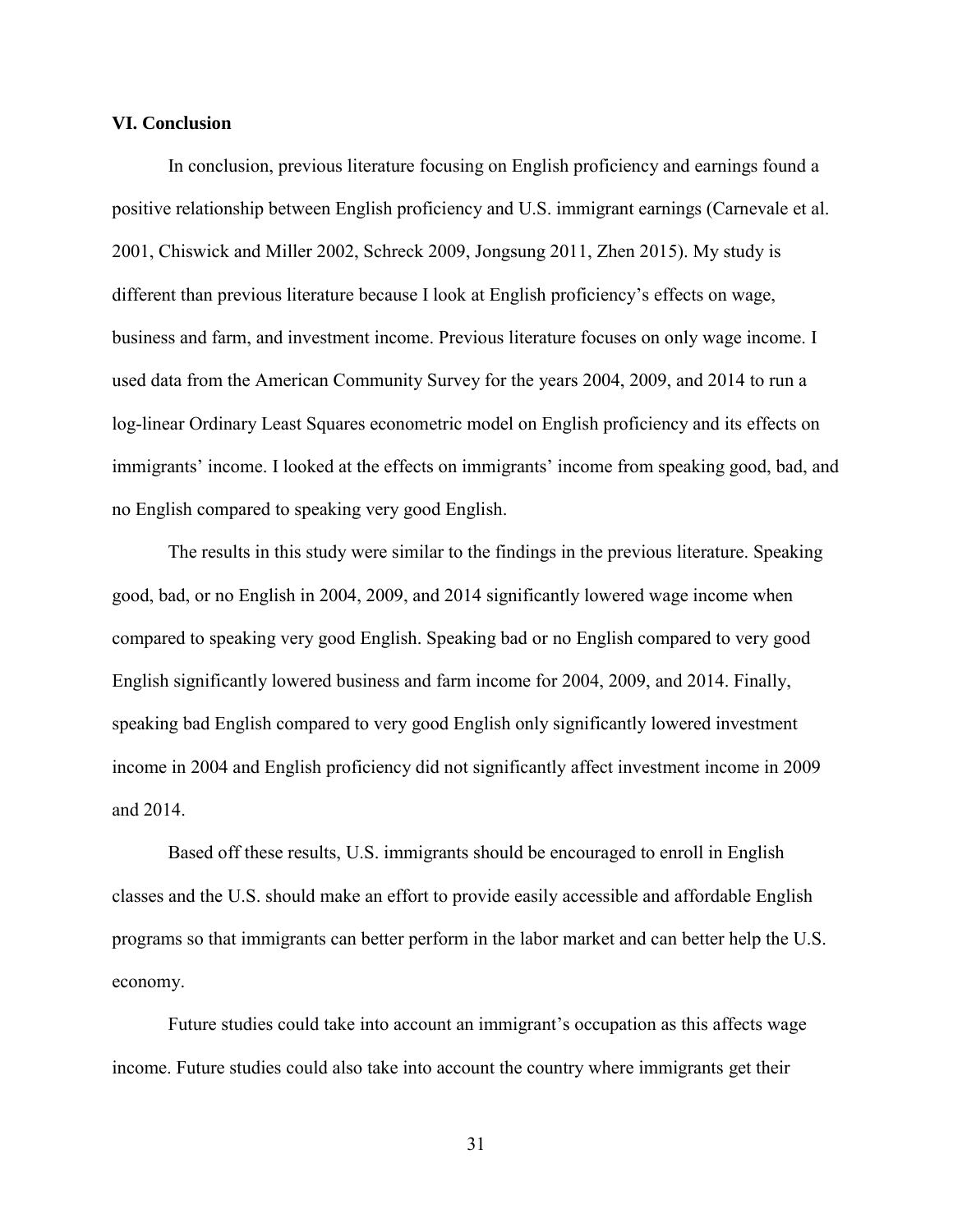education. Some countries' education programs are more rigorous than others. Taking only educational attainment into account, two immigrants with the same level of education may not be perfect substitutes if they get their education in different countries.

#### **References**

- Barello, Stephanie. 2014. "Consumer spending and U.S. employment from the 2007–2009 recession through 2022," *Monthly Labor Review*, U.S. Bureau of Labor Statistics. Accessed on March 9, 2017. https://doi.org/10.21916/mlr.2014.34.
- Budig, Michelle J. and Paula England. 2001. "The Wage Penalty for Motherhood." *American Sociological Review* 66, no. 2 (April): 204-225. Accessed May 2, 2018. http://www.jstor.org/stable/2657415.
- Carnevale, Anthony P., Richard A. Fry, and B. Lindsay Lowell. 2001. "Understanding, Speaking, Reading, Writing, and Earnings, in the Immigrant Labor Market." *American Economic Review* 91, no. 2 (May): 159-163. Accessed on March 2, 2018. http://dx.doi.org/10.1257/aer.91.2.159.
- Chiswick, B.R. and Paul W. Miller. 2002. "Immigrant earnings: Language Skills, Linguistic Concentrations, and the Business Cycle." *Journal of Population Economics* 15, no.1 (January): 31-57. Accessed on March 7, 2018. https://doi.org/10.1007/PL00003838.
- Chiswick, Barry R. 1978. "The Effect of Americanization on the Earnings of Foreign-Born Men." *Journal of Political Economy* 86, no. 5 (October): 897-921. Accessed May 2, 2018. http://www.jstor.org/stable/1828415.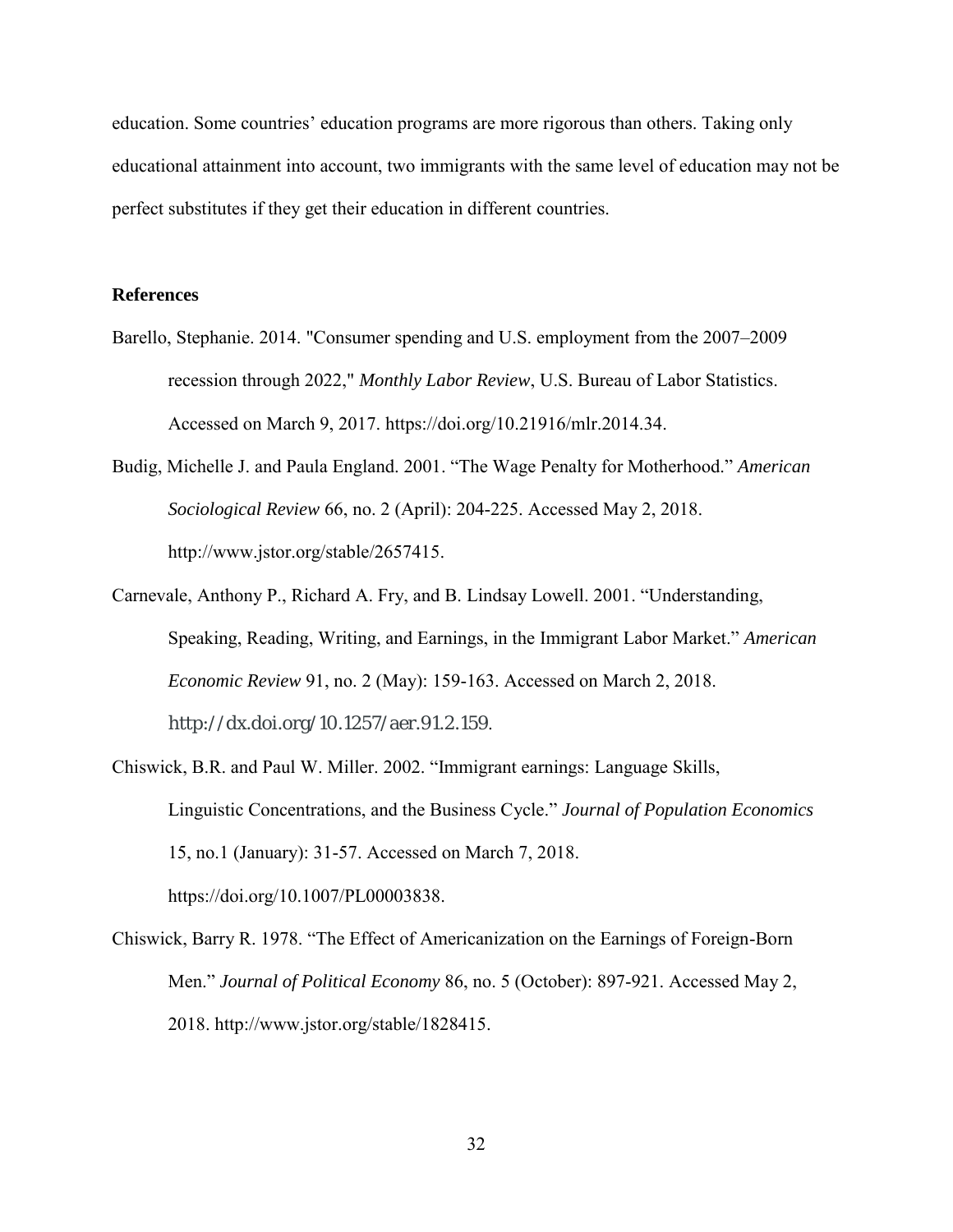Jongsung, Kim. 2011. "Education, English Language Proficiency, and Earnings of Male Immigrants in the U.S. Labor Market." *Journal of Business and Economics Research* 1, no. 3 (February): 17-26. Accessed March 2, 2018. https://doi.org/10.19030/jber.v1i3.2981.

- Korenman, Sanders and David Neumark. 1991. "Does Marriage Really Make Men More Productive?" *The Journal of Human Resources* 26, no. 2 (Spring): 282-307. Accessed May 2, 2018. http://www.jstor.org/stable/145924.
- Mincer, Jacob. 1974. "Schooling, Experience, and Earnings." *National Bureau of Economics*, 1974.
- Oaxaca, Ronald. 1973. "Male-Female Wage Differentials in Urban Labor Markets." *International Economic Review* 14, no. 3 (October): 693-709. Accessed May 2, 2018. http://www.jstor.org/stable/2525981.
- Ruggles, Steven, Katie Genadek, Ronald Goeken, Josiah Grover, and Matthew Sobek. *Integrated Public Use Microdata Series: Version 7.0* [dataset]. Minneapolis: University of Minnesota, 2017. https://doi.org/10.18128/D010.V7.0.
- Schreck, Anthony. 2009. *English Proficiency and Immigrant Earnings in the United States*. Undergraduate Research Program, University of Northern Iowa.
- Toppelberg, Claudio O. and Brian A. Collins. 2010. "Language, Culture, and Adaptation in Immigrant Children." *Child and Adolescent Psychiatric Clinics of North America* 19, no. 4 (October): 697-717. Accessed April 23, 2018.

https://doi.org/10.1016/j.chc.2010.07.003.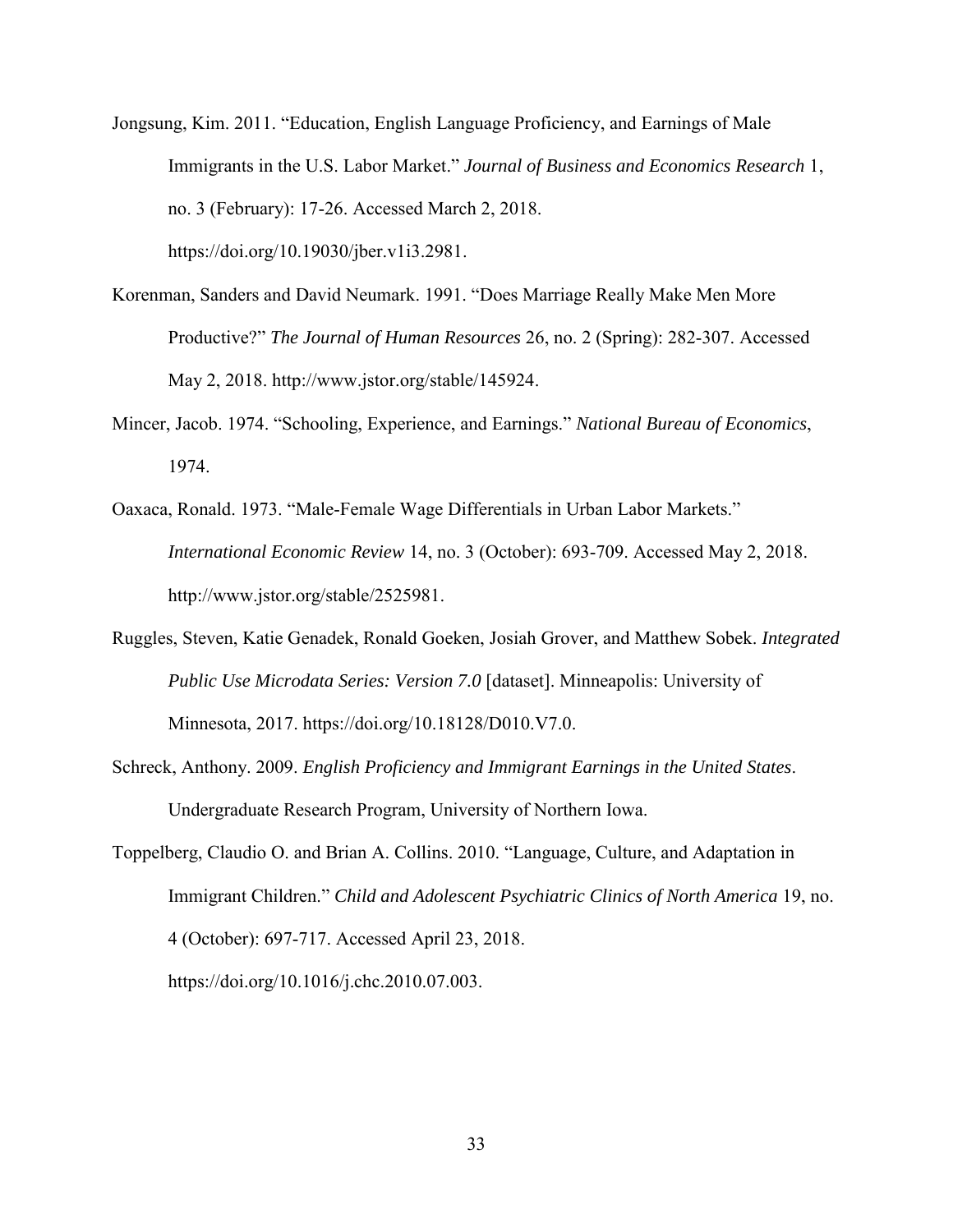- U.S. Department of Homeland Security. Office of Policy. Office of Immigration Statistics. 2016. *2014 Yearbook of Immigration Statistics*, by Johnson Jeh, Alan Bersin, and Marc R. Rosenblum. DHS, August.
- Zhen, Ying. 2015. "English Proficiency and Earnings of Foreign-Born Immigrants in the USA from 1980 to 2000: The Effect of Minority-Language Enclaves." *Forum for Social Economics* 45, no. 4 (April): 329-349. Accessed March 2, 2018. http://dx.doi.org/10.1080/07360932.2015.1026920.
- Zong, Jie, and Jeanne Batalova. 2016. "Asian Immigrants in the United States." Migration Policy Institute, January 6. Accessed April 22, 2018.

https://www.migrationpolicy.org/article/asian-immigrants-united-states#Age, Education, Employment.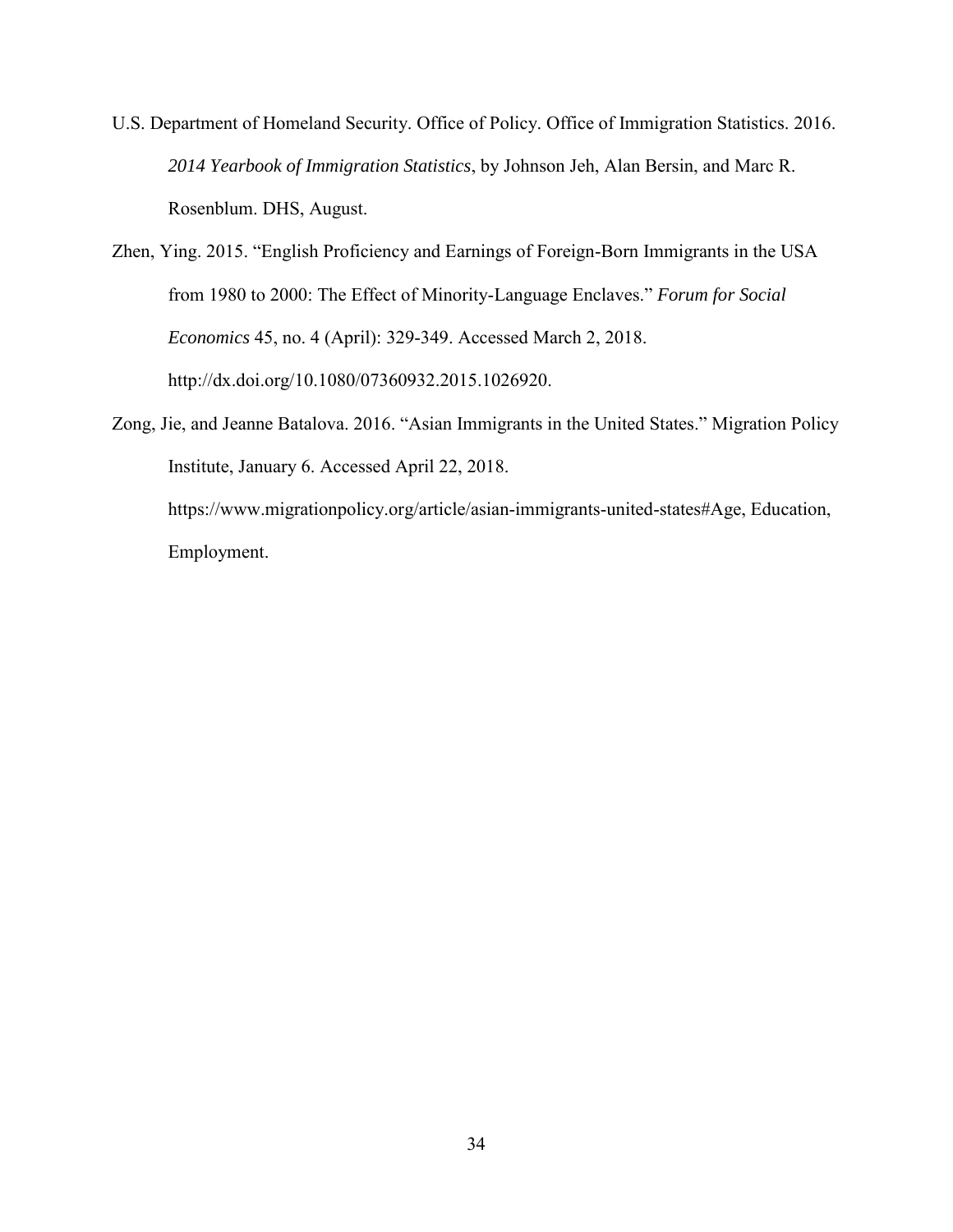### **Table 1. Variables**

| <b>INCWAGE</b><br>Wage and salary<br>Total pre-tax wage and<br>salary income received<br>income<br>as an employee<br>Business and farm<br><b>INCBUSFM</b><br>Net pre-income-tax<br>self-employment<br>income<br>income from a<br>business, professional<br>practice, or farm<br><b>INCINVST</b><br>Total pre-tax money<br>Interest, dividend, and<br>rental income<br>received or lost from<br>an estate or trust,<br>interest, dividends,<br>royalties and rents<br>*All income was received in the 12 months before the survey was taken | <b>Dependent Variable</b> | <b>Notation</b> | Description* | <b>Expected</b><br><b>Coefficient Sign</b> |
|--------------------------------------------------------------------------------------------------------------------------------------------------------------------------------------------------------------------------------------------------------------------------------------------------------------------------------------------------------------------------------------------------------------------------------------------------------------------------------------------------------------------------------------------|---------------------------|-----------------|--------------|--------------------------------------------|
|                                                                                                                                                                                                                                                                                                                                                                                                                                                                                                                                            |                           |                 |              |                                            |
|                                                                                                                                                                                                                                                                                                                                                                                                                                                                                                                                            |                           |                 |              |                                            |
|                                                                                                                                                                                                                                                                                                                                                                                                                                                                                                                                            |                           |                 |              |                                            |
|                                                                                                                                                                                                                                                                                                                                                                                                                                                                                                                                            |                           |                 |              |                                            |
|                                                                                                                                                                                                                                                                                                                                                                                                                                                                                                                                            |                           |                 |              |                                            |
|                                                                                                                                                                                                                                                                                                                                                                                                                                                                                                                                            |                           |                 |              |                                            |
|                                                                                                                                                                                                                                                                                                                                                                                                                                                                                                                                            |                           |                 |              |                                            |
|                                                                                                                                                                                                                                                                                                                                                                                                                                                                                                                                            |                           |                 |              |                                            |
|                                                                                                                                                                                                                                                                                                                                                                                                                                                                                                                                            |                           |                 |              |                                            |
|                                                                                                                                                                                                                                                                                                                                                                                                                                                                                                                                            |                           |                 |              |                                            |
|                                                                                                                                                                                                                                                                                                                                                                                                                                                                                                                                            |                           |                 |              |                                            |
|                                                                                                                                                                                                                                                                                                                                                                                                                                                                                                                                            |                           |                 |              |                                            |
|                                                                                                                                                                                                                                                                                                                                                                                                                                                                                                                                            |                           |                 |              |                                            |
|                                                                                                                                                                                                                                                                                                                                                                                                                                                                                                                                            |                           |                 |              |                                            |
|                                                                                                                                                                                                                                                                                                                                                                                                                                                                                                                                            |                           |                 |              |                                            |
| <b>Independent</b><br><b>Variable</b>                                                                                                                                                                                                                                                                                                                                                                                                                                                                                                      |                           |                 |              |                                            |
| <b>VRGDENG</b><br>Omitted variable<br>Speaks English very<br>Respondent speaks                                                                                                                                                                                                                                                                                                                                                                                                                                                             |                           |                 |              |                                            |
| English very well<br>well                                                                                                                                                                                                                                                                                                                                                                                                                                                                                                                  |                           |                 |              |                                            |
| <b>GDENG</b><br>Speaks English well<br>Respondent speaks                                                                                                                                                                                                                                                                                                                                                                                                                                                                                   |                           |                 |              |                                            |
| English well                                                                                                                                                                                                                                                                                                                                                                                                                                                                                                                               |                           |                 |              |                                            |
| <b>BDENG</b><br>Respondent speaks<br>Does not speak                                                                                                                                                                                                                                                                                                                                                                                                                                                                                        |                           |                 |              |                                            |
| English but not very<br>English well                                                                                                                                                                                                                                                                                                                                                                                                                                                                                                       |                           |                 |              |                                            |
| well                                                                                                                                                                                                                                                                                                                                                                                                                                                                                                                                       |                           |                 |              |                                            |
| <b>NOENG</b><br>Respondent does not<br>Does not speak<br>$\overline{\phantom{a}}$                                                                                                                                                                                                                                                                                                                                                                                                                                                          |                           |                 |              |                                            |
| English at all<br>speak English                                                                                                                                                                                                                                                                                                                                                                                                                                                                                                            |                           |                 |              |                                            |
| Respondent classifies<br>Female sex<br><b>FEM</b><br>$\overline{\phantom{a}}$                                                                                                                                                                                                                                                                                                                                                                                                                                                              |                           |                 |              |                                            |
| with the female sex                                                                                                                                                                                                                                                                                                                                                                                                                                                                                                                        |                           |                 |              |                                            |
| <b>AGE</b><br>$+$<br>Respondent's age as of<br>Age                                                                                                                                                                                                                                                                                                                                                                                                                                                                                         |                           |                 |              |                                            |
| his last birthday                                                                                                                                                                                                                                                                                                                                                                                                                                                                                                                          |                           |                 |              |                                            |
| Respondent's age,<br>$+/-$<br><b>AGESQ</b><br>Age squared                                                                                                                                                                                                                                                                                                                                                                                                                                                                                  |                           |                 |              |                                            |
| squared                                                                                                                                                                                                                                                                                                                                                                                                                                                                                                                                    |                           |                 |              |                                            |
| <b>NOSCHOOL</b><br>Respondent received<br>No schooling received<br>$\overline{\phantom{a}}$                                                                                                                                                                                                                                                                                                                                                                                                                                                |                           |                 |              |                                            |
| no formal education                                                                                                                                                                                                                                                                                                                                                                                                                                                                                                                        |                           |                 |              |                                            |
| <b>GSDRPOUT</b><br>Respondent dropped<br>Grade school dropout                                                                                                                                                                                                                                                                                                                                                                                                                                                                              |                           |                 |              |                                            |
| out of school when in                                                                                                                                                                                                                                                                                                                                                                                                                                                                                                                      |                           |                 |              |                                            |
| nursery school through                                                                                                                                                                                                                                                                                                                                                                                                                                                                                                                     |                           |                 |              |                                            |
| $8th$ grade                                                                                                                                                                                                                                                                                                                                                                                                                                                                                                                                |                           |                 |              |                                            |
| <b>HSDRPOUT</b><br>Respondent dropped<br>High school dropout<br>$\overline{\phantom{a}}$                                                                                                                                                                                                                                                                                                                                                                                                                                                   |                           |                 |              |                                            |
| out of school when in                                                                                                                                                                                                                                                                                                                                                                                                                                                                                                                      |                           |                 |              |                                            |
| $9th$ grade through $12th$                                                                                                                                                                                                                                                                                                                                                                                                                                                                                                                 |                           |                 |              |                                            |
| grade                                                                                                                                                                                                                                                                                                                                                                                                                                                                                                                                      |                           |                 |              |                                            |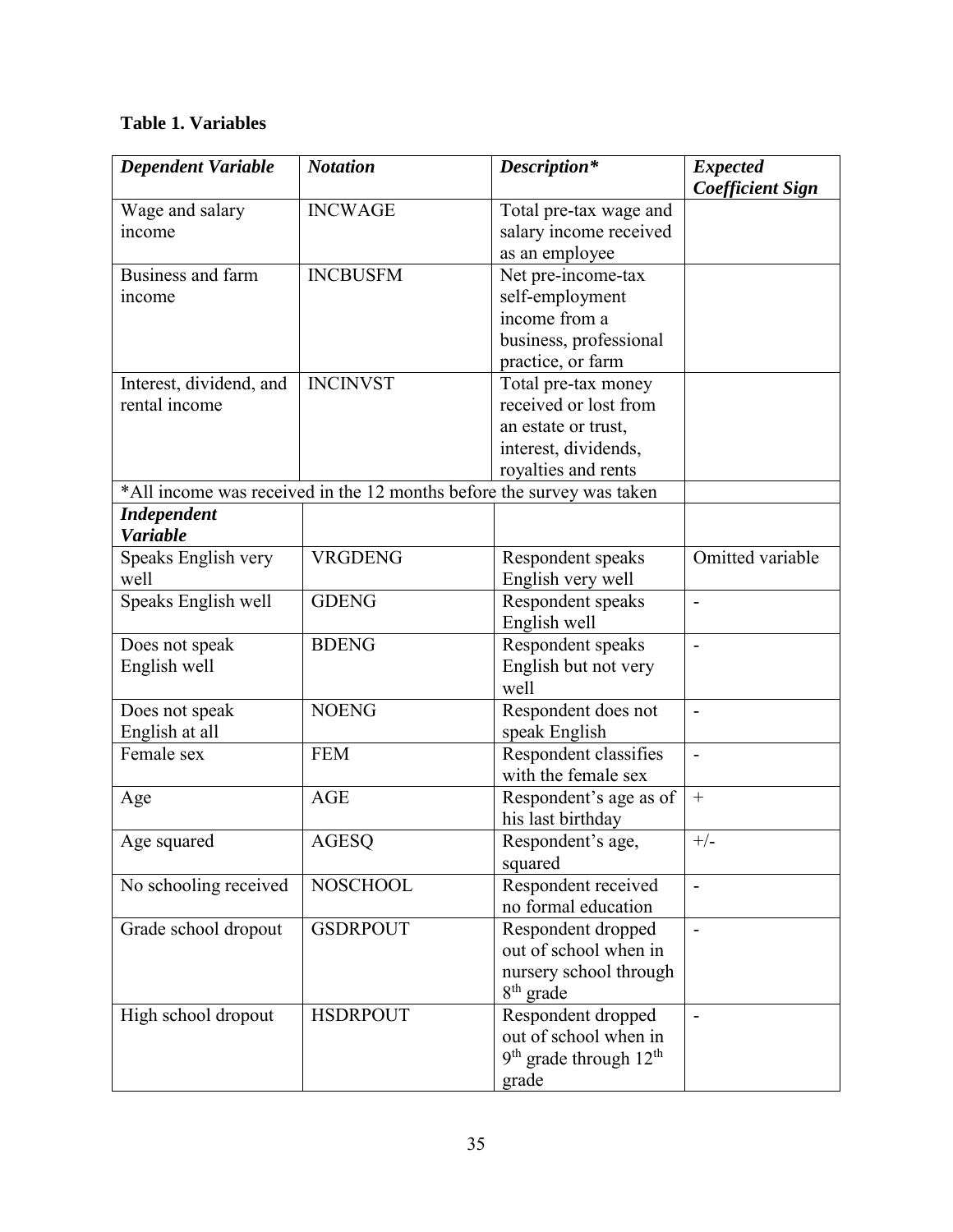| High school diploma                            | <b>HSDPLM</b>    | Highest level of                           |                          |
|------------------------------------------------|------------------|--------------------------------------------|--------------------------|
|                                                |                  | education received is a                    |                          |
|                                                |                  | high school diploma,                       |                          |
|                                                |                  | GED, or other                              |                          |
|                                                |                  | equivalent                                 |                          |
| Some college                                   | <b>SMCOLLEGE</b> | Respondent completed                       |                          |
|                                                |                  | some college but did                       |                          |
|                                                |                  | not receive a degree                       |                          |
| Associate art's degree                         | <b>AADGR</b>     | Highest level of                           |                          |
|                                                |                  | education received is                      |                          |
|                                                |                  | an associate art's                         |                          |
|                                                |                  | degree                                     |                          |
| Bachelor's degree                              | <b>BCHDGR</b>    | Highest level of                           | Omitted variable         |
|                                                |                  | education received is a                    |                          |
|                                                |                  | bachelor's degree                          |                          |
| Master's degree                                | <b>MSTRDGR</b>   | Highest level of                           | $+$                      |
|                                                |                  | education received is a                    |                          |
|                                                |                  | master's degree or a                       |                          |
|                                                |                  | professional degree                        |                          |
|                                                |                  | beyond a bachelor's                        |                          |
|                                                |                  | degree                                     |                          |
| Doctoral degree                                | <b>DOCTDGR</b>   | Highest level of                           | $+$                      |
|                                                |                  | education received is a                    |                          |
|                                                |                  | doctoral degree                            |                          |
| School attendance                              | <b>SCHOOL</b>    | Currently attending                        |                          |
|                                                |                  | school that leads to a                     | $\overline{\phantom{m}}$ |
|                                                |                  | high school diploma or                     |                          |
|                                                |                  | college degree                             |                          |
| Marital status                                 | <b>MARST</b>     | Respondent is married                      | $+$                      |
| Children in the                                | <b>NCHILD</b>    | Number of the                              |                          |
| household                                      |                  |                                            |                          |
|                                                |                  | respondent's own                           |                          |
|                                                |                  | children living in the                     |                          |
|                                                |                  | household<br>Number of                     |                          |
| Children under 5 years<br>old in the household | NCHILDU5         |                                            |                          |
|                                                |                  | respondent's children                      |                          |
|                                                |                  | age 4 and under living<br>in the household |                          |
|                                                |                  |                                            |                          |
| Years since                                    | <b>YRSUSA</b>    | Continuous years                           | $+$                      |
| immigration                                    |                  | respondent has lived in                    |                          |
|                                                |                  | the U.S.                                   |                          |
| Canada                                         | <b>CNDA</b>      | Respondent was born                        | Omitted variable         |
|                                                |                  | in Canada                                  |                          |
| U.S. Territory                                 | <b>USTERR</b>    | Respondent was born                        |                          |
|                                                |                  | in a U.S territory                         |                          |
| Europe                                         | <b>EURP</b>      | Respondent was born                        | $+/-$                    |
|                                                |                  | in Europe                                  |                          |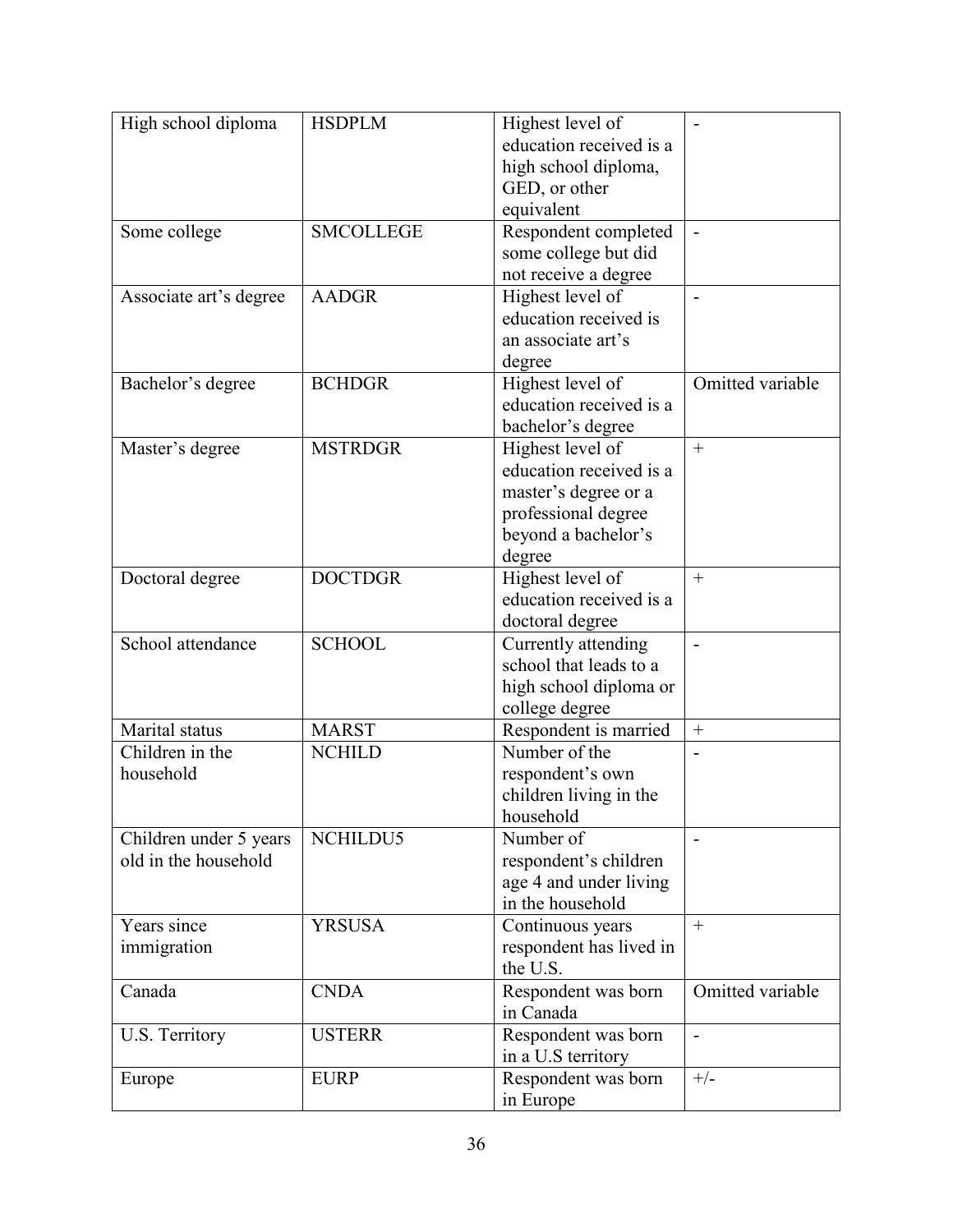| U.S. Territory        | <b>USTERR</b>     | Respondent was born<br>in a U.S territory | $\overline{\phantom{a}}$ |
|-----------------------|-------------------|-------------------------------------------|--------------------------|
| Middle East           | <b>MDEAST</b>     | Respondent was born                       |                          |
|                       |                   | in the Middle East                        |                          |
| Asia                  | <b>ASIA</b>       | Respondent was born                       | $+/-$                    |
|                       |                   | in Asia                                   |                          |
| Pacific               | <b>PCFC</b>       | Respondent was born                       | $+/-$                    |
|                       |                   | in Australia, New                         |                          |
|                       |                   | Zealand, or a Pacific                     |                          |
|                       |                   | Island                                    |                          |
| Africa                | <b>AFRICA</b>     | Respondent was born                       |                          |
|                       |                   | in Africa                                 |                          |
| Mexico                | <b>MEXICO</b>     | Respondent was born                       | $\overline{a}$           |
|                       |                   | in Mexico                                 |                          |
| Central or South      | <b>CNTRLSTHAM</b> | Respondent was born                       | $\blacksquare$           |
| America               |                   | in Central or South                       |                          |
|                       |                   | America                                   |                          |
| Caribbean or Atlantic | <b>CARIBATL</b>   | Respondent was born                       |                          |
| Islands               |                   | on a Caribbean or                         |                          |
|                       |                   | Atlantic Island                           |                          |
| Midwest Region        | <b>MDWEST</b>     | Respondent's housing                      | Omitted variable         |
|                       |                   | unit was located in the                   |                          |
|                       |                   | Midwest region of the                     |                          |
|                       |                   | U.S.                                      |                          |
| Northeast Region      | <b>NEAST</b>      | Respondent's housing                      | $+$                      |
|                       |                   | unit was located in the                   |                          |
|                       |                   | Northeast region of the                   |                          |
|                       |                   | U.S.                                      |                          |
| South Region          | <b>SOUTH</b>      | Respondent's housing                      | $+$                      |
|                       |                   | unit was located in the                   |                          |
|                       |                   | South region of the                       |                          |
|                       |                   | U.S.                                      |                          |
| <b>West Region</b>    | <b>WEST</b>       | Respondent's housing                      | $\boldsymbol{+}$         |
|                       |                   | unit was located in the                   |                          |
|                       |                   | West region of the                        |                          |
|                       |                   | U.S.                                      |                          |
| White                 | <b>WHITE</b>      | Respondent is white                       | Omitted variable         |
| <b>Black</b>          | <b>BLACK</b>      | Respondent is black,                      | $\blacksquare$           |
|                       |                   | African American, or                      |                          |
|                       |                   | Negro                                     |                          |
| Asian                 | <b>ASIAN</b>      | Respondent is                             | $\blacksquare$           |
|                       |                   | Chinese, Japanese,                        |                          |
|                       |                   | Asian, or Pacific                         |                          |
|                       |                   | Islander                                  |                          |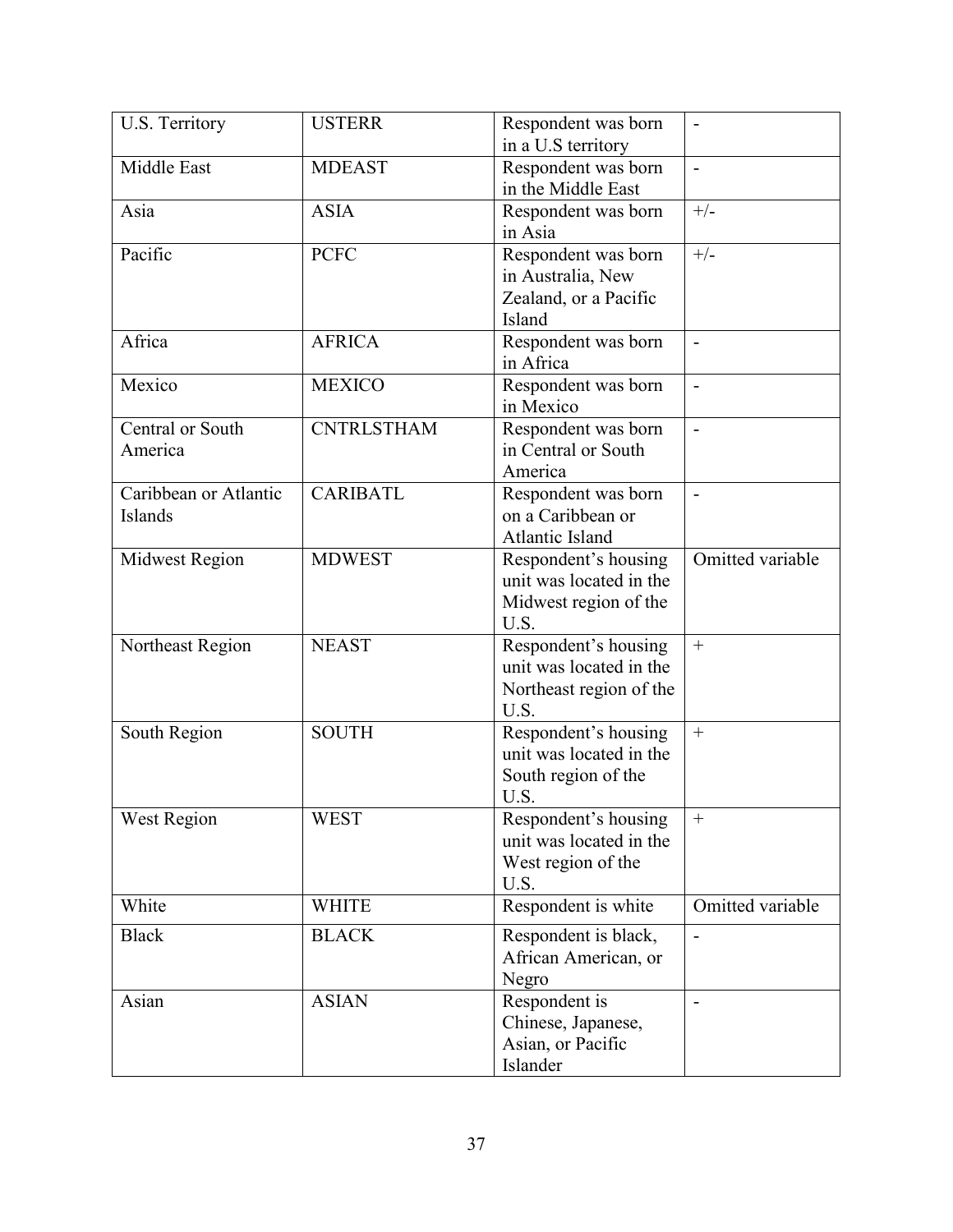| Other       | <b>OTHER</b>   | Respondent is<br>American Indian,<br>Alaska native, two or<br>more race, other race,<br>did not respond to the<br>question |  |
|-------------|----------------|----------------------------------------------------------------------------------------------------------------------------|--|
| Citizenship | <b>CITIZEN</b> | Respondent is a U.S.<br>citizen                                                                                            |  |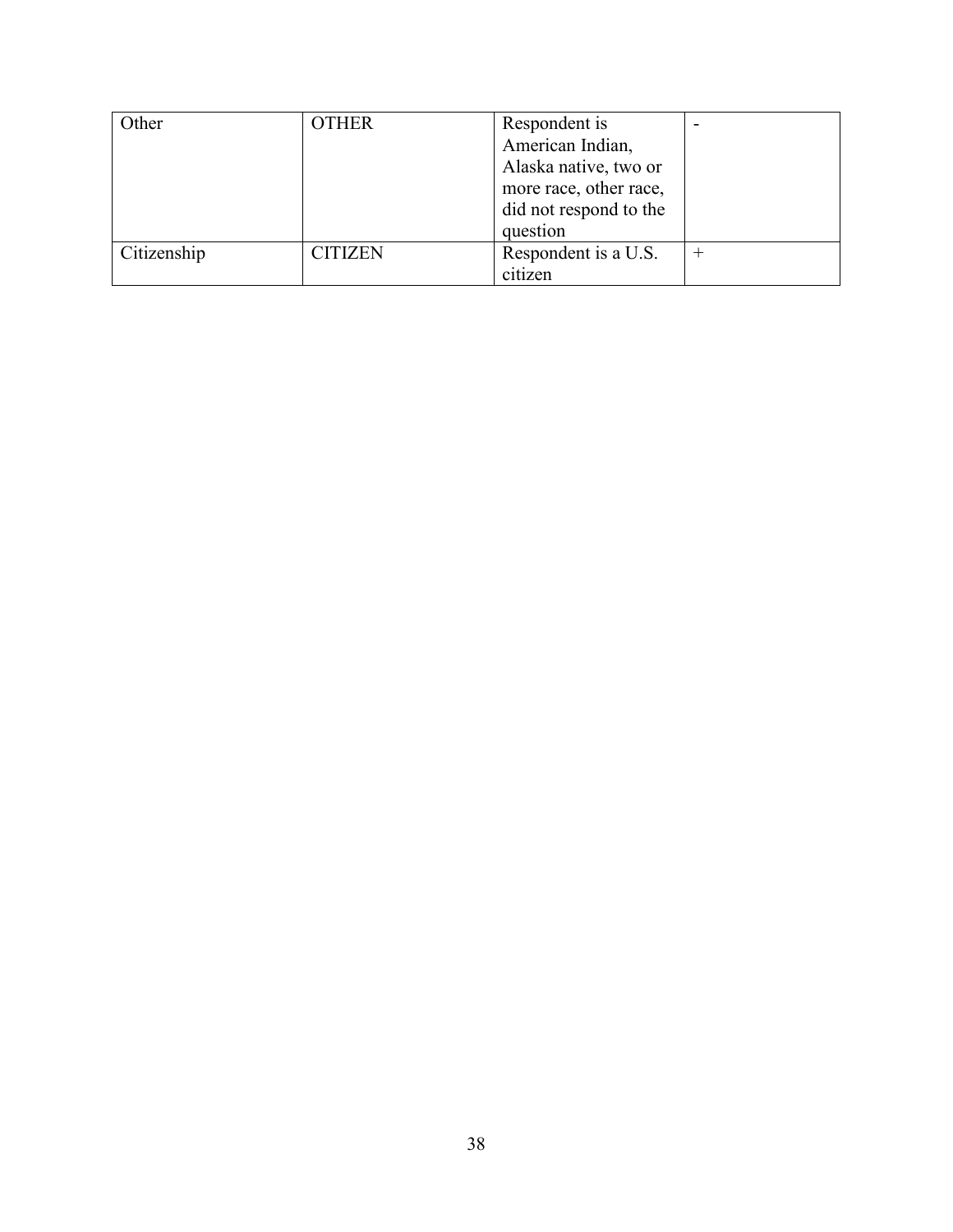**Table 2. Variable summary statistics**

|                                       | 2004                                | 2009                                | 2014                         |
|---------------------------------------|-------------------------------------|-------------------------------------|------------------------------|
| <b>Dependent Variable</b>             | <b>Mean (Standard</b><br>Deviation) | <b>Mean (Standard</b><br>Deviation) | Mean (Standard<br>Deviation) |
| <b>LNINCWAGE</b>                      | 10.133(1.061)                       | 10.241(1.035)                       | 10.307(1.077)                |
| <b>LNINCBUSFM</b>                     | 9.433(1.675)                        | 9.478(1.503)                        | 9.449(1.631)                 |
| <b>LNINCINVST</b>                     | 6.594(2.350)                        | 7.145(2.283)                        | 7.280(2.610)                 |
| <b>Independent</b><br><b>Variable</b> |                                     |                                     |                              |
| <b>VRGDENG</b>                        | 0.559(0.496)                        | 0.537(0.499)                        | 0.559(0.497)                 |
| <b>GDENG</b>                          | 0.218(0.413)                        | 0.222(0.415)                        | 0.215(0.411)                 |
| <b>BDENG</b>                          | 0.162(0.368)                        | 0.174(0.379)                        | 0.164(0.370)                 |
| <b>NOENG</b>                          | 0.062(0.241)                        | 0.067(0.250)                        | 0.062(0.241)                 |
| <b>FEM</b>                            | 0.467(0.499)                        | 0.468(0.499)                        | 0.468(0.499)                 |
| <b>AGE</b>                            | 43.041 (10.780)                     | 43.913 (10.865)                     | 44.904 (11.047)              |
| <b>AGESQ</b>                          | 1969.153 (962.601)                  | 2046.402 (975.718)                  | 2138.391 (1001.224)          |
| <b>NOSCHOOL</b>                       | 0.022(0.147)                        | 0.032(0.175)                        | 0.038(0.192)                 |
| <b>GSDRPOUT</b>                       | 0.115(0.319)                        | 0.120(0.325)                        | 0.103(0.304)                 |
| <b>HSDRPOUT</b>                       | 0.104(0.305)                        | 0.101(0.301)                        | 0.094(0.291)                 |
| <b>HSDPLM</b>                         | 0.208(0.406)                        | 0.202(0.402)                        | 0.206(0.404)                 |
| <b>SMCOLLEGE</b>                      | 0.147(0.355)                        | 0.150(0.357)                        | 0.148(0.355)                 |
| <b>AADGR</b>                          | 0.066(0.249)                        | 0.067(0.249)                        | 0.068(0.252)                 |
| <b>BCHDGR</b>                         | 0.189(0.392)                        | 0.186(0.389)                        | 0.192(0.394)                 |
| <b>MSTRDGR</b>                        | 0.121(0.326)                        | 0.117(0.322)                        | 0.125(0.330)                 |
| <b>DOCTDGR</b>                        | 0.027(0.162)                        | 0.024(0.154)                        | 0.026(0.159)                 |
| <b>SCHOOL</b>                         | 0.072(0.259)                        | 0.061(0.239)                        | 0.059(0.236)                 |
| <b>MARST</b>                          | 0.704(0.457)                        | 0.685(0.465)                        | 0.663(0.473)                 |
| <b>NCHILD</b>                         | 1.173(1.275)                        | 1.181(1.256)                        | 1.129(1.230)                 |
| NCHILDU5                              | 0.221(0.524)                        | 0.216(0.515)                        | 0.179(0.470)                 |
| <b>YRSUSA</b>                         | 20.563 (13.232)                     | 21.534 (13.293)                     | 22.892 (13.549)              |
| <b>NEAST</b>                          | 0.232(0.422)                        | 0.213(0.409)                        | 0.218(0.413)                 |
| <b>MDWEST</b>                         | 0.124(0.329)                        | 0.098(0.297)                        | 0.096(0.295)                 |
| <b>SOUTH</b>                          | 0.290(0.454)                        | 0.322(0.467)                        | 0.324(0.468)                 |
| <b>WEST</b>                           | 0.354(0.478)                        | 0.367(0.482)                        | 0.362(0.480)                 |
| <b>CNDA</b>                           | 0.033(0.179)                        | 0.025(0.156)                        | 0.022(0.148)                 |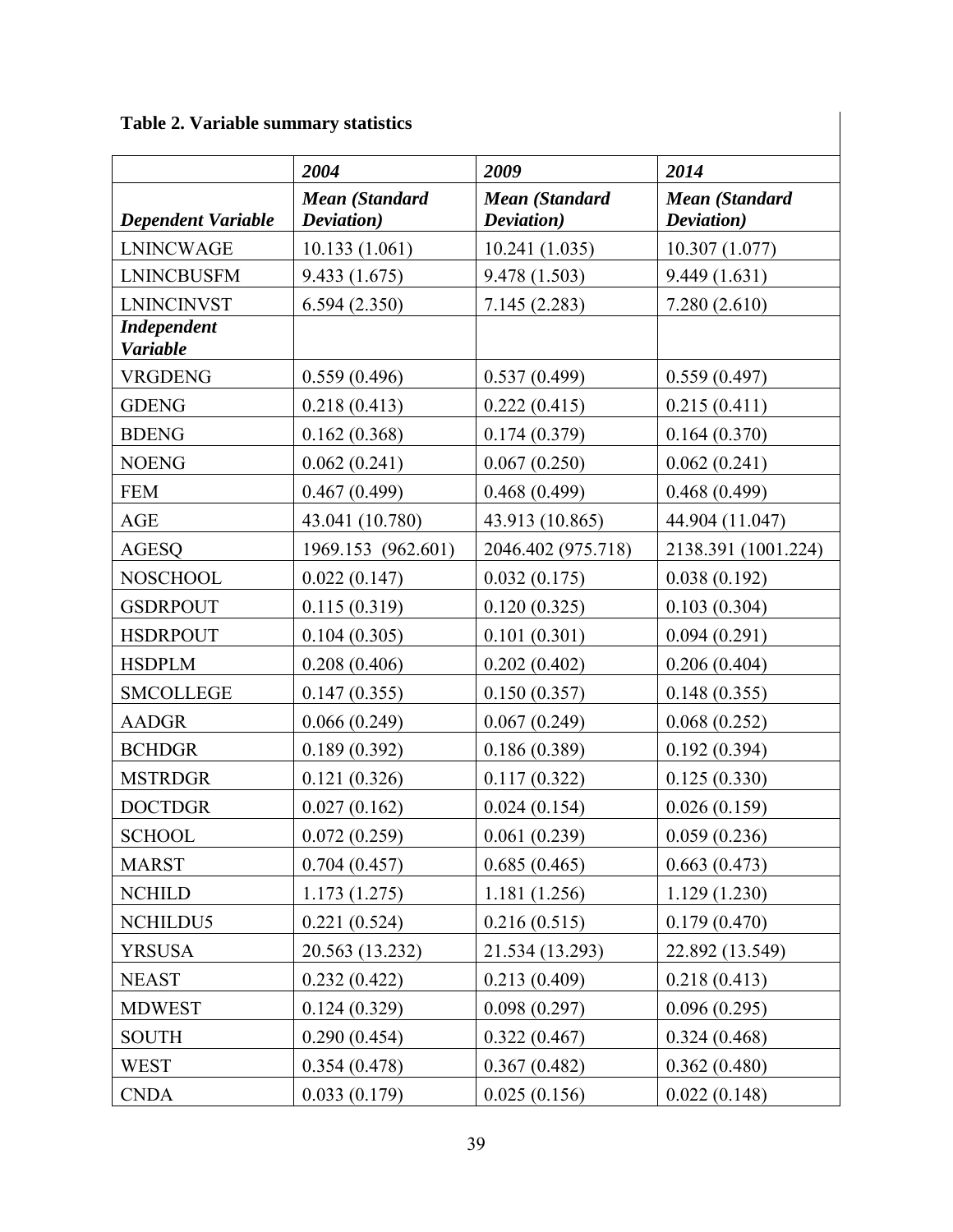| <b>USTERR</b>     | 0.040(0.195)    | 0.038(0.190) | 0.034(0.181) |
|-------------------|-----------------|--------------|--------------|
| <b>EURP</b>       | 0.181(0.385)    | 0.147(0.354) | 0.138(0.345) |
| <b>MDEAST</b>     | 0.019(0.138)    | 0.017(0.130) | 0.019(0.137) |
| <b>ASIA</b>       | 0.285(0.451)    | 0.273(0.445) | 0.283(0.450) |
| <b>PCFC</b>       | 0.007(0.080)    | 0.006(0.074) | 0.006(0.077) |
| <b>AFRICA</b>     | 0.035(0.184)    | 0.035(0.183) | 0.040(0.197) |
| <b>MEXICO</b>     | 0.207(0.405)    | 0.247(0.431) | 0.241(0.428) |
| <b>CNTRLSTHAM</b> | 0.144(0.318)    | 0.132(0.338) | 0.133(0.340) |
| <b>CARIBATL</b>   | 0.079(0.270)    | 0.081(0.273) | 0.083(0.276) |
| <b>WHITE</b>      | 0.480(0.500)    | 0.489(0.500) | 0.483(0.500) |
| <b>BLACK</b>      | 0.072(0.258)    | 0.078(0.268) | 0.082(0.274) |
| <b>ASIAN</b>      | 0.269(0.444)    | 0.258(0.437) | 0.268(0.443) |
| <b>OTHER</b>      | 0.179(0.383)    | 0.175(0.380) | 0.167(0.373) |
| <b>CITIZEN</b>    | 0.555(0.497)    | 0.559(0.497) | 0.580(0.494) |
| Number of         |                 |              |              |
| Observations (N)  | 74,673          | 224,473      | 238,955      |
|                   | Total N=538,101 |              |              |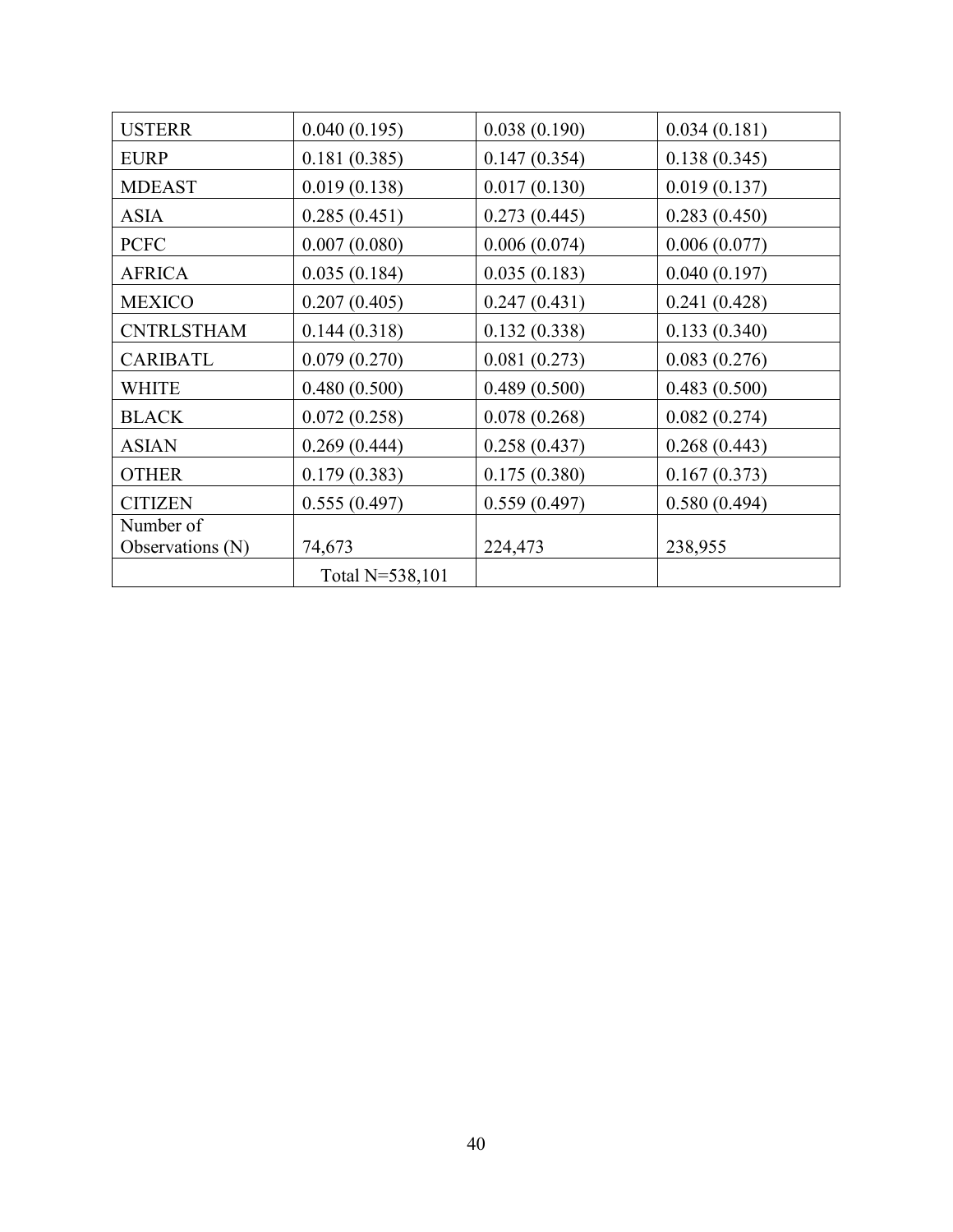| <b>Dependent Earnings</b><br>Variable Used | <b>LNINCWAGE</b> | <b>LNINCBUSFM</b> | <b>LNINCINVST</b> |
|--------------------------------------------|------------------|-------------------|-------------------|
| <b>GDENG</b>                               | $-0.149***$      | $-0.060$          | $-0.019$          |
|                                            | (0.012)          | (0.067)           | (0.074)           |
| <b>BDENG</b>                               | $-0.282***$      | $-0.160*$         | $-0.269*$         |
|                                            | (0.015)          | (0.085)           | (0.141)           |
| <b>NOENG</b>                               | $-0.412***$      | $-0.577***$       | $-0.520$          |
|                                            | (0.023)          | (0.139)           | (0.389)           |
| <b>FEM</b>                                 | $-0.468***$      | $-0.621***$       | $-0.237***$       |
|                                            | (0.009)          | (0.052)           | (0.056)           |
| <b>AGE</b>                                 | $0.071***$       | 0.026             | $0.079***$        |
|                                            | (0.004)          | (0.022)           | (0.026)           |
| <b>AGESQ</b>                               | $-0.001***$      | 0.000             | 0.000             |
|                                            | (0.000)          | (0.000)           | (0.000)           |
| <b>NOSCHOOL</b>                            | $-0.604***$      | $-0.141$          | 0.220             |
|                                            | (0.038)          | (0.183)           | (0.342)           |
| <b>GSDRPOUT</b>                            | $-0.578***$      | $-0.134$          | 0.091             |
|                                            | (0.020)          | (0.122)           | (0.181)           |
| <b>HSDRPOUT</b>                            | $-0.543***$      | 0.031             | 0.058             |
|                                            | (0.019)          | (0.103)           | (0.148)           |
| <b>HSDPLM</b>                              | $-0.454***$      | 0.075             | $-0.170*$         |
|                                            | (0.015)          | (0.082)           | (0.098)           |
| <b>SMCOLLEGE</b>                           | $-0.324***$      | $-0.092$          | $-0.026$          |
|                                            | (0.016)          | (0.100)           | (0.095)           |
| <b>AADGR</b>                               | $-0.232***$      | $-0.027$          | $-0.139$          |
|                                            | (0.022)          | (0.100)           | (0.125)           |
| <b>MSTRDGR</b>                             | $0.280***$       | $0.292***$        | $0.249***$        |
|                                            | (0.017)          | (0.095)           | (0.071)           |
| <b>DOCTDGR</b>                             | $0.419***$       | 0.114             | 0.070             |
|                                            | (0.034)          | (0.177)           | (0.107)           |
| <b>SCHOOL</b>                              | $-0.334***$      | $-0.621***$       | $-0.148$          |
|                                            | (0.021)          | (0.110)           | (0.125)           |

**Table 3A. 2004 OLS Regression Results**†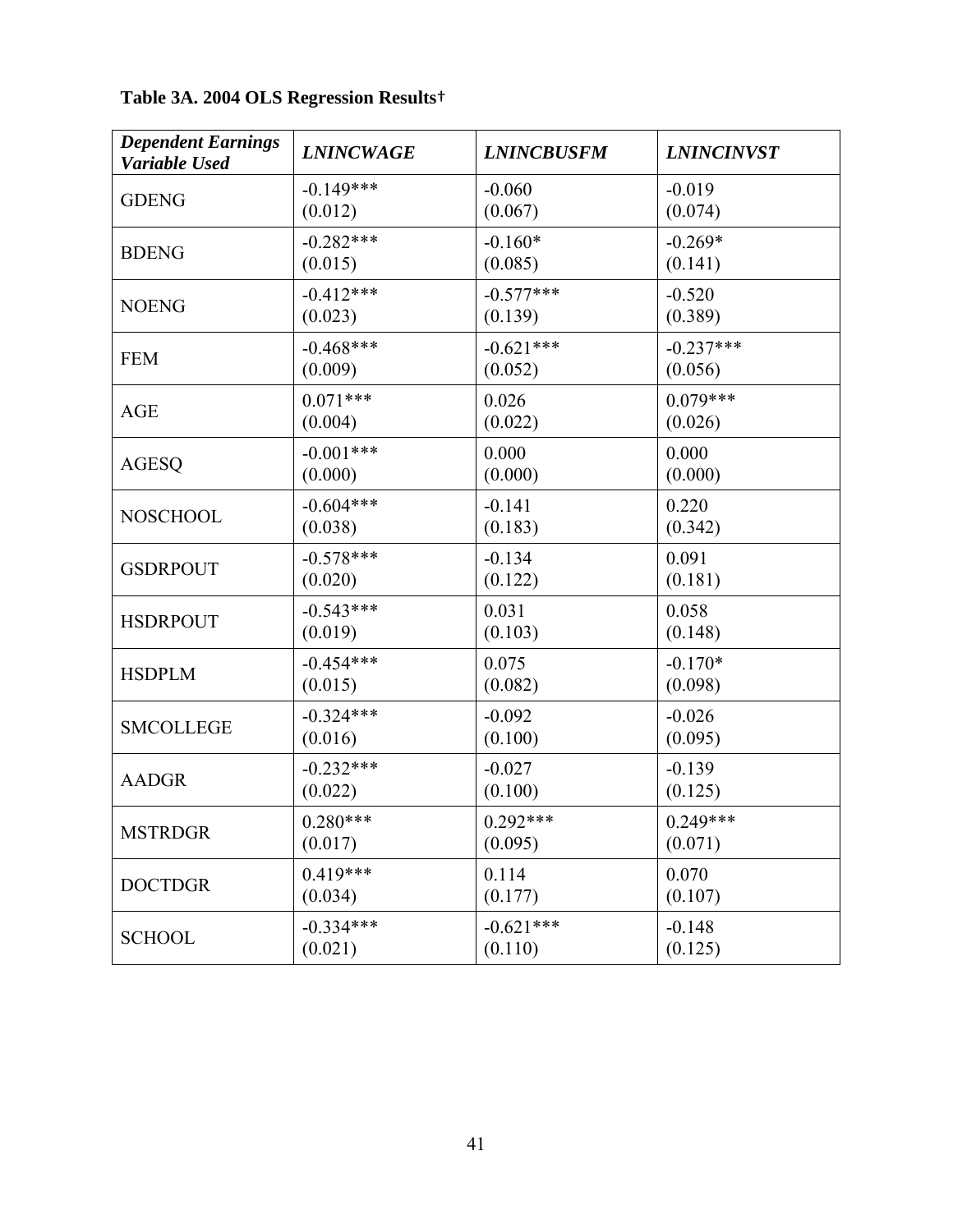| <b>MARST</b>      | $0.046***$  | 0.031      | $-0.020$    |
|-------------------|-------------|------------|-------------|
|                   | (0.010)     | (0.060)    | (0.070)     |
| <b>NCHILD</b>     | $-0.006$    | 0.021      | $0.093***$  |
|                   | (0.004)     | (0.021)    | (0.030)     |
| NCHILDU5          | $0.027***$  | $-0.016$   | 0.063       |
|                   | (0.009)     | (0.055)    | (0.062)     |
| <b>YRSUSA</b>     | $0.007***$  | 0.000      | $0.007**$   |
|                   | (0.001)     | (0.003)    | (0.003)     |
| <b>NEAST</b>      | $0.083***$  | $0.339***$ | $0.366***$  |
|                   | (0.015)     | (0.098)    | (0.087)     |
| <b>SOUTH</b>      | $-0.019$    | $0.229**$  | 0.125       |
|                   | (0.014)     | (0.099)    | (0.089)     |
| <b>WEST</b>       | $0.031**$   | $0.320***$ | $0.370***$  |
|                   | (0.014)     | (0.095)    | (0.087)     |
| <b>USTERR</b>     | $-0.206***$ | $-0.206$   | $-0.623***$ |
|                   | (0.042)     | (0.296)    | (0.199)     |
| <b>EURP</b>       | 0.005       | 0.035      | $-0.012$    |
|                   | (0.035)     | (0.151)    | (0.129)     |
| <b>MIDEAST</b>    | $-0.123***$ | $0.447**$  | $0.419**$   |
|                   | (0.047)     | (0.187)    | (0.213)     |
| <b>ASIA</b>       | $-0.094**$  | 0.302      | 0.003       |
|                   | (0.042)     | (0.187)    | (0.163)     |
| <b>PCFC</b>       | 0.062       | $-0.431$   | $0.584**$   |
|                   | (0.066)     | (0.528)    | (0.295)     |
| <b>AFRICA</b>     | $-0.175***$ | $-0.190$   | $-0.302$    |
|                   | (0.046)     | (0.196)    | (0.209)     |
| <b>MEXICO</b>     | $-0.125***$ | $-0.136$   | $-0.217$    |
|                   | (0.037)     | (0.162)    | (0.193)     |
| <b>CNTRLSTHAM</b> | $-0.093**$  | $-0.034$   | 0.189       |
|                   | (0.036)     | (0.159)    | (0.166)     |
| <b>CARIBATL</b>   | $-0.113***$ | 0.105      | 0.149       |
|                   | (0.040)     | (0.170)    | (0.199)     |
| <b>BLACK</b>      | 0.023       | $-0.060$   | $-0.386**$  |
|                   | (0.024)     | (0.144)    | (0.180)     |
| <b>ASIAN</b>      | $0.055**$   | $-0.198$   | $-0.388***$ |
|                   | (0.026)     | (0.138)    | (0.118)     |
| <b>OTHER</b>      | $-0.028**$  | $-0.023$   | 0.219       |
|                   | (0.013)     | (0.081)    | (0.142)     |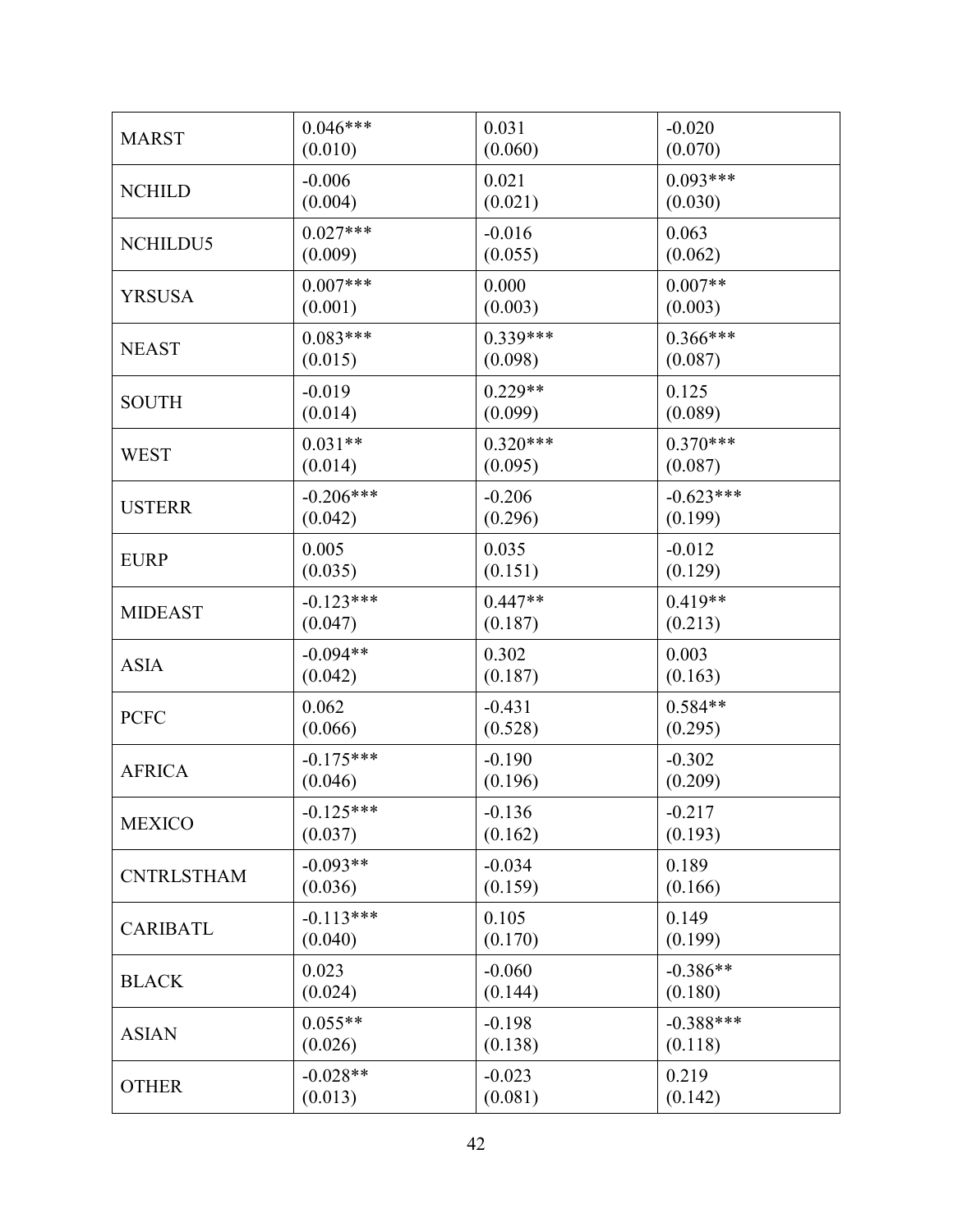| <b>CITIZEN</b>                                                                           | $0.118***$<br>(0.011) | 0.046<br>(0.057) | $0.230***$<br>(0.071) |
|------------------------------------------------------------------------------------------|-----------------------|------------------|-----------------------|
| <b>Statistical</b><br><b>Significance</b>                                                | $* = p < 0.1$         | ** $p < 0.05$    | *** $p < 0.01$        |
| <b>Intercept</b>                                                                         | 9.034                 | 8.753            | 3.159                 |
| <b>R-squared</b>                                                                         | 0.2390                | 0.0753           | 0.0979                |
| <b>Root MSE</b>                                                                          | 0.90867               | 1.6468           | 2.2721                |
| <b>F-value</b>                                                                           | 378.43                | 12.39            | 23.82                 |
| Number of<br><b>Observations (N)</b>                                                     | 63,026                | 6,798            | 10,417                |
| <sup>†</sup> The standard errors are robust standard errors and the results are weighted |                       |                  |                       |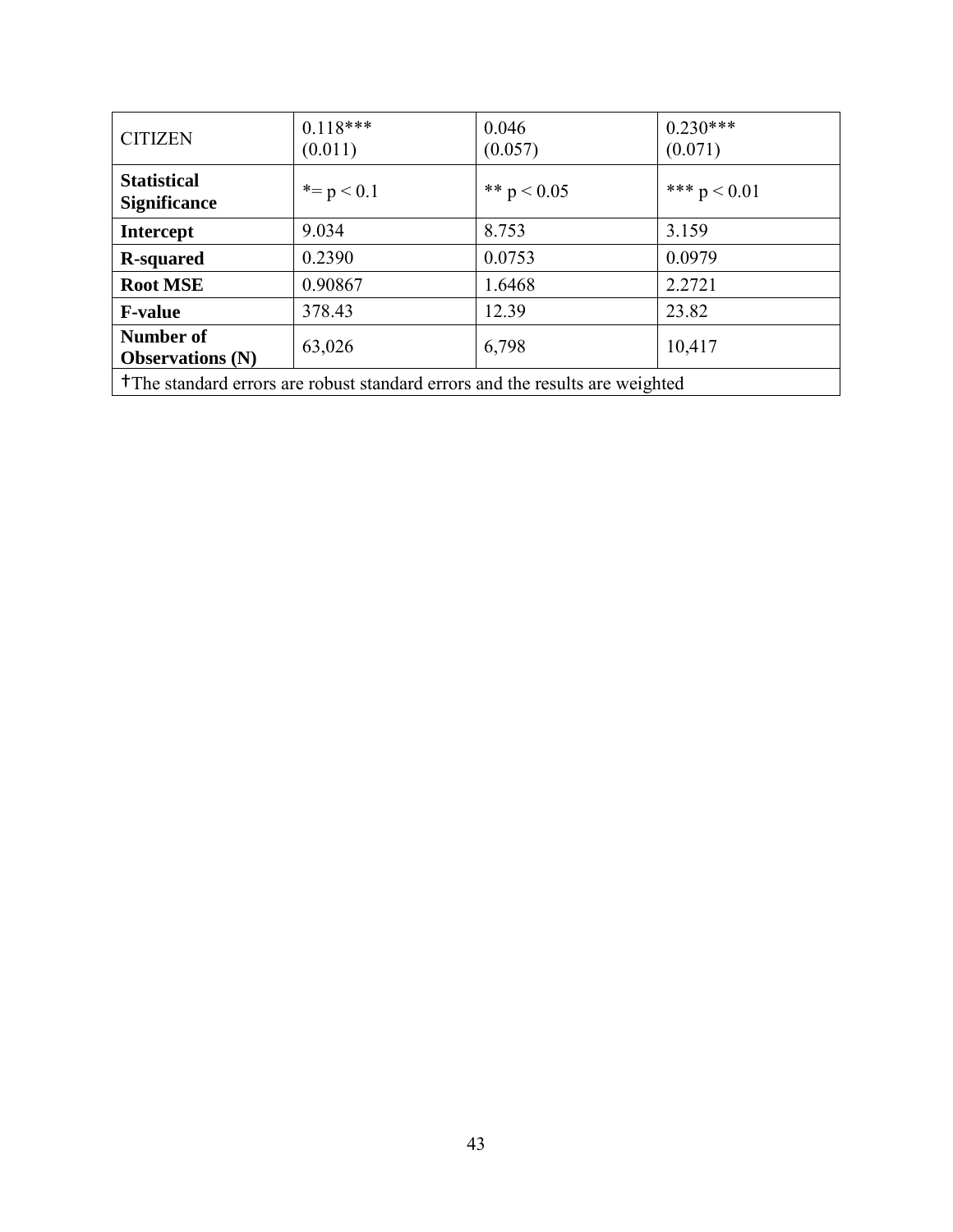**Table 3B. 2009 OLS Regression Results**†

| <b>Dependent Earnings</b><br>Variable Used | <b>LNINCWAGE</b> | <b>LNINCBUSFM</b> | <b>LNINCINVST</b> |
|--------------------------------------------|------------------|-------------------|-------------------|
| <b>GDENG</b>                               | $-0.174***$      | 0.014             | $-0.069$          |
|                                            | (0.006)          | (0.031)           | (0.044)           |
| <b>BDENG</b>                               | $-0.315***$      | $-0.143***$       | 0.029             |
|                                            | (0.008)          | (0.033)           | (0.080)           |
| <b>NOENG</b>                               | $-0.415***$      | $-0.299***$       | 0.181             |
|                                            | (0.011)          | (0.048)           | (0.170)           |
| <b>FEM</b>                                 | $-0.412***$      | $-0.515***$       | $-0.203***$       |
|                                            | (0.005)          | (0.024)           | (0.033)           |
| <b>AGE</b>                                 | $0.065***$       | $0.044***$        | $0.087***$        |
|                                            | (0.002)          | (0.010)           | (0.015)           |
| AGESQ                                      | $-0.001***$      | $0.000***$        | $0.000***$        |
|                                            | (0.000)          | (0.000)           | (0.000)           |
| <b>NOSCHOOL</b>                            | $-0.626***$      | $-0.057$          | $-0.150$          |
|                                            | (0.015)          | (0.060)           | (0.167)           |
| <b>GSDRPOUT</b>                            | $-0.589***$      | $-0.089*$         | $0.345***$        |
|                                            | (0.010)          | (0.046)           | (0.116)           |
| <b>HSDRPOUT</b>                            | $-0.566***$      | $-0.053$          | $0.285***$        |
|                                            | (0.010)          | (0.045)           | (0.100)           |
| <b>HSDPLM</b>                              | $-0.501***$      | $0.071*$          | $-0.218***$       |
|                                            | (0.008)          | (0.040)           | (0.065)           |
| <b>SMCOLLEGE</b>                           | $-0.368***$      | $-0.034$          | $-0.154***$       |
|                                            | (0.009)          | (0.047)           | (0.058)           |
| <b>AADGR</b>                               | $-0.234***$      | 0.069             | $-0.152**$        |
|                                            | (0.010)          | (0.058)           | (0.074)           |
| <b>MSTRDGR</b>                             | $0.346***$       | $0.273***$        | $0.188***$        |
|                                            | (0.009)          | (0.051)           | (0.040)           |
| <b>DOCTDGR</b>                             | $0.522***$       | $-0.172$          | 0.056             |
|                                            | (0.014)          | (0.107)           | (0.056)           |
| <b>SCHOOL</b>                              | $-0.343***$      | $-0.389***$       | $-0.055$          |
|                                            | (0.011)          | (0.069)           | (0.075)           |
| <b>MARST</b>                               | $0.058***$       | $0.080***$        | $0.134***$        |
|                                            | (0.005)          | (0.027)           | (0.041)           |
| <b>NCHILD</b>                              | $0.004*$         | $0.026**$         | $0.085***$        |
|                                            | (0.002)          | (0.011)           | (0.018)           |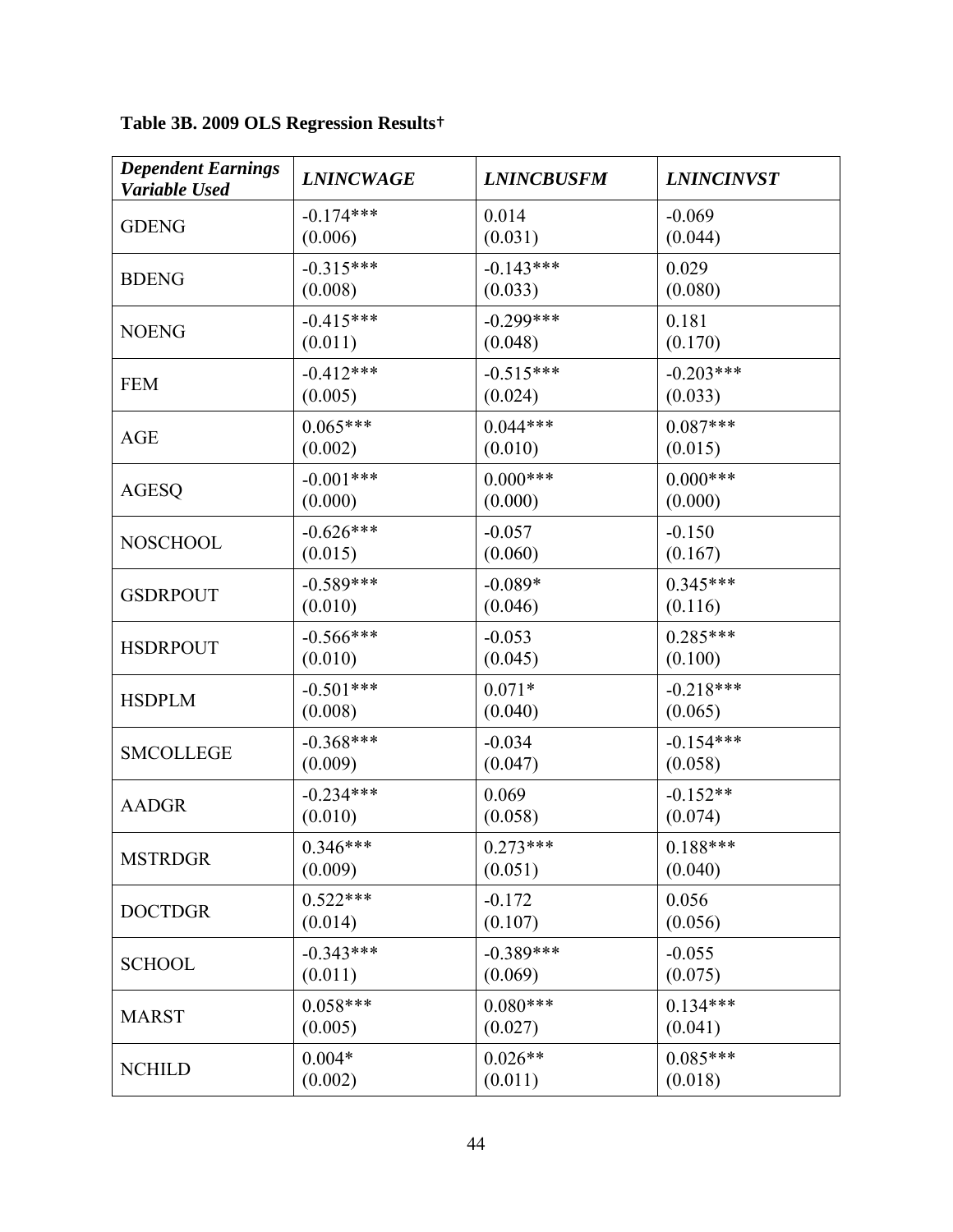| NCHILDU5                                  | 0.008         | $-0.029$      | 0.014          |
|-------------------------------------------|---------------|---------------|----------------|
|                                           | (0.005)       | (0.026)       | (0.039)        |
| YRSUSA                                    | $0.006***$    | $0.002*$      | 0.000          |
|                                           | (0.000)       | (0.001)       | (0.002)        |
| <b>NEAST</b>                              | $0.136***$    | $0.201***$    | 0.396***       |
|                                           | (0.009)       | (0.051)       | (0.056)        |
| <b>SOUTH</b>                              | $-0.003$      | $0.140***$    | $0.153***$     |
|                                           | (0.009)       | (0.049)       | (0.056)        |
| <b>WEST</b>                               | $0.057***$    | $0.236***$    | $0.452***$     |
|                                           | (0.009)       | (0.048)       | (0.053)        |
| <b>USTERR</b>                             | $-0.290***$   | $-0.210$      | $-0.361***$    |
|                                           | (0.022)       | (0.132)       | (0.139)        |
| <b>EURP</b>                               | $-0.075***$   | 0.057         | $-0.027$       |
|                                           | (0.018)       | (0.094)       | (0.076)        |
| <b>MIDEAST</b>                            | $-0.170***$   | $0.219*$      | $0.329***$     |
|                                           | (0.028)       | (0.114)       | (0.126)        |
| <b>ASIA</b>                               | $-0.154***$   | 0.119         | 0.060          |
|                                           | (0.021)       | (0.119)       | (0.096)        |
| <b>PCFC</b>                               | $-0.0311$     | $-0.343$      | 0.142          |
|                                           | (0.046)       | (0.221)       | (0.183)        |
| <b>AFRICA</b>                             | $-0.212***$   | 0.023         | 0.191          |
|                                           | (0.023)       | (0.127)       | (0.125)        |
| <b>MEXICO</b>                             | $-0.170***$   | $-0.090$      | 0.127          |
|                                           | (0.018)       | (0.094)       | (0.104)        |
| <b>CNTRLSTHAM</b>                         | $-0.153***$   | 0.065         | 0.023          |
|                                           | (0.018)       | (0.096)       | (0.096)        |
| <b>CARIBATL</b>                           | $-0.164***$   | 0.085         | $0.314***$     |
|                                           | (0.020)       | (0.101)       | (0.111)        |
| <b>BLACK</b>                              | $-0.001$      | $-0.136**$    | $-0.642***$    |
|                                           | (0.012)       | (0.066)       | (0.107)        |
| <b>ASIAN</b>                              | $0.077***$    | 0.015         | $-0.366***$    |
|                                           | (0.014)       | (0.083)       | (0.071)        |
| <b>OTHER</b>                              | $-0.016**$    | $-0.019$      | $-0.114$       |
|                                           | (0.006)       | (0.030)       | (0.079)        |
| <b>CITIZEN</b>                            | $0.139***$    | $0.084***$    | $0.225***$     |
|                                           | (0.006)       | (0.028)       | (0.042)        |
| <b>Statistical</b><br><b>Significance</b> | $* = p < 0.1$ | ** $p < 0.05$ | *** $p < 0.01$ |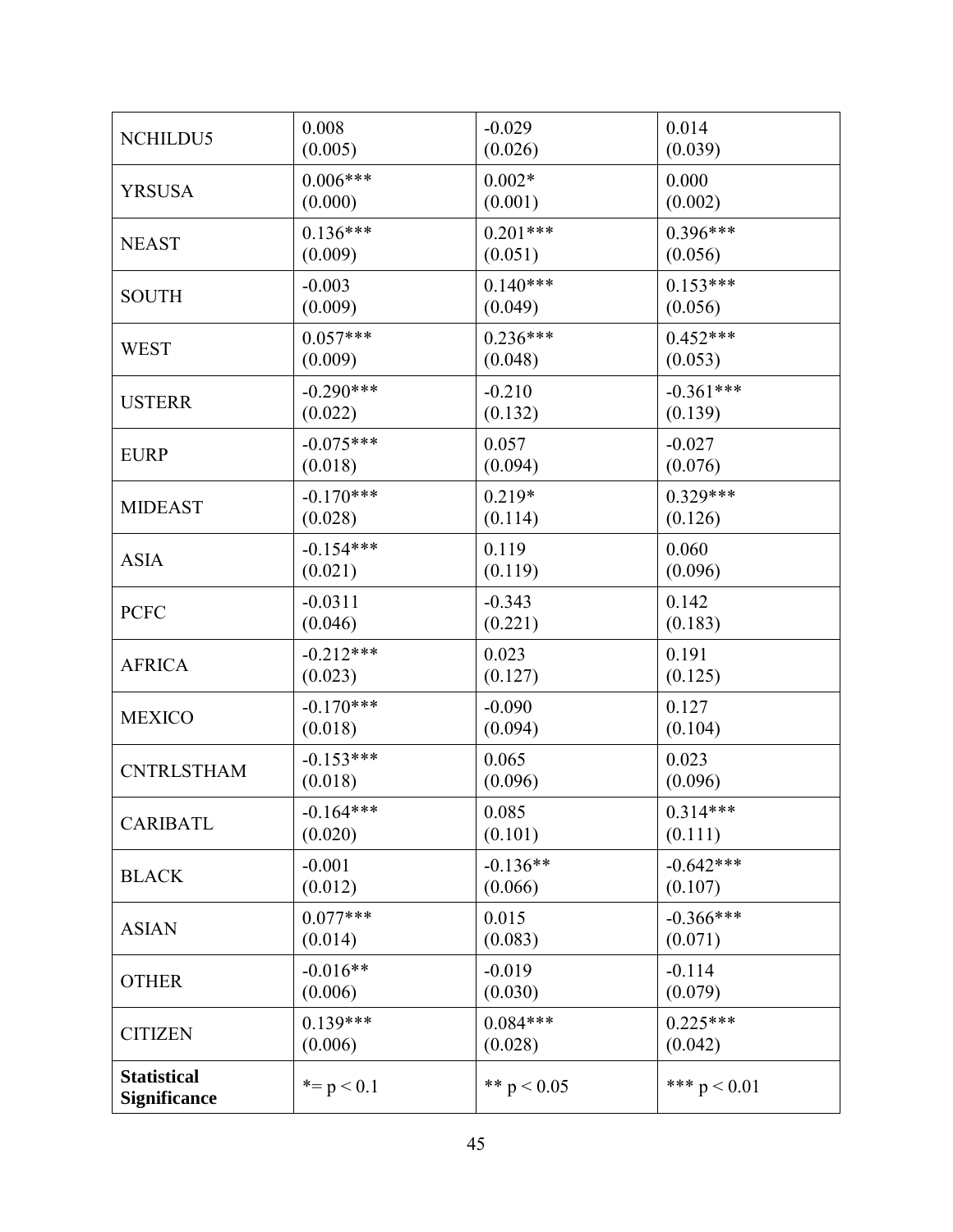| <b>Intercept</b>                                                                         | 9.278   | 8.270  | 3.614  |
|------------------------------------------------------------------------------------------|---------|--------|--------|
| <b>R-squared</b>                                                                         | 0.2775  | 0.0715 | 0.0753 |
| <b>Root MSE</b>                                                                          | 0.8503  | 1.4029 | 2.2068 |
| <b>F-value</b>                                                                           | 1576.85 | 35.18  | 45.75  |
| <b>Number of</b><br><b>Observations (N)</b>                                              | 189,223 | 20,369 | 26,462 |
| <sup>†</sup> The standard errors are robust standard errors and the results are weighted |         |        |        |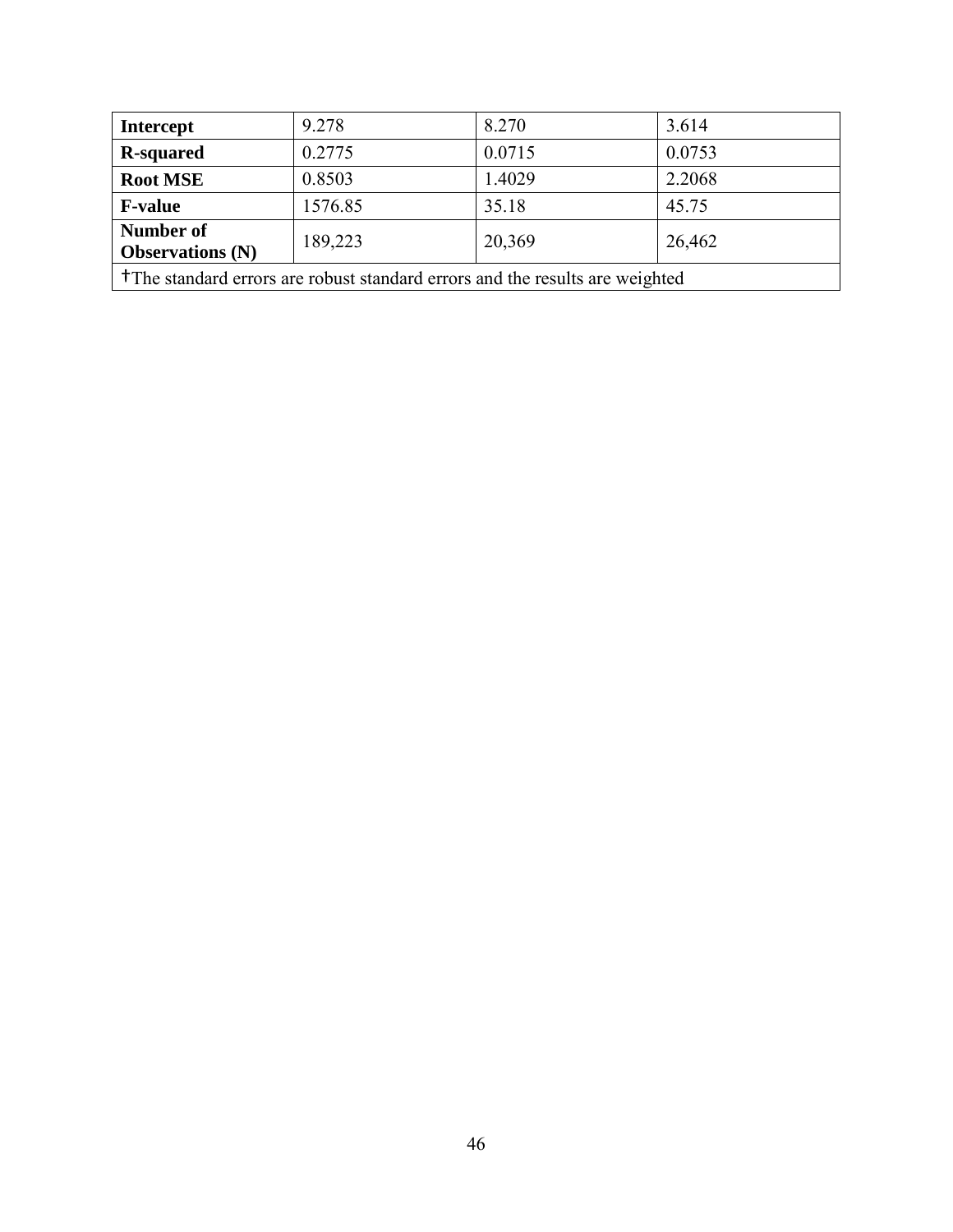**Table 3C. 2014 OLS Regression Results**†

| <b>Dependent Earnings</b><br>Variable Used | <b>LNINCWAGE</b> | <b>LNINCBUSFM</b> | <b>LNINCINVST</b> |
|--------------------------------------------|------------------|-------------------|-------------------|
| <b>GDENG</b>                               | $-0.176***$      | 0.034             | $-0.090$          |
|                                            | (0.007)          | (0.032)           | (0.059)           |
| <b>BDENG</b>                               | $-0.293***$      | $-0.091**$        | $-0.013$          |
|                                            | (0.008)          | (0.038)           | (0.099)           |
| <b>NOENG</b>                               | $-0.382***$      | $-0.315***$       | $-0.018$          |
|                                            | (0.012)          | (0.050)           | (0.185)           |
| <b>FEM</b>                                 | $-0.434***$      | $-0.496***$       | $-0.312***$       |
|                                            | (0.005)          | (0.026)           | (0.043)           |
| <b>AGE</b>                                 | $0.081***$       | $0.049***$        | $0.108***$        |
|                                            | (0.002)          | (0.011)           | (0.020)           |
| <b>AGESQ</b>                               | $-0.001***$      | $0.00***$         | $-0.001***$       |
|                                            | (0.000)          | (0.000)           | (0.000)           |
| <b>NOSCHOOL</b>                            | $-0.671***$      | 0.029             | $0.280*$          |
|                                            | (0.015)          | (0.066)           | (0.169)           |
| <b>GSDRPOUT</b>                            | $-0.629***$      | 0.013             | $0.249*$          |
|                                            | (0.011)          | (0.053)           | (0.146)           |
| <b>HSDRPOUT</b>                            | $-0.622***$      | $-0.065$          | $0.470***$        |
|                                            | (0.011)          | (0.052)           | (0.114)           |
| <b>HSDPLM</b>                              | $-0.537***$      | $0.098**$         | 0.084             |
|                                            | (0.008)          | (0.046)           | (0.083)           |
| <b>SMCOLLEGE</b>                           | $-0.422***$      | $-0.009$          | $-0.102$          |
|                                            | (0.009)          | (0.049)           | (0.075)           |
| <b>AADGR</b>                               | $-0.305***$      | $-0.038$          | $-0.210**$        |
|                                            | (0.011)          | (0.061)           | (0.097)           |
| <b>MSTRDGR</b>                             | $0.331***$       | 0.078             | $0.224***$        |
|                                            | (0.009)          | (0.056)           | (0.054)           |
| <b>DOCTDGR</b>                             | $0.473***$       | $-0.011$          | $-0.036$          |
|                                            | (0.016)          | (0.117)           | (0.080)           |
| <b>SCHOOL</b>                              | $-0.333***$      | $-0.437***$       | $0.206*$          |
|                                            | (0.013)          | (0.091)           | (0.112)           |
| <b>MARST</b>                               | $0.085***$       | 0.00              | $-0.013$          |
|                                            | (0.006)          | (0.028)           | (0.053)           |
| <b>NCHILD</b>                              | $-0.003$         | $0.039***$        | $0.170***$        |
|                                            | (0.002)          | (0.011)           | (0.022)           |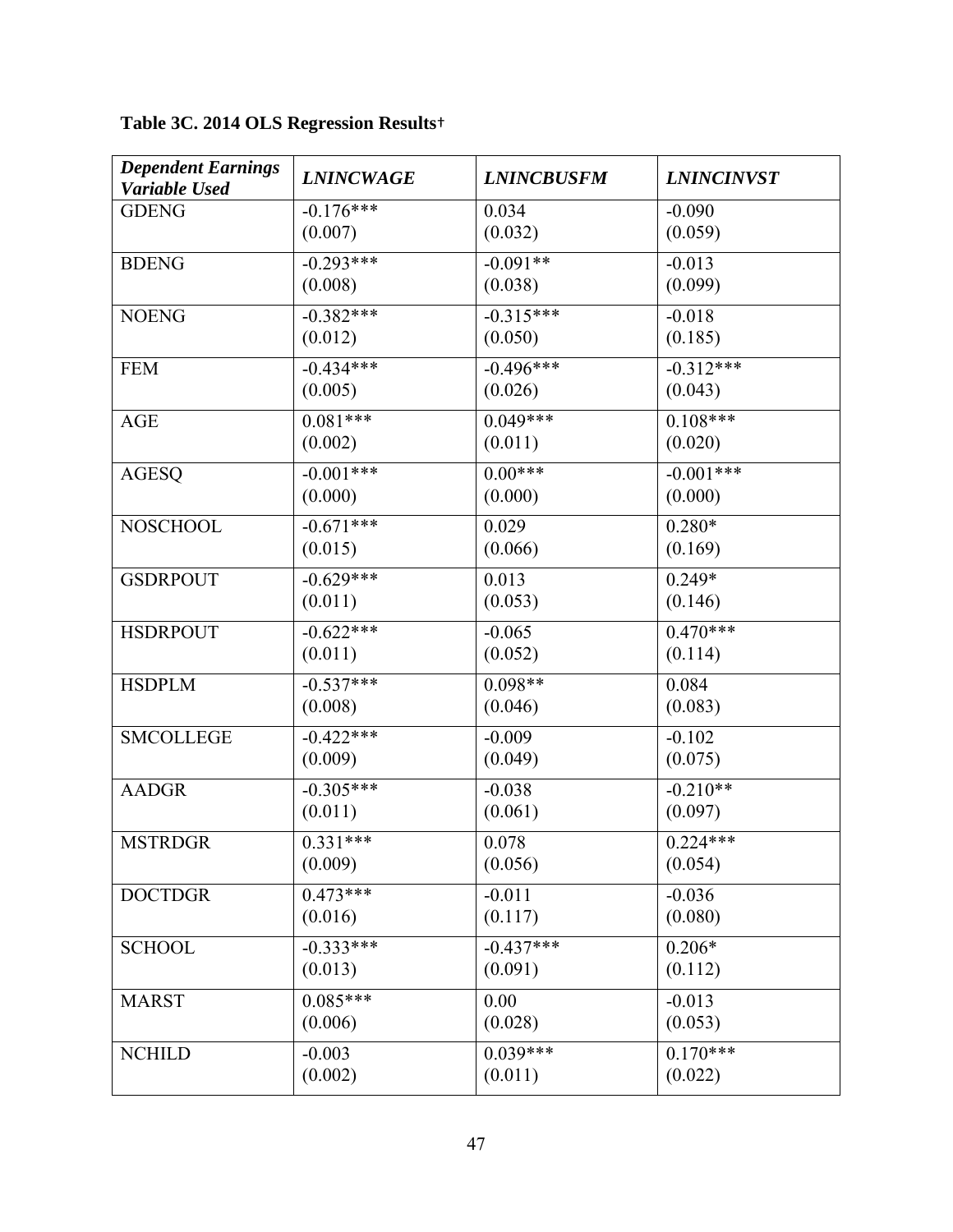| NCHILDU5            | $0.031***$    | $-0.040$      | $0.099*$       |
|---------------------|---------------|---------------|----------------|
|                     | (0.006)       | (0.029)       | (0.053)        |
| <b>YRSUSA</b>       | $0.007***$    | $0.004**$     | $-0.002$       |
|                     | (0.000)       | (0.001)       | (0.002)        |
| <b>NEAST</b>        | $0.124***$    | $0.245***$    | $0.270***$     |
|                     | (0.010)       | (0.062)       | (0.077)        |
| <b>SOUTH</b>        | $0.033***$    | $0.193***$    | 0.052          |
|                     | (0.009)       | (0.059)       | (0.076)        |
| <b>WEST</b>         | $0.058***$    | $0.215***$    | $0.392***$     |
|                     | (0.009)       | (0.058)       | (0.073)        |
| <b>USTERR</b>       | $-0.325***$   | $-0.251*$     | $-0.541***$    |
|                     | (0.025)       | (0.131)       | (0.186)        |
| <b>EURP</b>         | $-0.119***$   | 0.124         | $-0.183*$      |
|                     | (0.021)       | (0.100)       | (0.105)        |
| <b>MIDEAST</b>      | $-0.245***$   | $0.228*$      | $0.334**$      |
|                     | (0.029)       | (0.118)       | (0.163)        |
| <b>ASIA</b>         | $-0.186***$   | 0.180         | $-0.244*$      |
|                     | (0.024)       | (0.117)       | (0.130)        |
| <b>PCFC</b>         | $-0.082*$     | $-0.031$      | 0.269          |
|                     | (0.042)       | (0.235)       | (0.248)        |
| <b>AFRICA</b>       | $-0.237***$   | 0.103         | 0.083          |
|                     | (0.025)       | (0.126)       | (0.160)        |
| <b>MEXICO</b>       | $-0.182***$   | $-0.023$      | $-0.100$       |
|                     | (0.021)       | (0.099)       | (0.130)        |
| <b>CNTRLSTHAM</b>   | $-0.162***$   | 0.042         | 0.100          |
|                     | (0.021)       | (0.099)       | (0.121)        |
| <b>CARIBATL</b>     | $-0.223***$   | 0.045         | 0.127          |
|                     | (0.022)       | (0.105)       | (0.153)        |
| <b>BLACK</b>        | $-0.028**$    | $-0.256***$   | $-0.336**$     |
|                     | (0.012)       | (0.066)       | (0.133)        |
| <b>ASIAN</b>        | $0.085***$    | $-0.024$      | $-0.185*$      |
|                     | (0.015)       | (0.078)       | (0.097)        |
| <b>OTHER</b>        | $-0.033***$   | $-0.095***$   | $-0.161*$      |
|                     | (0.007)       | (0.035)       | (0.090)        |
| <b>CITIZEN</b>      | $0.119***$    | 0.041         | $0.243***$     |
|                     | (0.006)       | (0.032)       | (0.055)        |
| <b>Statistical</b>  | $* = p < 0.1$ | ** $p < 0.05$ | *** $p < 0.01$ |
| <b>Significance</b> |               |               |                |